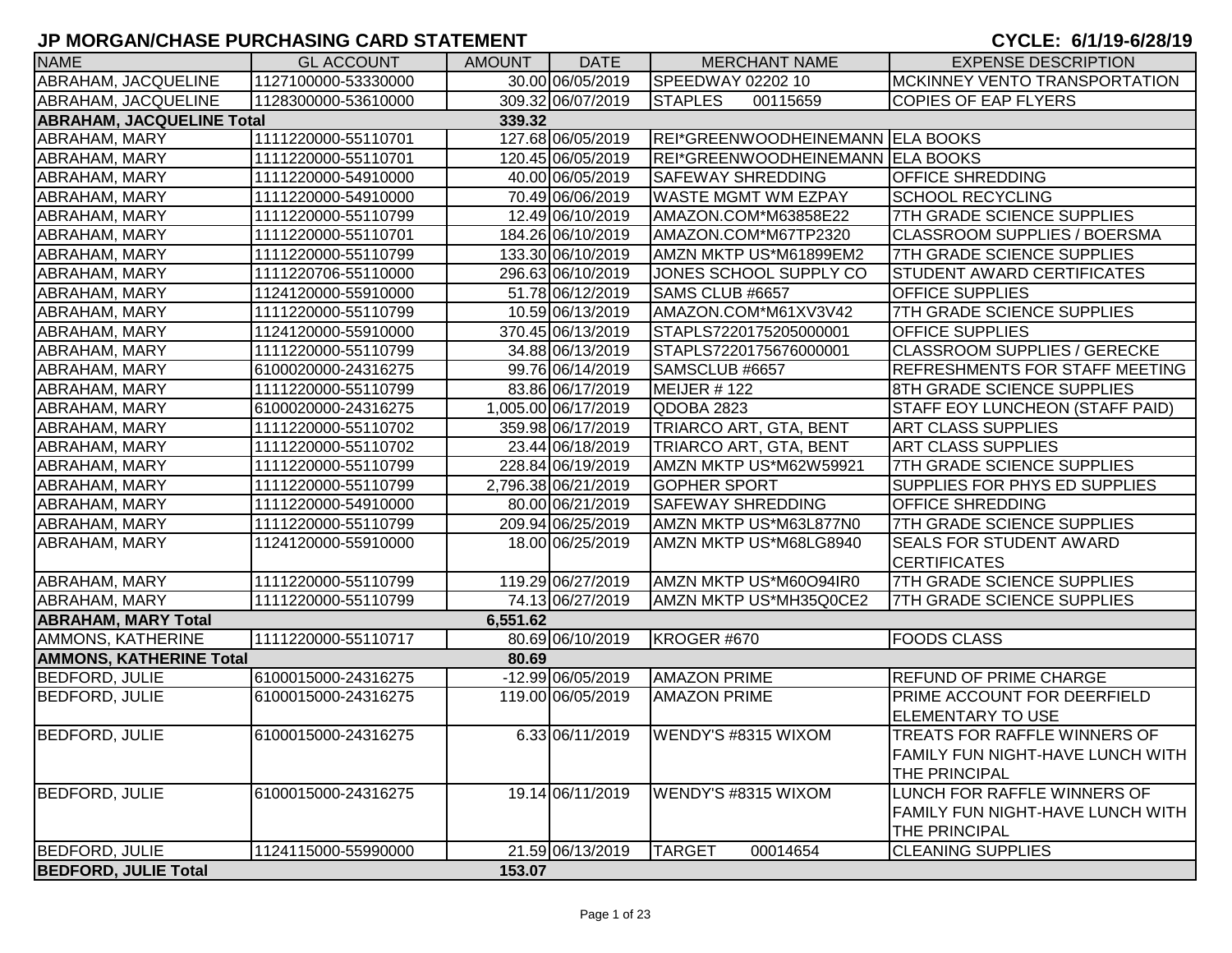| <b>NAME</b>                          | <b>GL ACCOUNT</b>   | <b>AMOUNT</b> | <b>DATE</b>       | <b>MERCHANT NAME</b>                         | <b>EXPENSE DESCRIPTION</b>                       |  |  |  |
|--------------------------------------|---------------------|---------------|-------------------|----------------------------------------------|--------------------------------------------------|--|--|--|
| BELANGER, KIMBERLY                   | 6100041000-24316350 |               | 32.07 06/12/2019  | MICHAELS STORES 4744                         | <b>CAMP SUPPLIES</b>                             |  |  |  |
| <b>BELANGER, KIMBERLY</b>            | 6100041000-24316350 |               | 6.99 06/14/2019   | AMZN MKTP US*M69608P90                       | <b>CAMP SUPPLIES</b>                             |  |  |  |
| <b>BELANGER, KIMBERLY</b>            | 6100041000-24316350 |               | 40.36 06/14/2019  | WAL-MART #5893                               | <b>CAMP SUPPLIES</b>                             |  |  |  |
| <b>BELANGER, KIMBERLY Total</b>      |                     | 79.42         |                   |                                              |                                                  |  |  |  |
| <b>BOEDEKER, ERIN</b>                | 6100022000-24316189 |               | 51.38 06/13/2019  | JETS PIZZA - 46                              | FOOD FOR STAFF WHO PARTICIPATED                  |  |  |  |
|                                      |                     |               |                   |                                              | IN CLASS OF 2023 TRANSITION EVENT                |  |  |  |
| <b>BOEDEKER, ERIN</b>                | 6100022000-24316189 |               | 34.61 06/13/2019  | SAMSCLUB #6657                               | <b>ITEMS FOR CLASS OF 2023</b>                   |  |  |  |
|                                      |                     |               |                   |                                              | <b>TRANSITION EVENT</b>                          |  |  |  |
| <b>BOEDEKER, ERIN Total</b><br>85.99 |                     |               |                   |                                              |                                                  |  |  |  |
| <b>BOOTZ, ASHLEY</b>                 | 6100061000-24316104 |               | 265.51 06/03/2019 | FIREHOUSE SUBS #1558                         | <b>TOURNAMENT FOOD</b>                           |  |  |  |
| <b>BOOTZ, ASHLEY</b>                 | 6100061000-24316104 |               | 582.47 06/04/2019 | PERSONALIZATION MALL                         | <b>COACH'S RETREAT</b>                           |  |  |  |
| <b>BOOTZ, ASHLEY</b>                 | 6100061000-24316104 |               | 412.49 06/06/2019 | <b>THE EXECUTIVE ADVERTIS</b>                | <b>COACH'S RETREAT</b>                           |  |  |  |
| <b>BOOTZ, ASHLEY</b>                 | 6100061000-24316104 |               | 201.40 06/07/2019 | <b>GUERNSEY FARMS RESTAUR</b>                | <b>LAX STATE FINALS FOOD</b>                     |  |  |  |
| <b>BOOTZ, ASHLEY Total</b>           |                     | 1,461.87      |                   |                                              |                                                  |  |  |  |
| <b>BRASIL, SANDRA</b>                | 1124122000-55910000 |               | 67.47 06/19/2019  | AMAZON.COM*M69MR48I0                         | <b>BOOKS-DRIVEN BY DATA FOR THE HS</b>           |  |  |  |
|                                      |                     |               |                   |                                              | <b>ADMINISTRATIVE TEAM</b>                       |  |  |  |
| <b>BRASIL, SANDRA</b>                | 1124122000-55910000 |               | 21.98 06/19/2019  | AMZN MKTP US*M62PN8DX2                       | MISC, OFFICE SUPPLIES FOR THE MAIN               |  |  |  |
|                                      |                     |               |                   |                                              | <b>OFFICE</b>                                    |  |  |  |
| <b>BRASIL, SANDRA Total</b>          |                     | 89.45         |                   |                                              |                                                  |  |  |  |
| <b>BRATNEY, BETHANY</b>              | 1122222000-55990000 |               | 57.98 06/10/2019  | <b>BOOKSAMILLION.COM</b>                     | <b>NEW MATERIALS FOR THE LMC</b>                 |  |  |  |
| <b>BRATNEY, BETHANY</b>              | 1122222000-55990000 |               | 37.99 06/10/2019  | <b>BOOKSAMILLION.COM</b>                     | <b>NEW MATERIALS FOR THE LMC</b>                 |  |  |  |
| <b>BRATNEY, BETHANY</b>              | 1122222000-55990000 |               | 74.93 06/10/2019  | <b>BOOKSAMILLION.COM</b>                     | NEW MATERIALS FOR THE LMC                        |  |  |  |
| <b>BRATNEY, BETHANY</b>              | 1122222000-55990000 |               | 59.20 06/10/2019  | STAPLS7219972005000001                       | <b>SUPPLIES FOR THE LMC</b>                      |  |  |  |
| <b>BRATNEY, BETHANY</b>              | 1122222000-55990000 |               | 22.36 06/12/2019  | <b>BOOKSAMILLION.COM</b>                     | <b>NEW MATERIALS FOR THE LMC</b>                 |  |  |  |
| <b>BRATNEY, BETHANY</b>              | 1122222000-55990000 |               | 219.90 06/12/2019 | FOLLETT SCHOOL SOLUTIO                       | NEW MATERIALS FOR THE LMC                        |  |  |  |
| <b>BRATNEY, BETHANY</b>              | 1100000000-11920000 |               | 60.00 06/14/2019  | PAYPAL *MICHIGANASS                          | MEMBERSHIP FY 20 1122222000-                     |  |  |  |
|                                      |                     |               |                   |                                              | 57410000                                         |  |  |  |
| <b>BRATNEY, BETHANY Total</b>        |                     | 532.36        |                   |                                              |                                                  |  |  |  |
| <b>BUNKER, JEFFREY</b>               | 1126160000-55992000 |               | 9.06 06/06/2019   | NAPA PARTS M-2                               | <b>IMTCE - TRUCK CLEANING SUPPLIES</b>           |  |  |  |
| <b>BUNKER, JEFFREY</b>               | 1126160000-55990000 |               | 79.88 06/07/2019  | THE HOME DEPOT #2737                         | MTCE - PVC BOOTS FOR                             |  |  |  |
|                                      |                     |               |                   |                                              | <b>EMPLOYEES/UNIFORM</b>                         |  |  |  |
| <b>BUNKER, JEFFREY</b>               | 1126160000-54120000 |               | 577.84 06/11/2019 | MARKS OUTDOOR POWER EQ MTCE - Z MOWER REPAIR |                                                  |  |  |  |
| <b>BUNKER, JEFFREY</b>               | 1126160000-55993000 |               | 37.16 06/11/2019  | MARKS OUTDOOR POWER EQ MTCE - EDGER BLADES   |                                                  |  |  |  |
| <b>BUNKER, JEFFREY</b>               | 1126160000-55993000 |               | 247.10 06/14/2019 | <b>ATOMIC CLEANING SYSTEM</b>                | <b>IMTCE - REPLACEMENT PARTS FOR</b>             |  |  |  |
|                                      |                     |               |                   |                                              | <b>PRESSURE WASHER</b>                           |  |  |  |
| <b>BUNKER, JEFFREY</b>               | 1126160000-55993000 |               | 72.84 06/14/2019  |                                              | MARKS OUTDOOR POWER EQ MTCE - REPLACEMENT BLADES |  |  |  |
|                                      |                     |               |                   |                                              | <b>MOWER &amp; EDGER</b>                         |  |  |  |
| <b>BUNKER, JEFFREY</b>               | 1126160000-55992000 |               | 65.96 06/24/2019  | THE HOME DEPOT #2737                         | MTCE - TRAILER REPAIR - PLYWOOD                  |  |  |  |
|                                      |                     |               |                   |                                              | <b>SHEATHING</b>                                 |  |  |  |
| <b>BUNKER, JEFFREY</b>               | 1126160000-55992000 |               | 13.00 06/24/2019  | THE HOME DEPOT #2737                         | MTCE - REPAIR TRAILER - SCREWS                   |  |  |  |
| <b>BUNKER, JEFFREY</b>               | 1126160000-55992000 |               | 6.50 06/24/2019   | THE HOME DEPOT #2737                         | <b>MTCE - REPAIR TRAILER - SHEET</b>             |  |  |  |
|                                      |                     |               |                   |                                              | <b>METAL SCREWS</b>                              |  |  |  |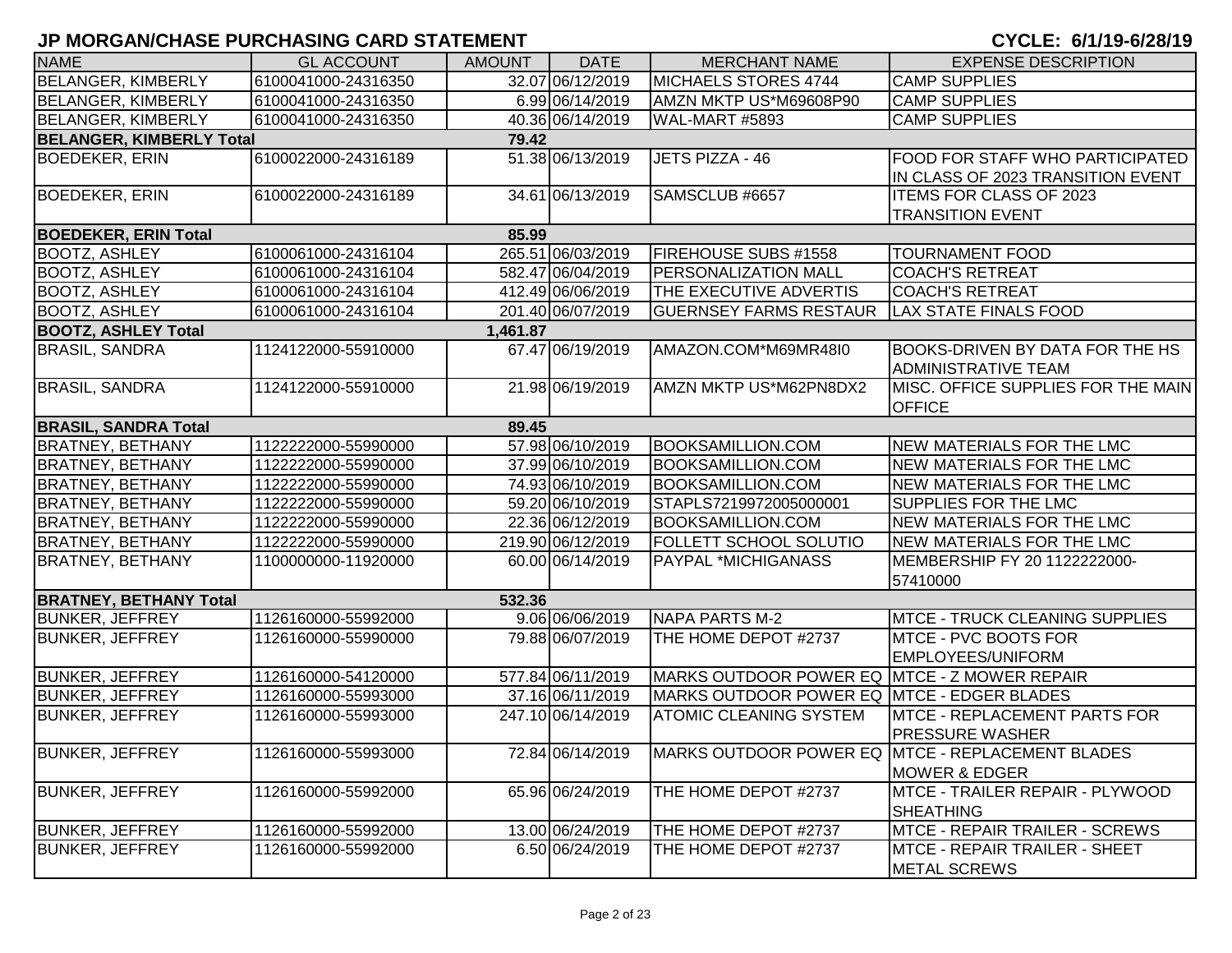| <b>NAME</b>                  | <b>GL ACCOUNT</b>   | <b>AMOUNT</b> | <b>DATE</b>         | <b>MERCHANT NAME</b>    | <b>EXPENSE DESCRIPTION</b>                                                                          |
|------------------------------|---------------------|---------------|---------------------|-------------------------|-----------------------------------------------------------------------------------------------------|
| <b>BUNKER, JEFFREY</b>       | 1126160000-55992000 |               | 123.14 06/26/2019   |                         | MARKS OUTDOOR POWER EQ MTCE - EQUIPMENT REPAIR PARTS                                                |
| <b>BUNKER, JEFFREY Total</b> |                     | 1,232.48      |                     |                         |                                                                                                     |
| <b>CARTER, NICOLE</b>        | 1124122000-55910000 |               | 17.37 06/04/2019    | KROGER #632             | <b>KLAA MEETING SET UPS</b>                                                                         |
| <b>CARTER, NICOLE Total</b>  |                     | 17.37         |                     |                         |                                                                                                     |
| CIANCIO, WANDA               | 4445622000-56422958 |               | 989.40 06/03/2019   | AMZN MKTP US*M65UK4NS1  | COVERS FOR MACBOOK PROS AT THE<br><b>HIGH SCHOOL</b>                                                |
| CIANCIO, WANDA               | 1122500000-55990000 |               | 65.91 06/05/2019    | AMZN MKTP US*M615K7Z32  | <b>LAPTOP CASES</b>                                                                                 |
| CIANCIO, WANDA               | 1122500000-55910000 |               | 671.96 06/05/2019   | AMZN MKTP US*M61IB9CI0  | <b>CLEAR STORAGE BOXES</b>                                                                          |
| CIANCIO, WANDA               | 1122500000-55910000 |               | 105.92 06/05/2019   | AMZN MKTP US*M66AT9AP1  | KLEENEX, CLOROX WIPES; BROTHER<br>PTOUCH LABELS; BROTHER P-TOUCH<br><b>LAMINATED TAPE CARTRIDGE</b> |
| CIANCIO, WANDA               | 1122500000-55990000 |               | 1,464.69 06/05/2019 | AMZN MKTP US*M66AT9AP1  | HIGH SCHOOL- CONVERTER CABLES<br>FOR MACS, EXTERNAL DVD DRIVES;<br><b>EPSON SCANNER</b>             |
| CIANCIO, WANDA               | 1122500000-55990000 |               | 68.91 06/05/2019    | AMZN MKTP US*M67886AC1  | <b>LAPTOP CASES</b>                                                                                 |
| CIANCIO, WANDA               | 1122500000-53450000 |               | 345.00 06/06/2019   | FS *ZEBRA.COM           | <b>ZEBRA PRINTER SOFTWARE FOR</b><br><b>PRINTING LABELS</b>                                         |
| CIANCIO, WANDA               | 1126115000-54120824 |               | 167.50 06/06/2019   | <b>SECURITY DESIGNS</b> | REPAIR OF AIPHONE AT DEERFIELD                                                                      |
| CIANCIO, WANDA               | 1122500000-55990000 |               | 87.92 06/07/2019    | AMZN MKTP US*M62T09141  | <b>ARDUINOS AND CABLES FOR</b><br><b>ENROLLING CHROMEBOOKS</b>                                      |
| CIANCIO, WANDA               | 1122500000-55990000 |               | 101.44 06/10/2019   | AMZN MKTP US*M648W8TA2  | <b>LAPTOP CASES</b>                                                                                 |
| CIANCIO, WANDA               | 1122500000-53450000 |               | 2,054.00 06/10/2019 | CDW GOVT #SPK8300       | AIRWATCH LICENSE TO MANAGE NEW<br><b>IPADS</b>                                                      |
| CIANCIO, WANDA               | 1122500000-55990000 |               | 413.82 06/12/2019   | AMAZON.COM*M63MN5A90    | <b>LITTLE GIANT CART</b>                                                                            |
| CIANCIO, WANDA               | 1122500000-53450000 |               | 6,750.00 06/12/2019 | <b>KODABLE KODABLE</b>  | <b>KODABLE CODING LICENSE</b><br><b>ELEMENTARY</b>                                                  |
| CIANCIO, WANDA               | 1122500000-55910000 |               | 518.18 06/13/2019   | AMZN MKTP US*M68PI40V0  | <b>ROCKETBOOKS FOR STAFF</b>                                                                        |
| CIANCIO, WANDA               | 4445603000-56422958 |               | 7,494.00 06/19/2019 | CDW GOVT #SRX9504       | <b>SPECTRUM CARTS FOR</b><br><b>CHROMEBOOKS</b>                                                     |
| CIANCIO, WANDA               | 1122500000-55910000 |               | 202.04 06/20/2019   | AMZN MKTP US*M65KC2IX1  | SPLITTER FOR USE AT ITC P-TOUCH<br><b>WHITE ON CLEAR TAPE</b>                                       |
| CIANCIO, WANDA               | 1122500000-53450000 |               | 125.00 06/20/2019   | <b>MCLS</b>             | <b>MIDWEST COLLABORATIVE LIBRARY</b><br><b>SERVICES MEMBERSHIP</b>                                  |
| CIANCIO, WANDA               | 1122500000-55990000 |               | 97.69 06/21/2019    | AMZN MKTP US*M62VT2690  | <b>ARDUINOS AND CABLES FOR</b><br><b>CHROMEBOOK MANAGEMENT</b>                                      |
| CIANCIO, WANDA               | 1122500000-53450000 |               | 699.30 06/24/2019   | WWW.EDUTYPING.COM       | <b>EDU TYPING SOFTWARE FOR MIDDLE</b><br><b>SCHOOL</b>                                              |
| CIANCIO, WANDA               | 1122500000-55990000 |               | -413.82 06/25/2019  | AMAZON.COM              | <b>REFUND OF RETURNED CART</b>                                                                      |
| CIANCIO, WANDA               | 1122500000-55990000 |               | 185.87 06/25/2019   | AMZN MKTP US*MH0YF84W1  | <b>LOCKS FOR CHROMEBOOK CARTS</b>                                                                   |
| CIANCIO, WANDA               | 1122500000-55910000 |               | 114.95 06/25/2019   | AMZN MKTP US*MH0YF84W1  | <b>SCISSORS FOR OFFICE</b>                                                                          |
| <b>CIANCIO, WANDA Total</b>  |                     | 22,309.68     |                     |                         |                                                                                                     |
| CIANFERRA, LINDA             | 6100025000-24316301 |               | 211.89 06/06/2019   | WAL-MART #5893          | <b>ESL END OF YEAR</b>                                                                              |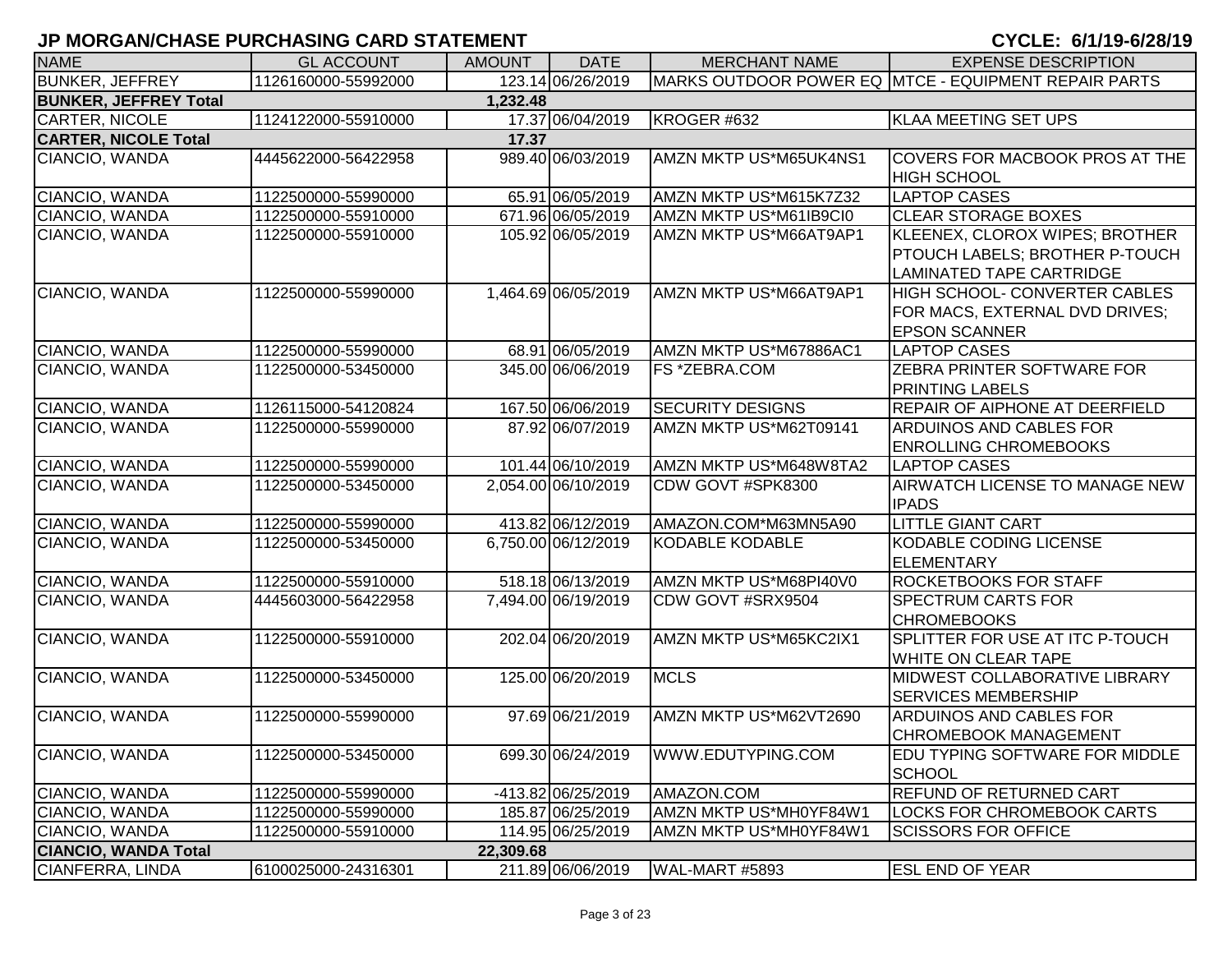| <b>NAME</b>                      | <b>GL ACCOUNT</b>   | <b>AMOUNT</b> | <b>DATE</b>            | <b>MERCHANT NAME</b>          | <b>EXPENSE DESCRIPTION</b>                                                           |
|----------------------------------|---------------------|---------------|------------------------|-------------------------------|--------------------------------------------------------------------------------------|
| <b>CIANFERRA, LINDA</b>          | 6100025000-24316301 |               | 167.01 06/18/2019      | <b>PRIMANTI BROS NOVI</b>     | <b>END OF YEAR STAFF MEETING -</b>                                                   |
|                                  |                     |               |                        |                               | <b>PROGRAM REVIEW</b>                                                                |
| CIANFERRA, LINDA                 | 6100025000-24316301 |               | 226.50 06/28/2019      | COTTAGE INN PIZZA - NO        | <b>SUMMER SCHOOL PROGRAM</b>                                                         |
| <b>CIANFERRA, LINDA Total</b>    |                     | 605.40        |                        |                               |                                                                                      |
| <b>CLARK, KIMBERLY</b>           | 1222600000-55990000 |               | 93.15 06/18/2019       | JIMMY JOHNS - 396             | <b>FOOD- INTERVIEW PANEL</b>                                                         |
| <b>CLARK, KIMBERLY Total</b>     |                     | 93.15         |                        |                               |                                                                                      |
| COMB, ANDREW                     | 6100020000-24316275 |               | 9.99 06/07/2019        | APL*ITUNES.COM/BILL           | PASSING MUSIC SUBSCRIPTION                                                           |
| <b>COMB, ANDREW Total</b>        |                     | 9.99          |                        |                               |                                                                                      |
| <b>COOLMAN, ROBERT</b>           | 1126160000-55992000 |               | 80.00 06/07/2019       | CONSERVA ELECTRIC SUPP        | <b>IMTCE - STOCK WIRE CONNECTORS</b>                                                 |
| <b>COOLMAN, ROBERT</b>           | 1126160000-55992000 |               | 113.09 06/12/2019      | <b>CITY ELECTRIC</b>          | <b>MTCE - UTILITY GLOVES, ELECTRICAL</b>                                             |
|                                  |                     |               |                        |                               | <b>WALL COVERS - STOCK</b>                                                           |
| <b>COOLMAN, ROBERT Total</b>     |                     | 193.09        |                        |                               |                                                                                      |
| <b>DIATIKAR, CHRISTINE</b>       | 1126122061-55520000 |               | 7,466.71 06/05/2019    | <b>DTE ENERGY 800-477-474</b> | 5/19 HS ELECTRICITY                                                                  |
| <b>DIATIKAR, CHRISTINE</b>       | 2326161000-55520000 |               | 2,814.81 06/05/2019    | <b>DTE ENERGY 800-477-474</b> | 5/19 RM ELECTRICITY                                                                  |
| <b>DIATIKAR, CHRISTINE</b>       | 1126161000-55520000 |               | -2,814.81 06/05/2019   | <b>DTE ENERGY 800-477-474</b> | 5/19 RM ELECTRICITY REDUCTION                                                        |
| <b>DIATIKAR, CHRISTINE</b>       | 1126120061-55520000 |               | 3,792.53 06/07/2019    | <b>DTE ENERGY 800-477-474</b> | 5/19 MS ELECTRICITY                                                                  |
| <b>DIATIKAR, CHRISTINE</b>       | 1127170000-55710000 |               | 12,832.55 06/17/2019   | CORRIGAN OIL #2 - BRI         | 5/30/19 DIESEL (6000 GAL)                                                            |
| <b>DIATIKAR, CHRISTINE</b>       | 1126162061-55520000 |               | 29.97 06/17/2019       | <b>DTE ENERGY 800-477-474</b> | 5/19 BOSCO ELECTRICITY                                                               |
| <b>DIATIKAR, CHRISTINE</b>       | 2326161000-55520000 |               | 7.49 06/17/2019        | <b>DTE ENERGY 800-477-474</b> | 5/19 RM ELECTRICITY                                                                  |
| <b>DIATIKAR, CHRISTINE</b>       | 1126161000-55520000 |               | -7.49 06/17/2019       | <b>DTE ENERGY 800-477-474</b> | 5/19 RM ELECTRICITY REDUCTION                                                        |
| <b>DIATIKAR, CHRISTINE</b>       | 1126103061-55520000 |               | 371.66 06/17/2019      | <b>DTE ENERGY 800-477-474</b> | 6/19 ITC ELECTRICITY                                                                 |
| <b>DIATIKAR, CHRISTINE</b>       | 1126111061-55520000 |               | 632.89 06/17/2019      | <b>DTE ENERGY 800-477-474</b> | 6/19 VO ELECTRICITY                                                                  |
| <b>DIATIKAR, CHRISTINE</b>       | 1126112061-55520000 |               | 615.43 06/17/2019      | <b>DTE ENERGY 800-477-474</b> | 6/19 OH ELECTRICITY                                                                  |
| <b>DIATIKAR, CHRISTINE</b>       | 1126113061-55520000 |               | 768.58 06/17/2019      | <b>DTE ENERGY 800-477-474</b> | 6/19 NW ELECTRICITY                                                                  |
| <b>DIATIKAR, CHRISTINE</b>       | 1126118061-55520000 |               | 787.73 06/17/2019      | <b>DTE ENERGY 800-477-474</b> | 6/19 NM5 ELECTRICITY                                                                 |
| <b>DIATIKAR, CHRISTINE</b>       | 1126118061-55520000 |               | 854.73 06/17/2019      | <b>DTE ENERGY 800-477-474</b> | 6/19 NM6 ELECTRICITY                                                                 |
| <b>DIATIKAR, CHRISTINE</b>       | 1126118061-55520000 |               | 99.35 06/17/2019       | <b>DTE ENERGY 800-477-474</b> | 6/19 NM BUILDING LIGHTING                                                            |
|                                  |                     |               |                        |                               | <b>ELECTRICITY</b>                                                                   |
| <b>DIATIKAR, CHRISTINE</b>       | 2326161000-55520000 |               | 1,032.59 06/17/2019    | <b>DTE ENERGY 800-477-474</b> | 6/19 RM ELECTRICITY                                                                  |
| <b>DIATIKAR, CHRISTINE</b>       | 1126161000-55520000 |               | $-1,032.59$ 06/17/2019 | <b>DTE ENERGY 800-477-474</b> | 6/19 RM ELECTRICITY REDUCTION                                                        |
| <b>DIATIKAR, CHRISTINE</b>       | 1126122061-55510000 |               | 76.72 06/18/2019       | <b>CONSUMERS ENERGY CO</b>    | 6/19 HS GAS                                                                          |
| <b>DIATIKAR, CHRISTINE</b>       | 1126111061-55510000 |               | 362.98 06/18/2019      | <b>CONSUMERS ENERGY CO</b>    | 6/19 VO GAS                                                                          |
| <b>DIATIKAR, CHRISTINE</b>       | 1126112061-55510000 |               | 323.39 06/18/2019      | <b>CONSUMERS ENERGY CO</b>    | 6/19 OH GAS                                                                          |
| <b>DIATIKAR, CHRISTINE</b>       | 1126162061-55510000 |               | 11.75 06/21/2019       | <b>CONSUMERS ENERGY CO</b>    | 6/19 BOSCO GAS                                                                       |
| <b>DIATIKAR, CHRISTINE</b>       | 2326161000-55510000 |               | 193.71 06/21/2019      | <b>CONSUMERS ENERGY CO</b>    | 6/19 RM GAS                                                                          |
| <b>DIATIKAR, CHRISTINE</b>       | 1126161000-55510000 |               | -193.71 06/21/2019     | CONSUMERS ENERGY CO           | 6/19 RM GAS REDUCTION                                                                |
| <b>DIATIKAR, CHRISTINE</b>       | 1125200000-55910000 |               | 26.53 06/21/2019       | STAPLS7220645285000001        | <b>OFFICE SUPPLIES</b>                                                               |
| <b>DIATIKAR, CHRISTINE</b>       | 6100018000-24316212 |               | 770.00 06/24/2019      | <b>EPN TRAVEL</b>             | <b>NM CEDAR POINT TRIP</b>                                                           |
| <b>DIATIKAR, CHRISTINE Total</b> |                     | 29,823.50     |                        |                               |                                                                                      |
| DINKELMANN, KATY                 | 6100022000-24316175 |               | 1,250.00 06/07/2019    | AMAZON.COM*M63FT6LO0          | AMAZON GIFT CARDS FOR STUDENTS<br>THAT PARTICIPATED IN CRISIS DAY<br><b>TRAINING</b> |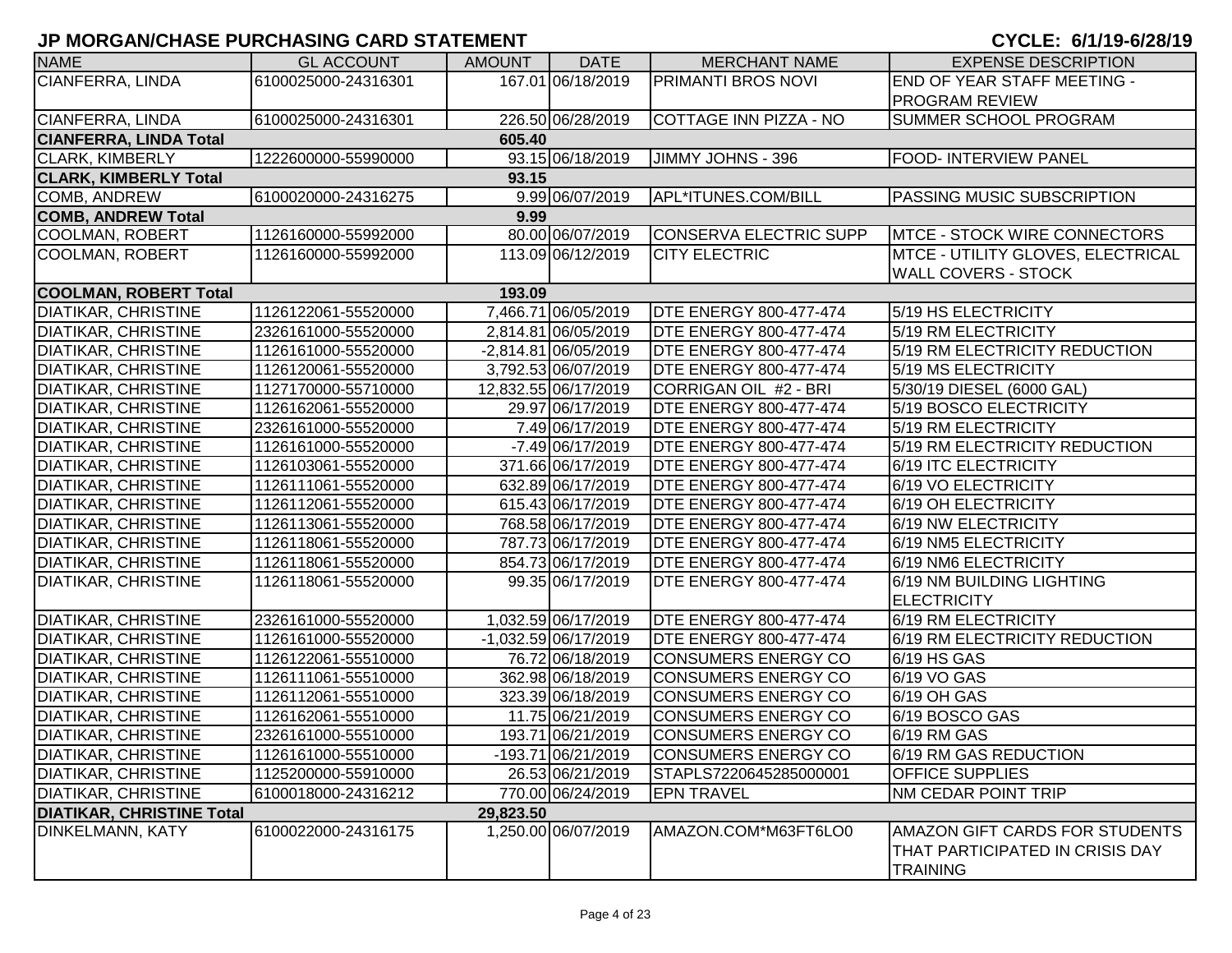| <b>NAME</b>                   | <b>GL ACCOUNT</b>   | <b>AMOUNT</b> | <b>DATE</b>         | <b>MERCHANT NAME</b>        | <b>EXPENSE DESCRIPTION</b>                                                                                   |
|-------------------------------|---------------------|---------------|---------------------|-----------------------------|--------------------------------------------------------------------------------------------------------------|
| <b>DINKELMANN, KATY</b>       | 6100022000-24316175 |               | 1,250.00 06/07/2019 | AMAZON.COM*M67H27JB2        | AMAZON GIFT CARDS FOR STUDENTS<br><b>THAT PARTICIPATED IN OUR CRISIS</b><br><b>DAY TRAINING</b>              |
| <b>DINKELMANN, KATY</b>       | 1111322000-55210799 |               | 87.32 06/24/2019    | AMAZON.COM*MH8AL9CQ1        | <b>INSTRUCTIONAL TEXTBOOK FOR</b><br><b>CURRICULUM</b>                                                       |
| <b>DINKELMANN, KATY Total</b> |                     | 2,587.32      |                     |                             |                                                                                                              |
| DONOVAN, KATHRYN              | 1128300000-55990000 |               | 31.98 06/12/2019    | JETS PIZZA - 46             | <b>WORKING LUNCH - LEADERSHIP,</b><br>NESPA/COMMUNITY ED/HR                                                  |
| DONOVAN, KATHRYN Total        |                     | 31.98         |                     |                             |                                                                                                              |
| <b>DRAGOO, MICHAEL</b>        | 1100000000-11920000 |               | 150.00 06/07/2019   | <b>MSBO</b>                 | MSBO - DRAGOO FY20 1126160000-<br>57410000                                                                   |
| DRAGOO, MICHAEL               | 1126160000-53220000 |               | -36.00 06/17/2019   | <b>MARRIOTT</b>             | DRAGOO - MSBO APRIL 30 - MAY 2 -<br><b>CREDIT FOR PARKING</b>                                                |
| DRAGOO, MICHAEL               | 1100000000-11920000 |               | 30.00 06/24/2019    | <b>MSBO</b>                 | MTCE - MSBO - DRAGOO FY20<br>1126160000-57410000                                                             |
| <b>DRAGOO, MICHAEL Total</b>  |                     | 144.00        |                     |                             |                                                                                                              |
| DUQUETTE, EDWARD              | 1126160000-55992000 |               | 25.12 06/06/2019    | THE HOME DEPOT #2737        | <b>HS GYM - 3M HOOKS FOR HANGING</b><br><b>CLOTHES</b>                                                       |
| <b>DUQUETTE, EDWARD</b>       | 4126122951-54110000 |               | 534.98 06/07/2019   | <b>BLAKELY PRODUCTS CO</b>  | HS PRESS BOX REPLACEMENT RECOIL<br>RUBBER FLOORING; SINKING FUND PG<br>33 (REPLACEMENT OF FLOOR<br>MATERIAL) |
| <b>DUQUETTE, EDWARD</b>       | 1126160000-55992000 |               | 19.32 06/07/2019    | IDN HARDWARE SALES, INC     | MTCE STOCK - DOOR DRIP CAP                                                                                   |
| DUQUETTE, EDWARD              | 1126160000-55992000 |               | 374.40 06/10/2019   | IDN HARDWARE SALES, INC     | VO - FRONT OFFICE DOOR REPAIR -<br><b>NEW DOOR LATCH</b>                                                     |
| DUQUETTE, EDWARD              | 1126160000-55992000 |               | 51.92 06/10/2019    | THE HOME DEPOT #2737        | NM - PRESS BOX - WINDOW LEAKS -<br>BLACK LIQUID RUBBER SEALANT TO<br><b>REPAIR WINDOW</b>                    |
| DUQUETTE, EDWARD              | 1126160000-55980000 |               | 31.94 06/10/2019    | THE HOME DEPOT #2737        | HS PRESS BOX - DRILL BITS /<br>ORGANIZER TO REPAIR PRESS BOX<br><b>BUBBLE</b>                                |
| DUQUETTE, EDWARD              | 1126160000-55992000 |               | 17.82 06/10/2019    | THE HOME DEPOT #2737        | HS PRESS BOX AIR COVER RETURN:<br><b>MOLDING SEALANT</b>                                                     |
| DUQUETTE, EDWARD              | 1126160000-55992000 |               | 12.37 06/10/2019    | THE HOME DEPOT #2737        | <b>ESB - ASSISTANT SUPERINTENDENT</b><br><b>DESK REPAIR</b>                                                  |
| DUQUETTE, EDWARD              | 1126160000-55992000 |               | 56.89 06/20/2019    | <b>DECKER EQUIPMENT</b>     | VO DOOR REPAIR - KICK DOWN DOOR<br><b>HOLDERS</b>                                                            |
| DUQUETTE, EDWARD              | 1126160000-55992000 |               | 28.46 06/20/2019    | <b>GREAT LAKES ACE HDWE</b> | PV HINGES FOR GATE REPAIR; VO<br><b>GLUE FOR WALLS</b>                                                       |
| DUQUETTE, EDWARD              | 1126160000-54130000 |               | 20.00 06/26/2019    | <b>BELLE TIRE 017</b>       | MTCE - REPAIRED FLAT TIRE ON 2017<br><b>FORD TRUCK F350</b>                                                  |
| DUQUETTE, EDWARD              | 1126160000-55980000 |               | 223.57 06/28/2019   | <b>LAWSON PRODUCTS</b>      | MTCE - TOOL CRIB                                                                                             |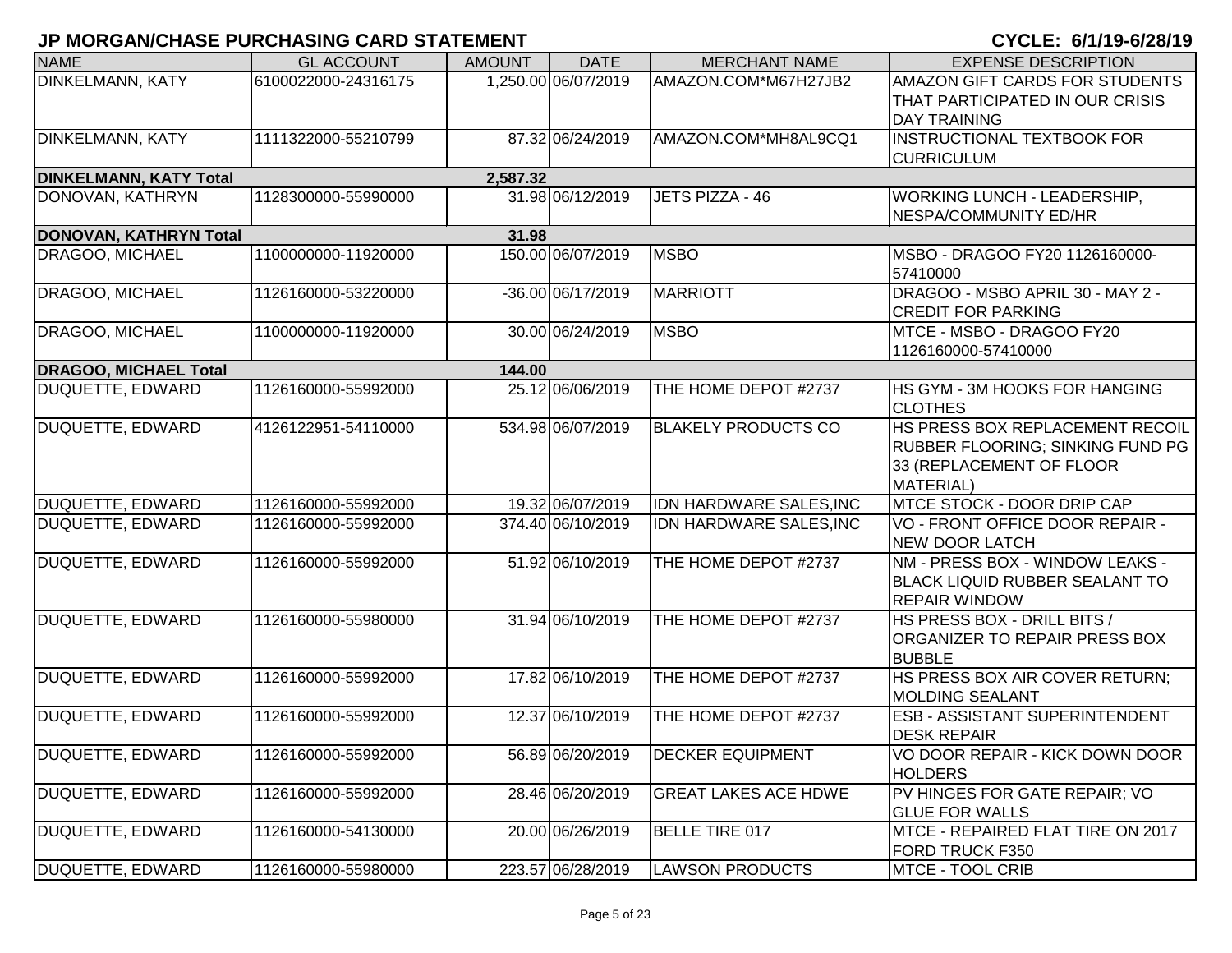| <b>NAME</b>                     | <b>GL ACCOUNT</b>   | <b>AMOUNT</b> | <b>DATE</b>         | <b>MERCHANT NAME</b>          | <b>EXPENSE DESCRIPTION</b>                              |
|---------------------------------|---------------------|---------------|---------------------|-------------------------------|---------------------------------------------------------|
| <b>DUQUETTE, EDWARD Total</b>   |                     | 1,396.79      |                     |                               |                                                         |
| ERICKSON, TODD                  | 6100018000-24316217 |               | 26.38 06/04/2019    | AMZN MKTP US*M60NY64O2        | <b>BOOKS FOR LIBRARY</b>                                |
| ERICKSON, TODD                  | 6100018000-24316217 |               | 40.56 06/06/2019    | AMZN MKTP US*M65AM0FR0        | <b>MAKERSPACE MATERIALS</b>                             |
| ERICKSON, TODD                  | 6100018000-24316217 |               | 119.90 06/07/2019   | AMAZON.COM*M61OI74T0          | MICROPHONES FOR MAKERSPACE                              |
| ERICKSON, TODD                  | 6100018000-24316217 |               | -59.95 06/13/2019   | AMAZON.COM                    | <b>CREDIT</b>                                           |
| ERICKSON, TODD                  | 6100018000-24316217 |               | -19.98 06/24/2019   | <b>AMZN MKTP US</b>           | <b>CREDIT</b>                                           |
| <b>ERICKSON, TODD Total</b>     |                     | 106.91        |                     |                               |                                                         |
| FENCHEL, LISA                   | 1124118000-55990000 |               | 74.46 06/14/2019    | <b>STAPLES</b><br>00115659    | SUPPLIES FOR LISA FENCHEL                               |
| <b>FENCHEL, LISA Total</b>      |                     | 74.46         |                     |                               |                                                         |
| FULAR, JAMES                    | 1126160000-55993000 |               | 1,236.15 06/24/2019 | <b>JW TURF INC</b>            | MTCE - SUPPER STAR PARTS GOUNDS                         |
| <b>FULAR, JAMES Total</b>       |                     | 1,236.15      |                     |                               |                                                         |
| <b>GILCHRIST, BETHANY</b>       | 1100000000-11923000 |               | 38.77 06/20/2019    | <b>DOLLAR TREE</b>            | SUMMER CAMP CLASSROOM SUPPLIES<br>AND DECORATIONS       |
| <b>GILCHRIST, BETHANY Total</b> |                     | 38.77         |                     |                               |                                                         |
| <b>GILMORE, MEGAN</b>           | 6100041000-24316350 |               | 9.06 06/21/2019     | THE HOME DEPOT #2737          | <b>FLOWERS AND DIRT SUMMER</b><br><b>CLASSES</b>        |
| <b>GILMORE, MEGAN Total</b>     |                     | 9.06          |                     |                               |                                                         |
| <b>GORDON, BRIAN</b>            | 6100061000-24316104 |               | 27.26 06/03/2019    | <b>BENITOS PIZZA-NOVI</b>     | PIZZA FOR TOURNAMENT WORKERS                            |
| <b>GORDON, BRIAN</b>            | 6100061000-24316104 |               | 39.75 06/03/2019    | PANERA BREAD #600667 P        | <b>BAGELS FOR HOSTING STATE TENNIS</b><br><b>FINALS</b> |
| <b>GORDON, BRIAN</b>            | 6100061000-24316110 |               | 94.99 06/03/2019    | <b>SLEEP INNS</b>             | ROOMS FOR STATE TENNIS FINALS                           |
| <b>GORDON, BRIAN</b>            | 6100061000-24316110 |               | 105.44 06/03/2019   | <b>SLEEP INNS</b>             | ROOMS FOR STATE TENNIS FINALS                           |
| <b>GORDON, BRIAN</b>            | 6100061000-24316110 |               | 105.44 06/03/2019   | <b>SLEEP INNS</b>             | ROOMS FOR STATE TENNIS FINALS                           |
| <b>GORDON, BRIAN</b>            | 6100061000-24316110 |               | 105.44 06/03/2019   | <b>SLEEP INNS</b>             | ROOMS FOR STATE TENNIS FINALS                           |
| <b>GORDON, BRIAN</b>            | 6100061000-24316110 |               | 105.44 06/03/2019   | <b>SLEEP INNS</b>             | <b>ROOMS FOR TENNIS FINALS</b>                          |
| <b>GORDON, BRIAN</b>            | 6100061000-24316110 |               | 105.44 06/03/2019   | <b>SLEEP INNS</b>             | ROOMS FOR STATE TENNIS FINALS                           |
| <b>GORDON, BRIAN</b>            | 6100061000-24316128 |               | 13.77 06/14/2019    | <b>AMAZON PRIME</b>           | <b>MEMBERSHIP</b>                                       |
| <b>GORDON, BRIAN</b>            | 6100061000-24316104 |               | 140.95 06/14/2019   | <b>DAIRY DAN</b>              | ICE CREAM FOR SOCCER TEAM                               |
| <b>GORDON, BRIAN</b>            | 1429300000-54120000 |               | 390.00 06/18/2019   | <b>DAKTRONICS</b>             | VIDEO REPAIR (SCOREBOARD AT<br>STADIUM)                 |
| <b>GORDON, BRIAN</b>            | 1429300000-55999000 |               | 65.00 06/19/2019    | <b>MHSAA</b>                  | <b>MEDALS FOR SOCCER</b><br><b>CHAMPIONSHIPS</b>        |
| <b>GORDON, BRIAN</b>            | 1429300000-55997000 |               | 1,344.00 06/24/2019 | <b>TENNIS WAREHOUSE, RACQ</b> | <b>TENNIS UNIFORMS</b>                                  |
| <b>GORDON, BRIAN Total</b>      |                     | 2,642.92      |                     |                               |                                                         |
| HANSEN, ANN                     | 1611851343-55110000 |               | 799.95 06/27/2019   | AMZN MKTP US*MH6G343V1        | <b>BIG WHEEL BIKES FOR GSRP</b>                         |
| <b>HANSEN, ANN Total</b>        |                     | 799.95        |                     |                               |                                                         |
| HAWKINS, STEPHANIE              | 6100041000-24316350 |               | 8.19 06/14/2019     | AMZN MKTP US*M66I911H0        | LITTLE EINSTEINS CAMP- TORNADO<br><b>VORTEX</b>         |
| HAWKINS, STEPHANIE              | 6100041000-24316350 |               | 15.00 06/21/2019    | KROGER #444                   | LITTLE EINSTEINS CAMP- BOTTLES<br><b>FOR TORNADOES</b>  |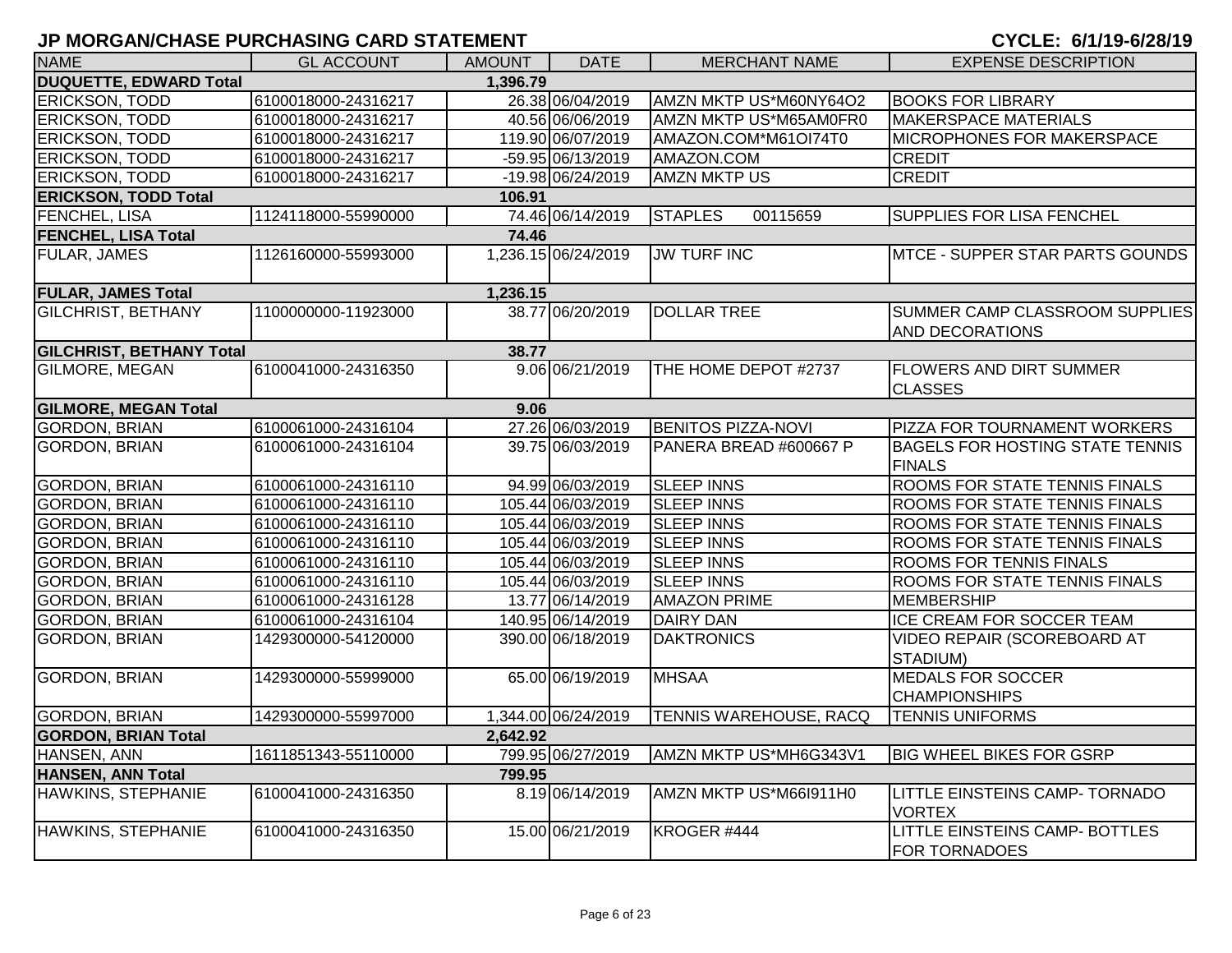| <b>NAME</b>                     | <b>GL ACCOUNT</b>   | <b>AMOUNT</b> | <b>DATE</b>         | <b>MERCHANT NAME</b>      | <b>EXPENSE DESCRIPTION</b>                                                     |
|---------------------------------|---------------------|---------------|---------------------|---------------------------|--------------------------------------------------------------------------------|
| HAWKINS, STEPHANIE              | 6100041000-24316350 |               | 27.45 06/21/2019    | WAL-MART #5893            | LITTLE EINSTEINS CAMP- COTTON                                                  |
|                                 |                     |               |                     |                           | BALLS, GOOGLY EYES, POSTER BOARD                                               |
|                                 |                     |               |                     |                           |                                                                                |
| HAWKINS, STEPHANIE              | 6100041000-24316350 |               | 14.99 06/26/2019    |                           | AMZN MKTP US*M63XW4WW2 LITTLE EINSTEINS CAMP- BINDER<br><b>RINGS FOR BOOKS</b> |
| HAWKINS, STEPHANIE              | 6100041000-24316350 |               | 21.23 06/26/2019    | AMZN MKTP US*MH09U6N61    | PRESCHOOL OLYMPICS- AIR DRY CLAY                                               |
|                                 |                     |               |                     |                           | <b>AND BALLS</b>                                                               |
| HAWKINS, STEPHANIE              | 6100041000-24316350 |               | 13.35 06/28/2019    | AMZN MKTP US*MH7LI7C52    | CAMP USA-WOOD NECKLACE                                                         |
|                                 |                     |               |                     |                           | <b>SUPPLIES</b>                                                                |
| <b>HAWKINS, STEPHANIE Total</b> |                     | 100.21        |                     |                           |                                                                                |
| <b>HENDERSON, BETH</b>          | 1125200000-55910000 |               | 204.57 06/03/2019   | STAPLS7219512133000001    | <b>BUSINESS OFFICE SUPPLIES</b>                                                |
| <b>HENDERSON, BETH</b>          | 1125200000-55910000 |               | 26.28 06/17/2019    | STAPLS7220426797000001    | <b>BUSINESS OFFICE SUPPLIES</b>                                                |
| <b>HENDERSON, BETH Total</b>    |                     | 230.85        |                     |                           |                                                                                |
| <b>HOLLY, SHEILA</b>            | 1123100000-57910000 |               | 35.00 06/03/2019    | OAKLAND SCHOOLS-RC INT    | <b>OCSBA AWARDS DINNER - KATHY</b><br><b>HOOD</b>                              |
| HOLLY, SHEILA                   | 1123100000-57910000 |               | 35.00 06/03/2019    | OAKLAND SCHOOLS-RC INT    | <b>OCSBA AWARDS DINNER - BOBBIE</b><br><b>MURPHY</b>                           |
| <b>HOLLY, SHEILA</b>            | 1123100000-57910000 |               | 35.00 06/10/2019    | OAKLAND SCHOOLS-RC INT    | OCSBA AWARDS BANQUET, MARY ANN<br><b>RONEY</b>                                 |
| <b>HOLLY, SHEILA</b>            | 1128200000-53490000 |               | 86.00 06/10/2019    | REV.COM                   | CLOSED CAPTIONING FOR THE JUNE 6.<br>2019 BOARD MEETING                        |
| <b>HOLLY, SHEILA</b>            | 1123200000-55990000 |               | 194.98 06/10/2019   | SAMS CLUB #6657           | <b>REIMBURSABLE EXPENSES</b>                                                   |
| HOLLY, SHEILA                   | 1123200000-55910000 |               | 2.76 06/10/2019     | STAPLS7220015599000002    | OFFICE SUPPLIES, SUPERINTENDENT'S<br><b>OFFICE</b>                             |
| <b>HOLLY, SHEILA</b>            | 1100000000-11920000 |               | 1,930.09 06/11/2019 | MI ASSOC SCH ADM          | MASA ANNUAL DUES - FY20 1123200000-<br>57410000                                |
| <b>HOLLY, SHEILA</b>            | 1100000000-11920000 |               | 125.00 06/11/2019   | MI ASSOC SCH ADM          | <b>MSPRA MEMBERSHIP - FY20</b><br>1123200000-57410000                          |
| HOLLY, SHEILA                   | 1123100000-55910000 |               | 22.89 06/14/2019    | STAPLS7220015599000001    | OFFICE SUPPLIES, BOARD OF<br><b>EDUCATION</b>                                  |
| HOLLY, SHEILA                   | 1100000000-11920000 |               | 150.00 06/17/2019   | <b>MSBO</b>               | MSBO ANNUAL DUES - FY20 1123200000-<br>57410000                                |
| HOLLY, SHEILA                   | 1123200000-57410000 |               | 30.00 06/18/2019    | <b>MSBO</b>               | <b>MSBO APPLICATION FEE</b>                                                    |
| HOLLY, SHEILA                   | 1123100000-57910000 |               | 131.65 06/24/2019   | PANERA BREAD #608009      | <b>SATURDAY BOARD WORK SESSION</b><br><b>SUPPLIES</b>                          |
| HOLLY, SHEILA                   | 1128200000-53490000 |               | 70.00 06/24/2019    | REV.COM                   | <b>CLOSED CAPTIONING FOR THE JUNE</b><br>20, 2019 BOARD MEETING                |
| HOLLY, SHEILA                   | 1123200000-57910000 |               | 89.81 06/28/2019    | JETS PIZZA - 46           | <b>ESB WORKING LUNCH - THE MOVE</b><br><b>DISCUSSION AND PLANNING</b>          |
| <b>HOLLY, SHEILA Total</b>      |                     | 2,938.18      |                     |                           |                                                                                |
| <b>HOSKINS, DIANE</b>           | 6100025000-24316301 |               | 191.10 06/03/2019   | SAMSCLUB.COM              | <b>VENDING, ESL PARTY</b>                                                      |
| <b>HOSKINS, DIANE</b>           | 6100025000-24316301 |               | 154.02 06/05/2019   | <b>BENITOS PIZZA-NOVI</b> | <b>STUDENT DINNER</b>                                                          |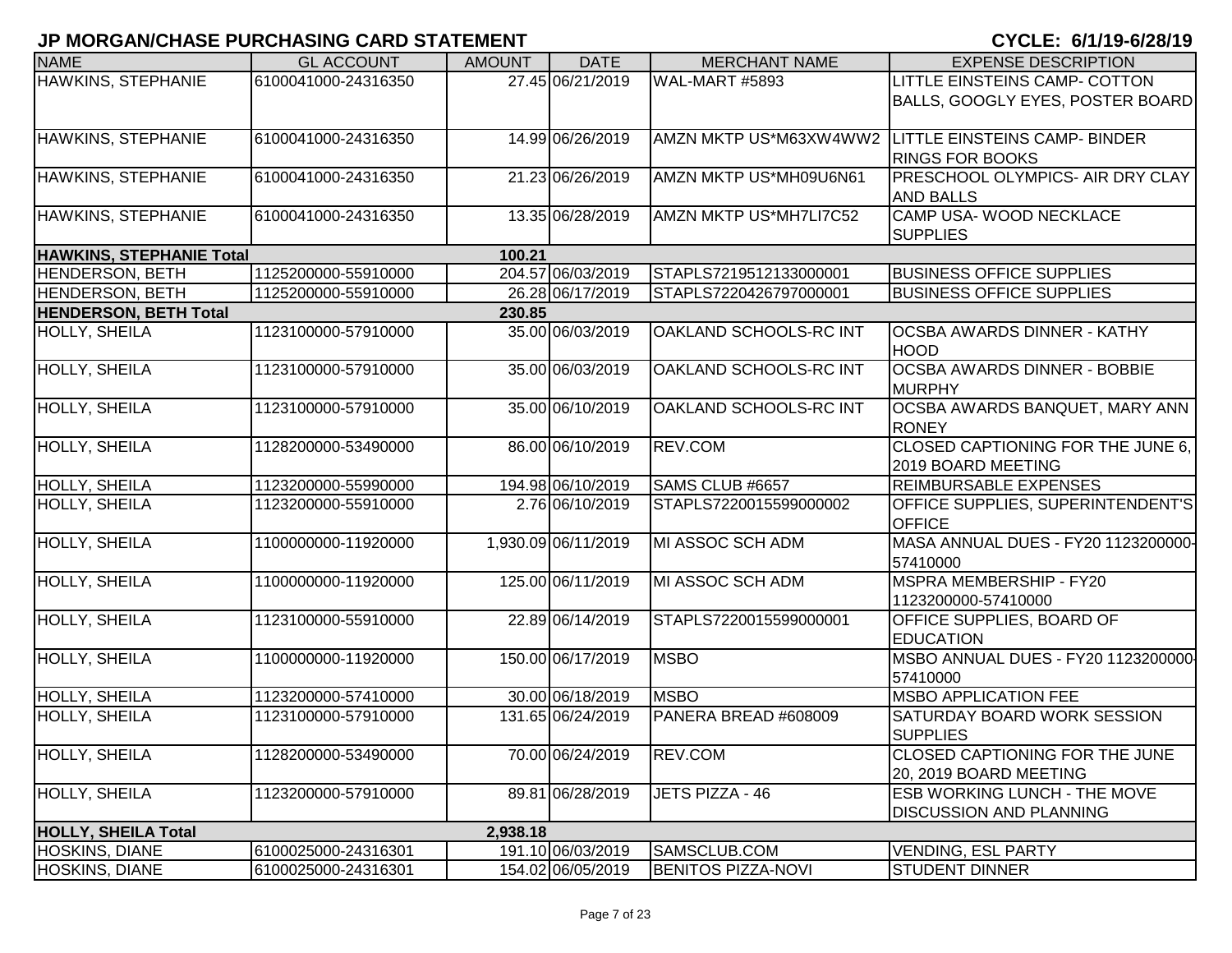| <b>NAME</b>                   | <b>GL ACCOUNT</b>   | <b>AMOUNT</b> | <b>DATE</b>         | <b>MERCHANT NAME</b>          | <b>EXPENSE DESCRIPTION</b>                            |
|-------------------------------|---------------------|---------------|---------------------|-------------------------------|-------------------------------------------------------|
| HOSKINS, DIANE                | 6100025000-24316301 |               | 135.51 06/05/2019   | PANERA BREAD #608009          | <b>STUDENT DINNER</b>                                 |
| <b>HOSKINS, DIANE</b>         | 6100025000-24316301 |               | 69.74 06/05/2019    | SAMSCLUB #6657                | <b>ESL PARTY</b>                                      |
| HOSKINS, DIANE                | 6100025000-24316301 |               | 120.41 06/12/2019   | SAMSCLUB.COM                  | STUDENT DINNER END OF YEAR                            |
| HOSKINS, DIANE                | 6100025000-24316301 |               | 101.75 06/12/2019   | SQ *SQ *THE FLOWER ALL        | <b>GRADUATION FLOWERS</b>                             |
| HOSKINS, DIANE                | 6100025000-24316301 |               | 86.56 06/14/2019    | SAMS CLUB #6657               | <b>GRADUATION CAKES</b>                               |
| <b>HOSKINS, DIANE Total</b>   |                     | 859.09        |                     |                               |                                                       |
| HURLBURT, THOMAS              | 1127170000-55790000 |               | 81.63 06/13/2019    | THE HOME DEPOT 2737           | <b>CLEANING SUPPLIES FOR BUSES</b>                    |
| <b>HURLBURT, THOMAS Total</b> |                     | 81.63         |                     |                               |                                                       |
| <b>JAMES, KATHERINE</b>       | 1111322000-53430000 |               | 25.00 06/12/2019    |                               | <b>EXPEDITED CARD DELIVERY FEE</b>                    |
| <b>JAMES, KATHERINE Total</b> |                     | 25.00         |                     |                               |                                                       |
| JANTZ, ANGELA                 | 1111115000-55990000 |               | 10.63 06/10/2019    | AMZN MKTP US*M64UN6ZE0        | <b>IMISC SUPPLIES FOR CLASSROOM</b><br><b>PROJECT</b> |
| JANTZ, ANGELA                 | 1124115000-55990000 |               | 67.08 06/19/2019    | AMZN MKTP US*M67Y91UN1        | KLEENEX AND FLAG FOR THE<br><b>BUILDING</b>           |
| <b>JANTZ, ANGELA Total</b>    |                     | 77.71         |                     |                               |                                                       |
| <b>JOB, STACEY</b>            | 1100000000-11923000 |               | 93.49 06/11/2019    | AMZN MKTP US*M625Z4PE2        | <b>SUMMER CARE FIRST AID STUFF</b>                    |
| JOB, STACEY                   | 1100000000-11923000 |               | 1,965.25 06/18/2019 | <b>PRINTNOLOGY INC</b>        | <b>SUMMER CAMP TEE SHIRTS</b>                         |
| <b>JOB, STACEY</b>            | 1100000000-11923000 |               | 370.00 06/18/2019   | <b>PRINTNOLOGY INC</b>        | <b>SAFETY TOWN TEE SHIRTS</b>                         |
| JOB, STACEY                   | 1100000000-11923000 |               | 681.95 06/24/2019   | GFS STORE #1985               | SUMMER CARE FIRST WEEK SNACK                          |
| JOB, STACEY                   | 1100000000-11923000 |               | 1,420.00 06/27/2019 | THE LYON THEATER LLC          | FIELD TRIP SUMMER CARE                                |
| <b>JOB, STACEY Total</b>      |                     | 4,530.69      |                     |                               |                                                       |
| JORDAN, CHRISTOPHER           | 1126160000-55992000 |               | 6.07 06/03/2019     | THE HOME DEPOT #2737          | <b>HS AUTO SHOP - A QUICK CONNECT</b>                 |
|                               |                     |               |                     |                               | TO REPAIR COMPRESSED AIRLINE                          |
| JORDAN, CHRISTOPHER           | 1126160000-55992000 |               | 31.99 06/05/2019    | <b>ETNA DISTRIBUTORS, LLC</b> | HS FIELD HOUSE - VALVE TO REPAIR                      |
|                               |                     |               |                     |                               | <b>HOT WATER ACTUATOR</b>                             |
| <b>JORDAN, CHRISTOPHER</b>    | 1126160000-55992000 |               | 258.77 06/07/2019   | <b>ETNA DISTRIBUTORS, LLC</b> | HS COPPER COUPLING AND ELBOW TO                       |
|                               |                     |               |                     |                               | REPAIR PIPE LEAKING ON DOMESTIC                       |
|                               |                     |               |                     |                               | <b>HOT WATER</b>                                      |
| JORDAN, CHRISTOPHER           | 1126160000-55992000 |               | 163.68 06/07/2019   | NATIONAL ENERGY CONTRO        | HS FIELD HOUSE BASEMENT HALL -                        |
|                               |                     |               |                     |                               | HOT WATER ACTUATOR VALVE                              |
| JORDAN, CHRISTOPHER           | 1126160000-55992000 |               | 29.76 06/11/2019    | ETNA DISTRIBUTORS, LLC        | HS ROOM 117 - COUPLING TO REPAIR                      |
|                               |                     |               |                     |                               | <b>DOMESTIC WATER</b>                                 |
| JORDAN, CHRISTOPHER           | 1126160000-55992000 |               | 99.36 06/12/2019    | DOWNRIVER REFRIG SUP C        | HS PRESS BOX - INSTALLED HIGH                         |
|                               |                     |               |                     |                               | VOLTAGE THERMOSTAT WO 22460                           |
| JORDAN, CHRISTOPHER           | 1126160000-55992000 |               | 5.24 06/13/2019     | THE HOME DEPOT #2737          | HS PRESS BOX - THERMOSTAT CLAMP                       |
|                               |                     |               |                     |                               | AND COVER WO 22460                                    |
| JORDAN, CHRISTOPHER           | 1126160000-55992000 |               | 17.28 06/20/2019    | DOWNRIVER REFRIG SUP C        | NM5 - HVAC UNIT - CONDENSER                           |
|                               |                     |               |                     |                               | <b>CONTRACTOR REPLACEMENT</b>                         |
| JORDAN, CHRISTOPHER           | 1126160000-55992000 |               | 76.71 06/21/2019    | <b>ETNA DISTRIBUTORS, LLC</b> | NM5 COMMONS - HOT WATER VALVE                         |
|                               |                     |               |                     |                               | <b>INSTALL</b>                                        |
| JORDAN, CHRISTOPHER Total     |                     | 688.86        |                     |                               |                                                       |
| KINZER, GARY                  | 1722100000-53229000 |               | 30.00 06/24/2019    | <b>DELTA</b>                  | <b>HARVARD BAGGAGE EXPENSE-KANE</b>                   |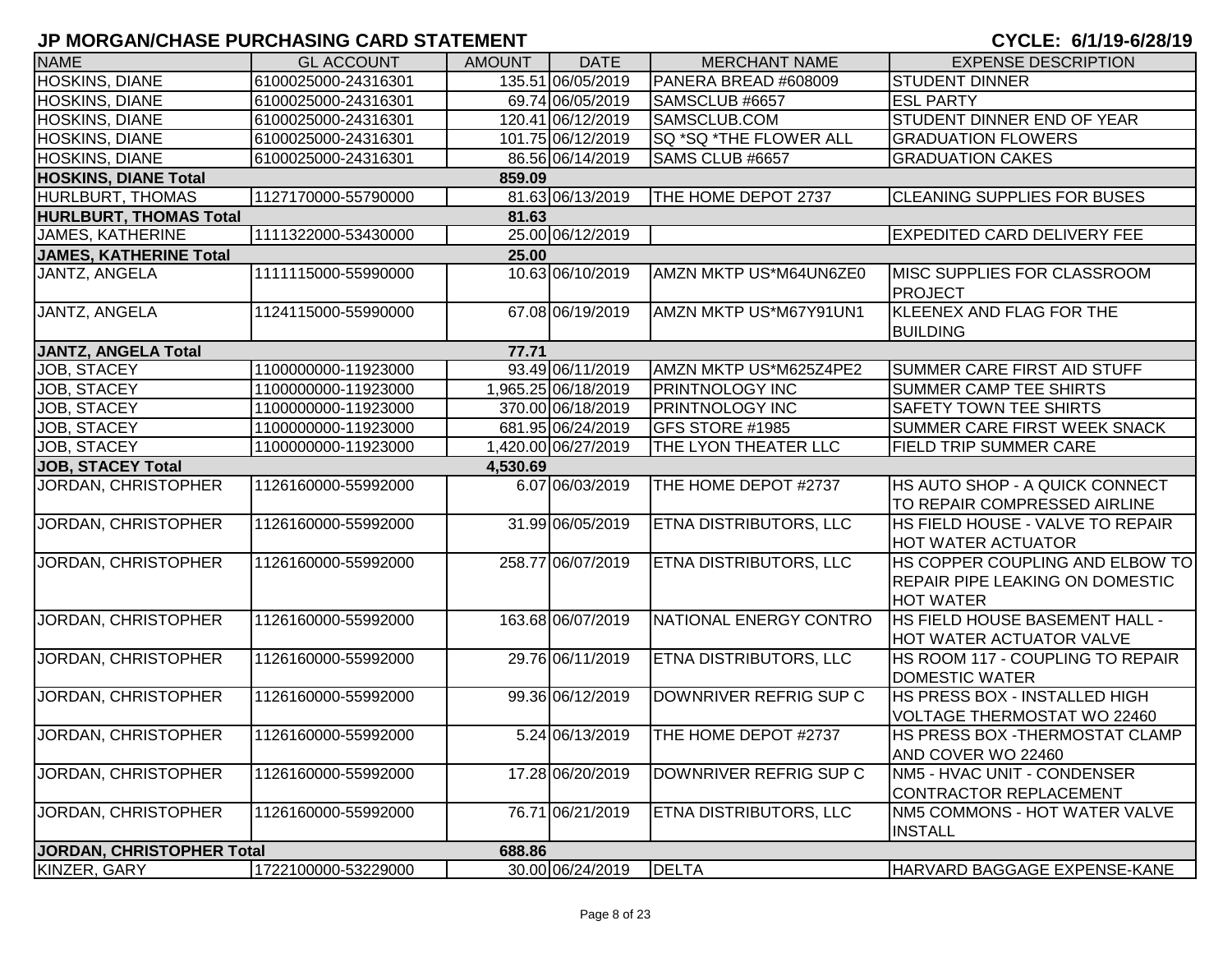| <b>NAME</b>                 | <b>GL ACCOUNT</b>   | <b>AMOUNT</b> | <b>DATE</b>         | <b>MERCHANT NAME</b>          | <b>EXPENSE DESCRIPTION</b>       |
|-----------------------------|---------------------|---------------|---------------------|-------------------------------|----------------------------------|
| KINZER, GARY                | 1722100000-53229000 |               | 30.00 06/24/2019    | <b>DELTA</b>                  | HARVARD BAGGAGE EXPENSE-CARINO   |
| KINZER, GARY                | 1722100000-53229000 |               | 30.00 06/24/2019    | <b>DELTA</b>                  | HARVARD BAGGAGE EXPENSE-KINZER   |
| KINZER, GARY                | 1722100000-53229000 |               | 63.75 06/24/2019    | <b>MBTA ALEWIFE</b>           | <b>HARVARD EXPENSE-</b>          |
|                             |                     |               |                     |                               | KINZER/CARINO/KANE               |
| KINZER, GARY                | 1722100000-53229000 |               | 59.23 06/24/2019    | <b>RUSSELL HOUSE TAVERN</b>   | HARVARD EXPENSE-                 |
|                             |                     |               |                     |                               | KINZER/CARINO/KANE               |
| KINZER, GARY                | 1722100000-53229000 |               | 49.73 06/24/2019    | <b>TST* CHARLIE'S KITCHEN</b> | HARVARD EXPENSE-                 |
|                             |                     |               |                     |                               | KINZER/CARINO/KANE               |
| KINZER, GARY                | 1722100000-53229000 |               | 41.00 06/25/2019    | <b>ARAMARK FENWAY PARK</b>    | HARVARD EXPENSE-                 |
|                             |                     |               |                     |                               | KINZER/CARINO/KANE               |
| KINZER, GARY                | 1722100000-53229000 |               | 8.75 06/25/2019     | <b>ARAMARK FENWAY PARK</b>    | HARVARD EXPENSE-                 |
|                             |                     |               |                     |                               | KINZER/CARINO/KANE               |
| KINZER, GARY                | 1722100000-53229000 |               | 19.94 06/25/2019    | DUNKIN #341965 Q35            | HARVARD EXPENSE-                 |
|                             |                     |               |                     |                               | KINZER/CARINO/KANE               |
| KINZER, GARY                | 1722100000-53229000 |               | 34.14 06/25/2019    | <b>FELIPES TAQUERIA</b>       | HARVARD EXPENSE-                 |
|                             |                     |               |                     |                               | KINZER/CARINO/KANE               |
| <b>KINZER, GARY</b>         | 1722100000-53229000 |               | 11.45 06/26/2019    | <b>HARVARD COMMONS CAFE</b>   | HARVARD EXPENSE-                 |
|                             |                     |               |                     |                               | KINZER/CARINO/KANE               |
| KINZER, GARY                | 1722100000-53229000 |               | 18.90 06/26/2019    | HARVARD COMMONS CAFE          | HARVARD EXPENSE-                 |
|                             |                     |               |                     |                               | KINZER/CARINO/KANE               |
| KINZER, GARY                | 1722100000-53229000 |               | 21.25 06/26/2019    | <b>MBTA KENMORE</b>           | HARVARD EXPENSE-                 |
|                             |                     |               |                     |                               | KINZER/CARINO/KANE               |
| KINZER, GARY                | 1722100000-53229000 |               | 55.01 06/26/2019    | <b>TST* FIGS - BEACON HIL</b> | <b>HARVARD EXPENSE-</b>          |
|                             |                     |               |                     |                               | KINZER/CARINO/KANE               |
| KINZER, GARY                | 1722100000-53229000 |               | 42.62 06/27/2019    | <b>WHOLESOME FRESH MA</b>     | HARVARD EXPENSE-                 |
|                             |                     |               |                     |                               | KINZER/CARINO/KANE               |
| KINZER, GARY                | 1722100000-53229000 |               | 77.92 06/28/2019    | <b>TST* TRILLIUM BREWING</b>  | HARVARD EXPENSE-                 |
|                             |                     |               |                     |                               | KINZER/CARINO/KANE               |
| KINZER, GARY                | 1722100000-53229000 |               | 39.96 06/28/2019    | <b>WHOLESOME FRESH MA</b>     | HARVARD EXPENSE-                 |
|                             |                     |               |                     |                               | KINZER/CARINO/KANE               |
| <b>KINZER, GARY Total</b>   |                     | 633.65        |                     |                               |                                  |
| LALONDE, LUCAS              | 1129900000-55990000 |               | 123.88 06/12/2019   | THE HOME DEPOT #2725          | <b>WATER PUMP FOR SCENE SHOP</b> |
|                             |                     |               |                     |                               | SINK/ORCHESTRA PIT WATER         |
|                             |                     |               |                     |                               | <b>EMERGENCY</b>                 |
| <b>LALONDE, LUCAS Total</b> |                     | 123.88        |                     |                               |                                  |
| <b>LASH, NANCY</b>          | 1111114000-55110708 |               | 21.37 06/03/2019    | STAPLS7219562756000001        | <b>CLASSROOM SUPPLY</b>          |
| <b>LASH, NANCY</b>          | 6100014000-24316275 |               | 1,188.00 06/05/2019 | <b>SP * CHARMING BENCH CO</b> | <b>TABLES FOR OUTDOOR SPACE</b>  |
| LASH, NANCY                 | 1111114000-55110708 |               | 30.91 06/07/2019    | STAPLS7219894150000001        | <b>CLASSROOM SUPPLY</b>          |
| <b>LASH, NANCY</b>          | 6100014000-24316275 |               | 510.53 06/11/2019   | <b>FOLLETT SCHOOL SOLUTIO</b> | <b>BOOKS FOR MEDIA CENTER</b>    |
| <b>LASH, NANCY</b>          | 6100014000-24316275 |               | 1,519.84 06/11/2019 | <b>FOLLETT SCHOOL SOLUTIO</b> | <b>BOOKS FOR MEDIA CENTER</b>    |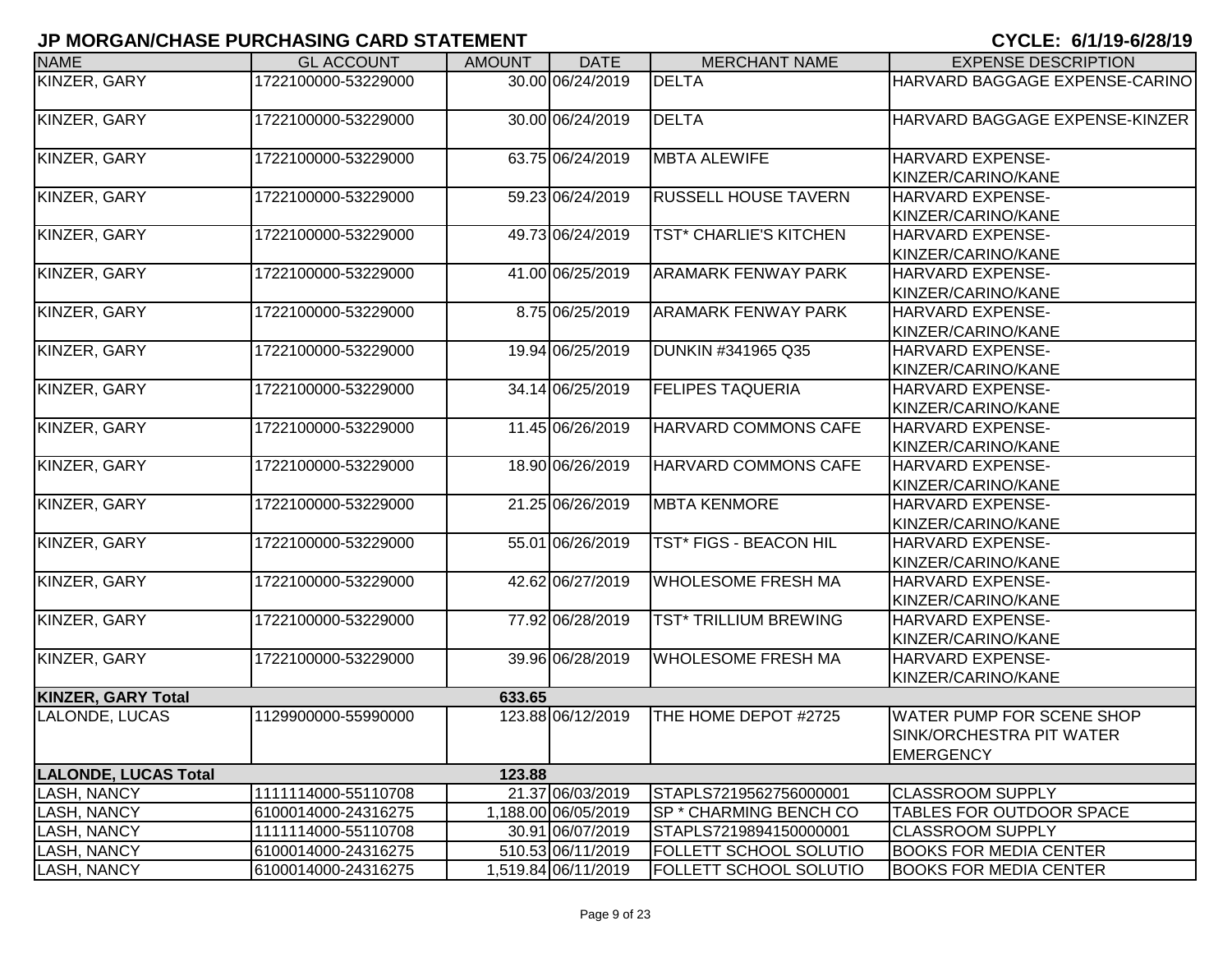| <b>NAME</b>                  | <b>GL ACCOUNT</b>   | <b>AMOUNT</b> | <b>DATE</b>          | <b>MERCHANT NAME</b>      | <b>EXPENSE DESCRIPTION</b>              |
|------------------------------|---------------------|---------------|----------------------|---------------------------|-----------------------------------------|
| <b>ASH, NANCY</b>            | 6100014000-24316275 |               | $-219.80 06/13/2019$ | REALLY GOOD *             | REFUND ON PRODUCTS ORDERED              |
| LASH, NANCY                  | 1111114000-55110708 |               | 417.92 06/13/2019    | SUPREME SCHOOL SPLY WE    | <b>CA60S</b>                            |
| <b>LASH, NANCY</b>           | 6100014000-24316275 |               | 50.00 06/13/2019     | <b>WORLD WILDLIFE FND</b> | <b>FUNDRAISER</b>                       |
| <b>LASH, NANCY</b>           | 6100014000-24316275 |               | 182.00 06/13/2019    | <b>WORLD WILDLIFE FND</b> | <b>FUNDRAISER</b>                       |
| LASH, NANCY                  | 1124114000-54910000 |               | 130.37 06/14/2019    | SHRED-IT USA LLC          | OFFICE SHREDDING                        |
| <b>LASH, NANCY Total</b>     |                     | 3,831.14      |                      |                           |                                         |
| MATSON, MELISSA              | 1722100000-53229000 |               | 596.60 06/05/2019    | <b>DELTA</b>              | AIRLINE TICKETS - HARVARD               |
|                              |                     |               |                      |                           | <b>CONFERENCE - GARY KINZER</b>         |
| <b>MATSON, MELISSA</b>       | 1722100000-53229000 |               | 596.60 06/05/2019    | <b>DELTA</b>              | AIRLINE TICKETS - HARVARD               |
|                              |                     |               |                      |                           | CONFERENCE - LAURA CARINO               |
| <b>MATSON, MELISSA</b>       | 1722100000-53229000 |               | 596.60 06/05/2019    | <b>DELTA</b>              | AIRLINE TICKETS - HARVARD               |
|                              |                     |               |                      |                           | <b>CONFERENCE - RONALD KANE</b>         |
| <b>MATSON, MELISSA</b>       | 1722100000-53229000 |               | 4,625.00 06/06/2019  | HGSE PROG IN PROF ED O    | HARVARD CONFERENCE                      |
|                              |                     |               |                      |                           | REGISTRATION - LAURA CARINO             |
| <b>MATSON, MELISSA</b>       | 1722100000-53229000 |               | 4,625.00 06/06/2019  | HGSE PROG IN PROF ED O    | HARVARD CONFERENCE                      |
|                              |                     |               |                      |                           | <b>REGISTRATION - GARY KINZER</b>       |
| <b>MATSON, MELISSA</b>       | 1722100000-53229000 |               | 4,625.00 06/07/2019  | HGSE PROG IN PROF ED O    | HARVARD CONFERENCE                      |
|                              |                     |               |                      |                           | <b>REGISTRATION - RONALD KANE</b>       |
| <b>MATSON, MELISSA</b>       | 1722100000-57910611 |               | 234.99 06/07/2019    | <b>MOES ON TEN</b>        | APPRECIATION BREAKFAST - PTO            |
|                              |                     |               |                      |                           | <b>INTERSCHOOL COUNCIL</b>              |
| <b>MATSON, MELISSA</b>       | 1722100000-53220611 |               | 10.00 06/17/2019     | OAKLAND SCHOOLS-RC INT    | <b>SCECH REGISTRATION (AC MEETINGS)</b> |
|                              |                     |               |                      |                           | DR. RJ WEBBER                           |
| <b>MATSON, MELISSA</b>       | 1722100000-53220611 |               | 10.00 06/17/2019     | OAKLAND SCHOOLS-RC INT    | <b>SCECH REGISTRATION (NILT</b>         |
|                              |                     |               |                      |                           | MEETINGS) - DR. RJ WEBBER               |
| <b>MATSON, MELISSA</b>       | 1722100000-57910611 |               | 107.47 06/20/2019    | <b>BENITOS PIZZA-NOVI</b> | <b>WORKING LUNCH - RESTORATIVE</b>      |
|                              |                     |               |                      |                           | PRACTICES TRAINING                      |
| <b>MATSON, MELISSA</b>       | 1722100000-55910611 |               | 41.61 06/21/2019     | STAPLS7220628095000001    | OFFICE SUPPLIES - OFFICE OF             |
|                              |                     |               |                      |                           | <b>ACADEMICS</b>                        |
| <b>MATSON, MELISSA</b>       | 1722100000-53229000 |               | 273.54 06/24/2019    | <b>MARRIOTT</b>           | HOTEL RESERVATION - HARVARD             |
|                              |                     |               |                      |                           | CONFERENCE - LAURA CARINO               |
| <b>MATSON, MELISSA</b>       | 1722100000-53229000 |               | 273.53 06/24/2019    | <b>MARRIOTT</b>           | HOTEL RESERVATION - HARVARD             |
|                              |                     |               |                      |                           | CONFERENCE - RONALD KANE                |
| <b>MATSON, MELISSA</b>       | 1722100000-53229000 |               | 273.53 06/24/2019    | <b>MARRIOTT</b>           | HOTEL RESERVATION - HARVARD             |
|                              |                     |               |                      |                           | CONFERENCE - GARY KINZER                |
| <b>MATSON, MELISSA</b>       | 1722100000-53229000 |               | -273.53 06/24/2019   | <b>MARRIOTT</b>           | HOTEL RESERVATION CREDIT -              |
|                              |                     |               |                      |                           | HARVARD CONFERENCE - RONALD             |
|                              |                     |               |                      |                           | <b>KANE</b>                             |
| <b>MATSON, MELISSA</b>       | 1722100000-53229000 |               | $-273.5306/24/2019$  | <b>MARRIOTT</b>           | <b>HOTEL RESERVATION CREDIT -</b>       |
|                              |                     |               |                      |                           | HARVARD CONFERENCE - LAURA              |
|                              |                     |               |                      |                           | <b>CARINO</b>                           |
| <b>MATSON, MELISSA Total</b> |                     | 16,342.41     |                      |                           |                                         |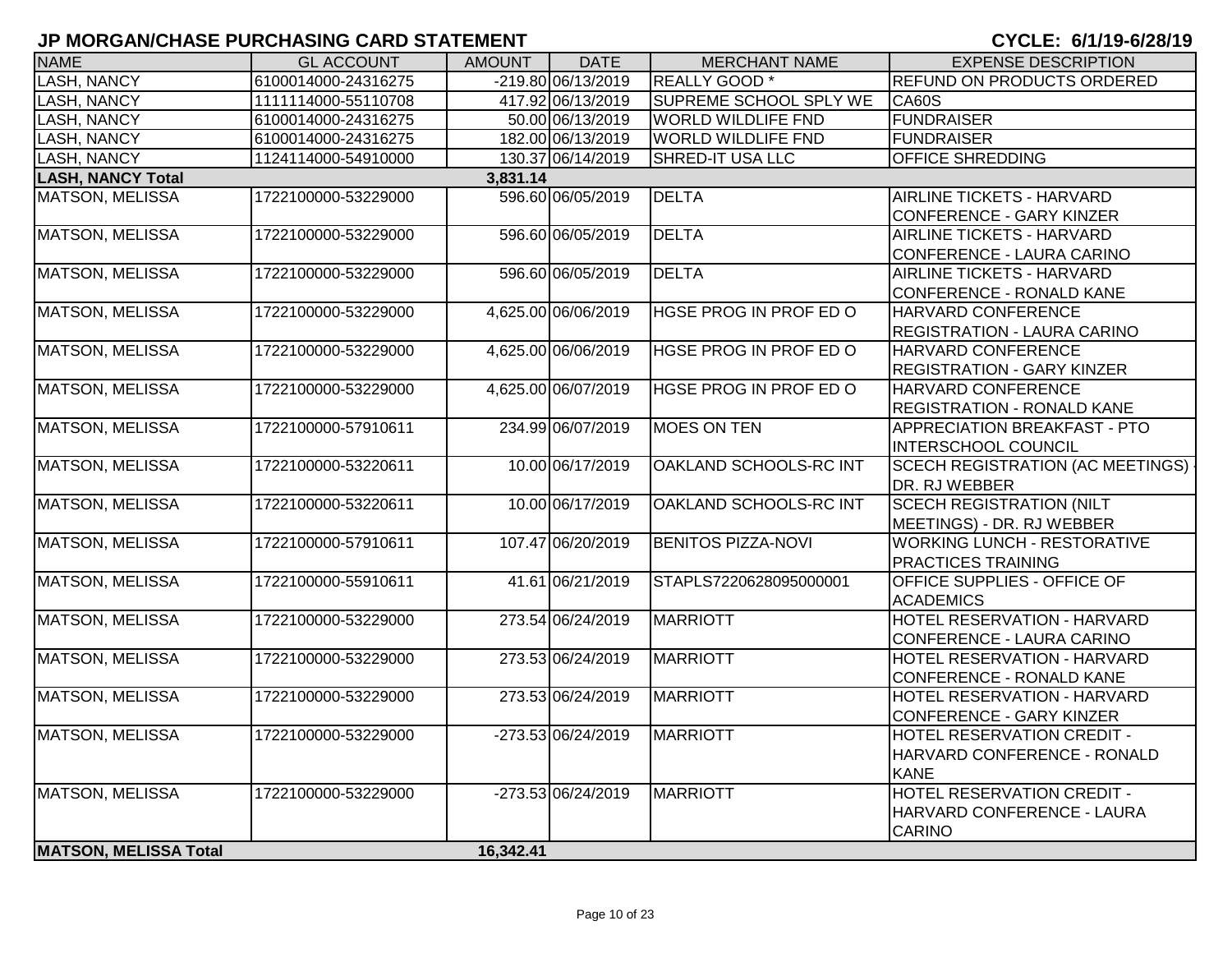| <b>NAME</b>                     | <b>GL ACCOUNT</b>   | <b>AMOUNT</b> | <b>DATE</b>       | <b>MERCHANT NAME</b>          | <b>EXPENSE DESCRIPTION</b>                                       |
|---------------------------------|---------------------|---------------|-------------------|-------------------------------|------------------------------------------------------------------|
| MATTHEWS, STEVEN                | 1123200000-57910000 |               | 23.89 06/03/2019  | <b>NOVI CONEY ISLAND</b>      | NEF SUPERINTENDENT SUB FOR A DAY                                 |
| <b>MATTHEWS, STEVEN</b>         | 1123200000-53220000 |               | 10.00 06/03/2019  | OAKLAND SCHOOLS-RC INT        | OAKLAND SCHOOL OCSA WORKSHOP<br><b>EXPENSE</b>                   |
| MATTHEWS, STEVEN                | 1123200000-53220000 |               | 10.00 06/03/2019  | OAKLAND SCHOOLS-RC INT        | OAKLAND SCHOOL WORKSHOP<br><b>EXPENSE</b>                        |
| <b>MATTHEWS, STEVEN</b>         | 1123200000-53220000 |               | 499.60 06/19/2019 | <b>DELTA</b>                  | <b>REIMBURSABLE EXPENSE</b>                                      |
| <b>MATTHEWS, STEVEN Total</b>   |                     | 543.49        |                   |                               |                                                                  |
| MCDERMOTT, JACOB                | 1100000000-11920000 |               | 150.00 06/11/2019 | <b>MSBO</b>                   | MSBO - MCDERMOTT - FY20<br>1126160000-57410000                   |
| <b>MCDERMOTT, JACOB Total</b>   |                     | 150.00        |                   |                               |                                                                  |
| MCDOUGALL, BARBARA              | 1100000000-11920000 |               | 83.20 06/04/2019  | <b>MIAAA MEMBERSHIP</b>       | 2019 - 2020 MIAAA DUES AND FEES<br>1429300000-57410000           |
| MCDOUGALL, BARBARA              | 6100061000-24316104 |               | 15.90 06/05/2019  | <b>LITTLE CAESARS #0057</b>   | PIZZA FOR SOCCER BALL CHASERS                                    |
| MCDOUGALL, BARBARA              | 6100061000-24316104 |               | 100.34 06/06/2019 | <b>MARIA S ITALIAN BAKERY</b> | <b>RETIREMENT BREAKFAST FOR BOB</b><br><b>STEEH</b>              |
| MCDOUGALL, BARBARA              | 6100061000-24316104 |               | 28.00 06/07/2019  | <b>BENITOS PIZZA-NOVI</b>     | <b>PIZZA FOR ADULTS</b>                                          |
| MCDOUGALL, BARBARA              | 6100061000-24316104 |               | 97.80 06/10/2019  | <b>BENITOS PIZZA-NOVI</b>     | <b>PIZZA FOR BASEBALL SUPER</b><br><b>REGIONAL</b>               |
| MCDOUGALL, BARBARA              | 6100061000-24316104 |               | 151.60 06/10/2019 | <b>MARIA S ITALIAN BAKERY</b> | <b>COOKIES FOR LAX FINALS</b>                                    |
| MCDOUGALL, BARBARA              | 1429300000-55910000 |               | 39.26 06/13/2019  | SAMSCLUB #6657                | <b>OFFICE SUPPLIES</b>                                           |
| MCDOUGALL, BARBARA              | 1429300000-57410000 |               | 90.00 06/13/2019  | SAMSCLUB #6657                | <b>MEMBERSHIP FEES</b>                                           |
| MCDOUGALL, BARBARA              | 6100061000-24316104 |               | 257.24 06/20/2019 | MY M&M                        | <b>COACHES RETREAT</b>                                           |
| <b>MCDOUGALL, BARBARA Total</b> |                     | 863.34        |                   |                               |                                                                  |
| MINNICK, JILL                   | 1100000000-11920000 |               | 104.94 06/25/2019 | <b>HARVARD*BUSINESS REVIE</b> | SUBSCRIPTION (FY20 1125200000-<br>57410000)                      |
| <b>MINNICK, JILL Total</b>      |                     | 104.94        |                   |                               |                                                                  |
| NESMITH, RUSSELL                | 1126160000-55992000 |               | 99.74 06/05/2019  | <b>BEST PLUMBING SPECIALT</b> | PV FLEXIBLE HOSES FOR FAUCET<br><b>REPAIR</b>                    |
| <b>NESMITH, RUSSELL</b>         | 1126160000-54230000 |               | 805.00 06/05/2019 | PENSKE TRK LSG 059110         | HS - TRUCK RENTAL FOR GRADUATION<br><b>COMMENCEMENT</b>          |
| <b>NESMITH, RUSSELL</b>         | 1126160000-54230000 |               | 69.22 06/05/2019  | PENSKE TRK LSG 059110         | HS - TRUCK RENTAL FOR GRADUATION<br><b>COMMENCEMENT</b>          |
| <b>NESMITH, RUSSELL</b>         | 1126160000-55980000 |               | 33.48 06/07/2019  | <b>BEST PLUMBING SPECIALT</b> | <b>MTCE - REPLACEMENT CABLE FOR</b><br><b>URINAL SNAKE TOOL</b>  |
| <b>NESMITH, RUSSELL</b>         | 1126160000-55992000 |               | 4.83 06/10/2019   | THE HOME DEPOT #2704          | VO - BOYS SINK IN RESTROOM -<br>REPAIRED BRAIDED FCT SUPPLY LINE |
| <b>NESMITH, RUSSELL</b>         | 1126160000-55992000 |               | 4.47 06/10/2019   | THE HOME DEPOT #2704          | VO - BOYS SINK IN RESTROOM -<br>REPAIRED BRAID FCT SUPPLY LINE   |
| <b>NESMITH, RUSSELL</b>         | 1126160000-54220000 |               | 571.78 06/11/2019 | CHETS RENT ALL                | HS - RENTAL BOOM LIFT FOR HS<br><b>SCORE BOARD REPAIR</b>        |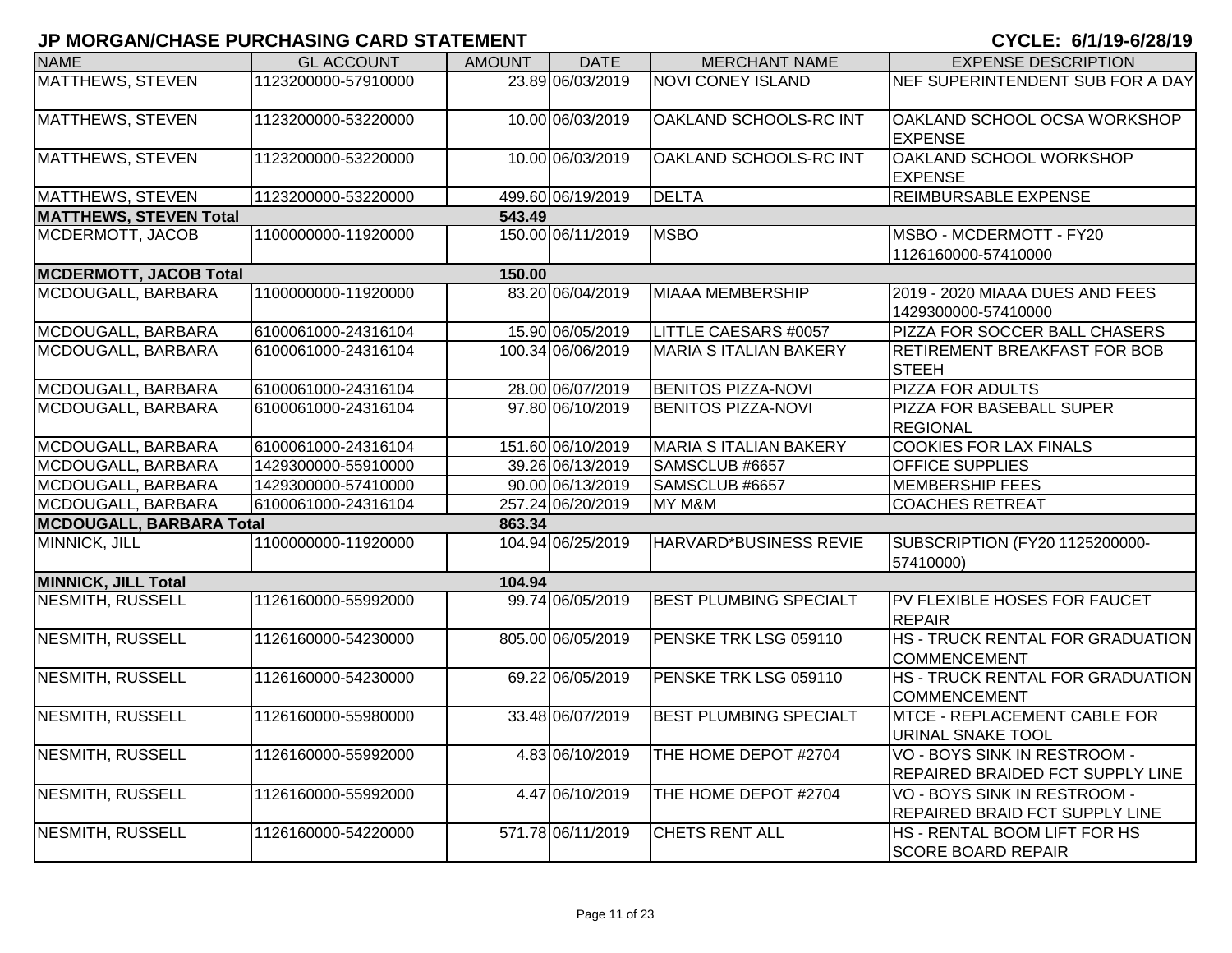| <b>NAME</b>                   | <b>GL ACCOUNT</b>   | <b>AMOUNT</b> | <b>DATE</b>       | <b>MERCHANT NAME</b>              | <b>EXPENSE DESCRIPTION</b>             |
|-------------------------------|---------------------|---------------|-------------------|-----------------------------------|----------------------------------------|
| NESMITH, RUSSELL              | 1126160000-55992000 |               | 16.69 06/14/2019  | <b>CONTRACTORS PIPE &amp; SUP</b> | VO DRAIN CLEAN OUT - PVC ADAPTER       |
|                               |                     |               |                   |                                   | <b>THREAD</b>                          |
| NESMITH, RUSSELL              | 1126160000-55992000 |               | -16.69 06/14/2019 | <b>CONTRACTORS PIPE &amp; SUP</b> | VO DRAIN CLEAN OUT - PVC ADAPTER       |
|                               |                     |               |                   |                                   | <b>THREAD - RETURN</b>                 |
| NESMITH, RUSSELL              | 1126160000-55992000 |               | 344.48 06/14/2019 | <b>REDFORD LOCK COMPANY I</b>     | NM CONCESSIONS DOOR REPAIR -           |
|                               |                     |               |                   |                                   | DOOR ARM/PARTS WO 22470                |
| NESMITH, RUSSELL              | 1126160000-55992000 |               | 865.02 06/18/2019 | <b>BEST PLUMBING SPECIALT</b>     | OH FAUCET REPLACEMENT - SINKING        |
|                               |                     |               |                   |                                   | FUND PG 56 (REPLACEMENT FAUCET)        |
| NESMITH, RUSSELL              | 1126160000-55992000 |               | 865.02 06/18/2019 | <b>BEST PLUMBING SPECIALT</b>     | PV FAUCET REPLACEMENT - SINKING        |
|                               |                     |               |                   |                                   | FUND PG 56 (REPLACEMENT FAUCET)        |
| NESMITH, RUSSELL              | 1126160000-55980000 |               | 41.88 06/24/2019  | <b>BEST PLUMBING SPECIALT</b>     | MTCE - TOOL - CABLE FOR SNAKING        |
|                               |                     |               |                   |                                   | <b>PIPES</b>                           |
| <b>NESMITH, RUSSELL</b>       | 1126160000-55992000 |               | 105.87 06/26/2019 | <b>BEST PLUMBING SPECIALT</b>     | NW - KITCHEN SINK SPRAYER              |
|                               |                     |               |                   |                                   | REPLACEMENT                            |
| <b>NESMITH, RUSSELL Total</b> |                     | 3,810.79      |                   |                                   |                                        |
| NOWICKI, MATTHEW              | 1126160000-55720000 |               | 239.50 06/06/2019 | BELLE TIRE 017                    | <b>TIRES FOR MTCE TRUCK</b>            |
| <b>NOWICKI, MATTHEW Total</b> |                     | 239.50        |                   |                                   |                                        |
| OAKES, ROBERT                 | 1126160000-55992000 |               | 101.18 06/19/2019 | DOWNRIVER REFRIG SUP C            | <b>NM5 - CIRCULATING PUMP FAN COIL</b> |
|                               |                     |               |                   |                                   | REPAIR WORK ORDER 22376                |
| <b>OAKES, ROBERT Total</b>    |                     | 101.18        |                   |                                   |                                        |
| <b>OCONNOR, GAIL</b>          | 1335100000-55110553 |               | 102.48 06/03/2019 | STAPLS7219517217000001            | <b>TEACHING SUPPLIES</b>               |
| OCONNOR, GAIL                 | 1100000000-11923000 |               | 186.23 06/17/2019 | STAPLS7220327169000001            | <b>TEACHING SUPPLIES</b>               |
| OCONNOR, GAIL                 | 1100000000-11923000 |               | 279.96 06/20/2019 | STAPLS7220566997000001            | <b>TEACHING SUPPLIES</b>               |
| OCONNOR, GAIL                 | 1100000000-11923000 |               | 190.03 06/20/2019 | STAPLS7220568850000001            | <b>TEACHING SUPPLIES</b>               |
| OCONNOR, GAIL                 | 1100000000-11923000 |               | 347.57 06/21/2019 | STAPLS7220629186000001            | <b>TEACHING SUPPLIES</b>               |
| OCONNOR, GAIL                 | 1100000000-11923000 |               | 316.00 06/26/2019 | STAPLS7220629186002001            | <b>TEACHING SUPPLIES</b>               |
| OCONNOR, GAIL                 | 1100000000-11923000 |               | 221.46 06/26/2019 | STAPLS7220892496000001            | <b>TEACHING SUPPLIES</b>               |
| <b>OCONNOR, GAIL Total</b>    |                     | 1,643.73      |                   |                                   |                                        |
| <b>OFILI, ALEXANDER</b>       | 6100011000-24316275 |               | 45.00 06/10/2019  | <b>SIGNS BY TOMORROW</b>          | <b>GIFT FOR RETIRING TEACHER</b>       |
| <b>OFILI, ALEXANDER Total</b> |                     | 45.00         |                   |                                   |                                        |
| POHLONSKI, EMILY              | 6100022000-24316190 |               | 49.98 06/10/2019  | <b>BUSCH'S #1205</b>              | <b>ORCHIDS PARTNERS IN EXCELLENCE</b>  |
| POHLONSKI, EMILY              | 6100022000-24316190 |               | 155.96 06/13/2019 | <b>DISNEY RESORTS</b>             | <b>ILC HOTEL ROOM</b>                  |
| POHLONSKI, EMILY              | 6100022000-24316190 |               | 512.44 06/13/2019 | <b>DISNEY RESORTS</b>             | ILC HOTEL ROOM                         |
| POHLONSKI, EMILY              | 6100022000-24316190 |               | 512.44 06/13/2019 | <b>DISNEY RESORTS</b>             | <b>ILC HOTEL ROOM</b>                  |
| POHLONSKI, EMILY              | 6100022000-24316190 |               | 512.44 06/13/2019 | <b>DISNEY RESORTS</b>             | <b>ILC HOTEL ROOM</b>                  |
| <b>POHLONSKI, EMILY</b>       | 6100022000-24316190 |               | 512.44 06/13/2019 | <b>DISNEY RESORTS</b>             | <b>ILC HOTEL ROOM</b>                  |
| <b>POHLONSKI, EMILY</b>       | 6100022000-24316190 |               | 690.68 06/13/2019 | <b>DISNEY RESORTS</b>             | <b>ILC HOTEL ROOM</b>                  |
| POHLONSKI, EMILY              | 6100022000-24316190 |               | 690.68 06/13/2019 | <b>DISNEY RESORTS</b>             | <b>ILC HOTEL ROOM</b>                  |
| POHLONSKI, EMILY              | 6100022000-24316190 |               | 690.68 06/13/2019 | <b>DISNEY RESORTS</b>             | <b>ILC HOTEL ROOM</b>                  |
| POHLONSKI, EMILY              | 6100022000-24316190 |               | 690.68 06/13/2019 | <b>DISNEY RESORTS</b>             | <b>ILC HOTEL ROOM</b>                  |
| POHLONSKI, EMILY              | 6100022000-24316190 |               | 89.12 06/13/2019  | <b>DISNEY RESORTS</b>             | <b>ILC HOTEL ROOM</b>                  |
| POHLONSKI, EMILY              | 6100022000-24316190 |               | 512.44 06/13/2019 | <b>DISNEY RESORTS</b>             | <b>ILC HOTEL ROOM</b>                  |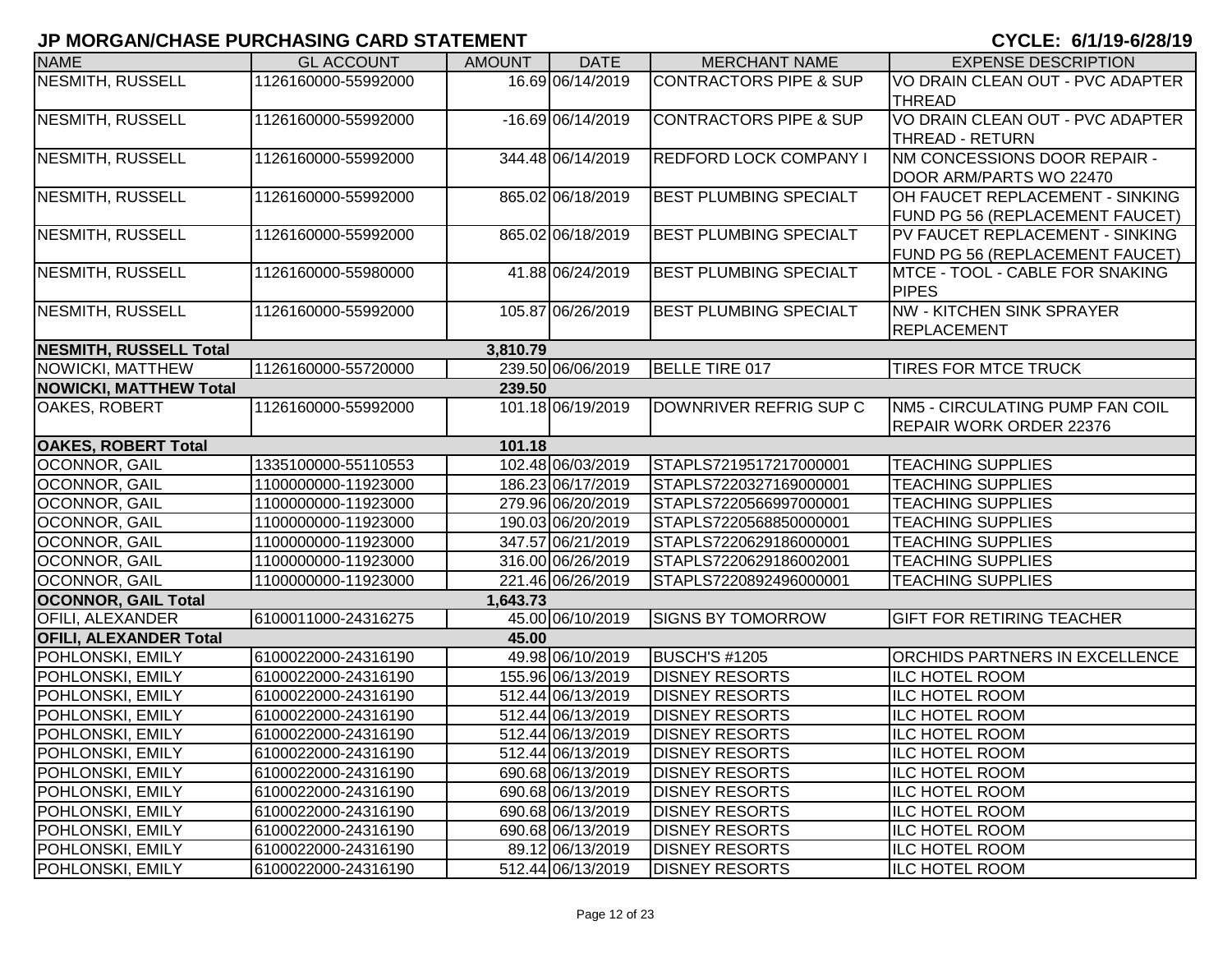| <b>NAME</b>                   | <b>GL ACCOUNT</b>   | <b>AMOUNT</b> | <b>DATE</b>         | <b>MERCHANT NAME</b>          | <b>EXPENSE DESCRIPTION</b>                               |
|-------------------------------|---------------------|---------------|---------------------|-------------------------------|----------------------------------------------------------|
| POHLONSKI, EMILY              | 6100022000-24316190 |               | 512.44 06/13/2019   | <b>DISNEY RESORTS</b>         | <b>ILC HOTEL ROOM</b>                                    |
| POHLONSKI, EMILY              | 6100022000-24316190 |               | 512.44 06/13/2019   | <b>DISNEY RESORTS</b>         | <b>ILC HOTEL ROOM</b>                                    |
| POHLONSKI, EMILY              | 6100022000-24316190 |               | 512.44 06/13/2019   | <b>DISNEY RESORTS</b>         | <b>ILC HOTEL ROOM</b>                                    |
| POHLONSKI, EMILY              | 6100022000-24316190 |               | 512.44 06/13/2019   | <b>DISNEY RESORTS</b>         | <b>ILC HOTEL ROOM</b>                                    |
| POHLONSKI, EMILY              | 6100022000-24316190 |               | 690.68 06/13/2019   | <b>DISNEY RESORTS</b>         | <b>ILC HOTEL ROOM</b>                                    |
| POHLONSKI, EMILY              | 6100022000-24316190 |               | 690.68 06/13/2019   | <b>DISNEY RESORTS</b>         | <b>ILC HOTEL ROOM</b>                                    |
| POHLONSKI, EMILY              | 6100022000-24316190 |               | 690.68 06/13/2019   | <b>DISNEY RESORTS</b>         | <b>ILC HOTEL ROOM</b>                                    |
| POHLONSKI, EMILY              | 6100022000-24316190 |               | 690.68 06/13/2019   | <b>DISNEY RESORTS</b>         | <b>ILC HOTEL ROOM</b>                                    |
| POHLONSKI, EMILY              | 6100022000-24316190 |               | 690.68 06/13/2019   | <b>DISNEY RESORTS</b>         | <b>ILC HOTEL ROOM</b>                                    |
| POHLONSKI, EMILY              | 6100022000-24316190 |               | 690.68 06/13/2019   | <b>DISNEY RESORTS</b>         | <b>ILC HOTEL ROOM</b>                                    |
| POHLONSKI, EMILY              | 6100022000-24316190 |               | 690.68 06/13/2019   | <b>DISNEY RESORTS</b>         | <b>ILC HOTEL ROOM</b>                                    |
| POHLONSKI, EMILY              | 6100022000-24316190 |               | 690.68 06/13/2019   | <b>DISNEY RESORTS</b>         | <b>ILC HOTEL ROOM</b>                                    |
| POHLONSKI, EMILY              | 6100022000-24316190 |               | 289.64 06/13/2019   | <b>DISNEY RESORTS</b>         | <b>ILC HOTEL ROOM</b>                                    |
| POHLONSKI, EMILY              | 6100022000-24316190 |               | 513.16 06/20/2019   | <b>SPLITSVILLE</b>            | <b>HOSA ILC DINNER</b>                                   |
| POHLONSKI, EMILY              | 6100022000-24316190 |               | 310.28 06/21/2019   | PIZZA HUT 032641              | PIZZA FOR ILC ON WED                                     |
| POHLONSKI, EMILY              | 6100022000-24316190 |               | 310.28 06/24/2019   | PIZZA HUT 032641              | PIZZA FOR ILC ON SAT                                     |
| <b>POHLONSKI, EMILY Total</b> |                     | 14,618.54     |                     |                               |                                                          |
| REICHLEY, CARRIE              | 1111118706-55110000 |               | 157.12 06/03/2019   | JONES SCHOOL SUPPLY CO        | <b>IMEDALS AND RIBBONS FOR STUDENTS</b>                  |
| <b>REICHLEY, CARRIE</b>       | 1100000000-11920000 |               | 12.99 06/03/2019    | <b>STAPLES</b><br>00115659    | CARRIE'S CALENDAR, 2019-2020 FY20<br>1124118000-55910000 |
| <b>REICHLEY, CARRIE</b>       | 6100018000-24316278 |               | 53.98 06/05/2019    | AMZN MKTP US*M678E8T61        | C. GRIMM-NEF GRANT, "GOVERNING<br>MEADOWS" - BOOKS       |
| <b>REICHLEY, CARRIE</b>       | 6100018000-24316278 |               | 169.98 06/05/2019   | AMZN MKTP US*M67E66L22        | CARY GRIMM NEF GRANT,<br>"GOVERNING MEADOWS" - BOOKS     |
| <b>REICHLEY, CARRIE</b>       | 6100018000-24316220 |               | 132.00 06/05/2019   | <b>KENSINGTON METROPARK</b>   | <b>RUGG-FIELD TRIP</b>                                   |
| <b>REICHLEY, CARRIE</b>       | 1111118000-55110729 |               | 184.68 06/06/2019   | AMAZON.COM*M61251FO0          | READING SUPPLIES-KARA RODRIGUEZ                          |
| <b>REICHLEY, CARRIE</b>       | 6100018000-24316278 |               | 169.38 06/06/2019   | AMAZON.COM*M68JV4F20          | NEF GRANT TO CARY GRIMM,<br>"GOVERNING MEADOWS" - BOOKS  |
| <b>REICHLEY, CARRIE</b>       | 6100000000-24316275 |               | 34.64 06/07/2019    | AMAZON.COM*M60EY5J62          | NEF GRANT TO A. BURRY, "CALLING<br>ALL READERS"          |
| REICHLEY, CARRIE              | 1111118000-55110719 |               | 39.96 06/07/2019    | AMZN MKTP US*M68OH2JX2        | MATH SUPPLIES (BATTERIES)-C. KIDON                       |
| REICHLEY, CARRIE              | 1111118000-57410000 |               | 99.00 06/07/2019    | <b>MATH OLYMPIADS (MOEMS)</b> | <b>REGISTRATION FOR MATH OLYMPIAD-</b><br>GR. 5          |
| REICHLEY, CARRIE              | 1111118000-57410000 |               | 99.00 06/07/2019    | MATH OLYMPIADS (MOEMS)        | <b>REGISTRATION FOR MATH OLYMPIAD-</b><br>GR.6           |
| REICHLEY, CARRIE              | 1111118000-57410000 |               | 99.00 06/07/2019    | <b>MATH OLYMPIADS (MOEMS)</b> | REGISTRATION FOR MATH OLYMPIAD-<br>GR. 6                 |
| REICHLEY, CARRIE              | 1111118000-55110719 |               | 794.50 06/07/2019   | <b>SSI*SCHOOL SPECIALTY</b>   | <b>CALCULATORS - MATH SUPPLIES</b>                       |
| REICHLEY, CARRIE              | 1111118000-54910000 |               | 40.00 06/10/2019    | <b>SAFEWAY SHREDDING</b>      | SHREDDING BIN (6/6/19)                                   |
| <b>REICHLEY, CARRIE</b>       | 1124118000-55910000 |               | 1,142.11 06/10/2019 | STAPLS7219935570000001        | <b>GR. 6 OFFICE SUPPLIES</b>                             |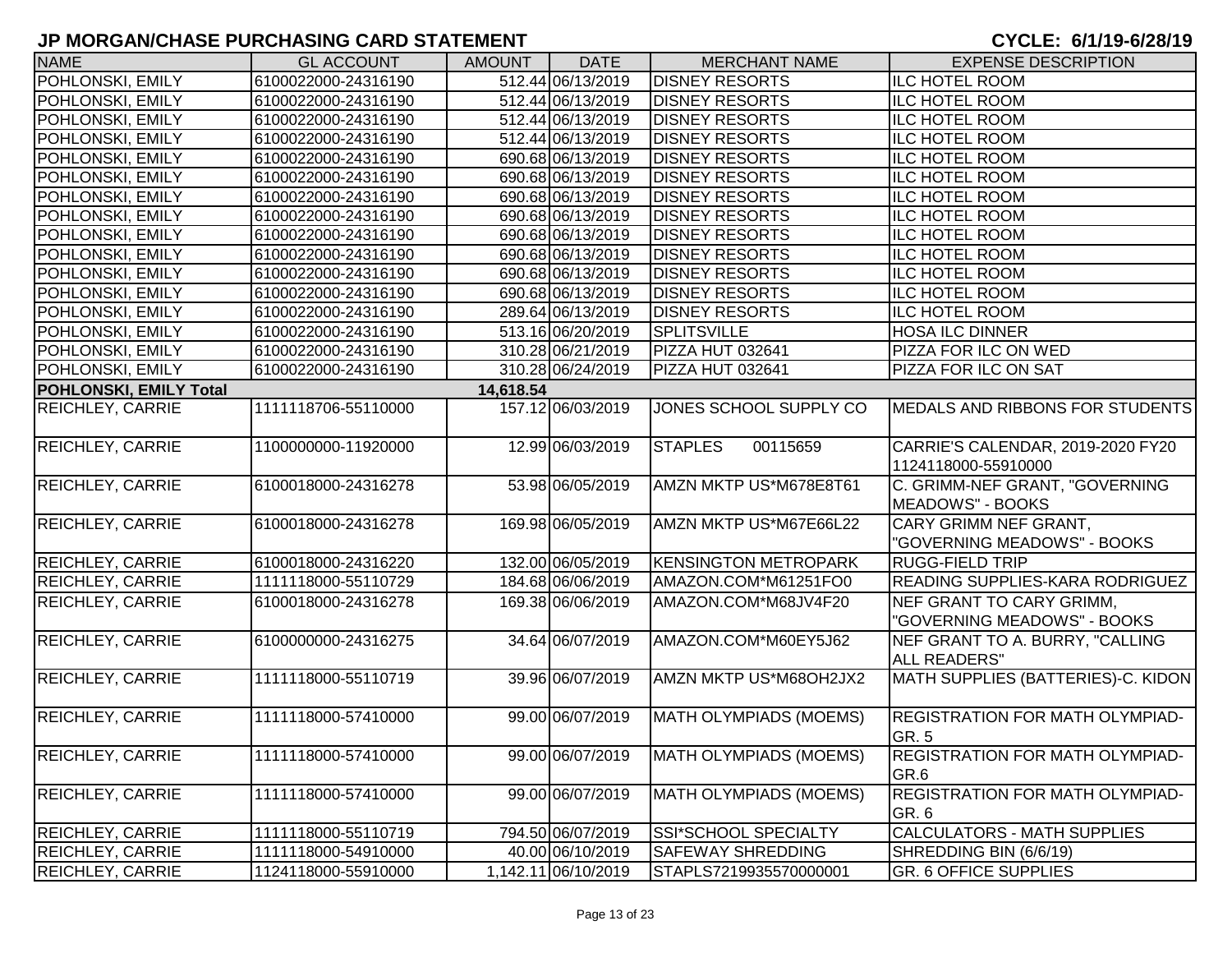| <b>NAME</b>                    | <b>GL ACCOUNT</b>   | <b>AMOUNT</b> | <b>DATE</b>         | <b>MERCHANT NAME</b>          | <b>EXPENSE DESCRIPTION</b>            |
|--------------------------------|---------------------|---------------|---------------------|-------------------------------|---------------------------------------|
| <b>REICHLEY, CARRIE</b>        | 1124118000-55910000 |               | 38.79 06/10/2019    | STAPLS7219935570000003        | GR. 6 OFFICE SUPPLIES-EXAM TABLE      |
|                                |                     |               |                     |                               | <b>PAPER</b>                          |
| REICHLEY, CARRIE               | 1111118000-55110708 |               | 1,304.00 06/10/2019 | <b>VERITIV-MIDWEST</b>        | (1) PALLET OF COPY PAPER-GR.5         |
| <b>REICHLEY, CARRIE</b>        | 1111118000-55110708 |               | 1,304.00 06/10/2019 | <b>VERITIV-MIDWEST</b>        | (1) PALLET OF COPY PAPER-GR.6         |
| <b>REICHLEY, CARRIE</b>        | 1111118000-55110731 |               | 140.93 06/11/2019   | SSI*SCHOOL SPECIALTY          | SOCIAL STUDIES SUPPLIES-E. JENKINS    |
|                                |                     |               |                     |                               |                                       |
| <b>REICHLEY, CARRIE</b>        | 1111118000-55110708 |               | 87.80 06/11/2019    | SSI*SCHOOL SPECIALTY          | CLASSROOM SUPPLIES-J. PAYNE           |
| REICHLEY, CARRIE               | 6100018000-24316278 |               | 191.20 06/12/2019   | AMZN MKTP US*M69TX5MO1        | C. GRIMM-NEF GRANT, "GOVERNING        |
|                                |                     |               |                     |                               | MEADOWS"-BOOKS                        |
| <b>REICHLEY, CARRIE</b>        | 1100000000-11920000 |               | 3,601.80 06/13/2019 | <b>SUCCESS BY DESIGN INC</b>  | 2019-2020 STUDENT PLANNERS FY20       |
|                                |                     |               |                     |                               | 1111118000-55210799                   |
| <b>REICHLEY, CARRIE</b>        | 6100018000-24316278 |               | 157.18 06/14/2019   | AMZN MKTP US*M63SL81V0        | NEF GRANT, "GOVERNING MEADOWS"-       |
|                                |                     |               |                     |                               | <b>BOOKS (C. GRIMM)</b>               |
| <b>REICHLEY, CARRIE</b>        | 1111118000-54910000 |               | 15.00 06/14/2019    | <b>GFL ENVIROMENTAL USA I</b> | RECYCLING (6/1/19-8/31/19)            |
| <b>REICHLEY, CARRIE</b>        | 1124118000-55910000 |               | 27.89 06/14/2019    | STAPLS7219935570000002        | <b>GR 6 OFFICE SUPPLIES-ENVELOPES</b> |
| <b>REICHLEY, CARRIE</b>        | 6100000000-24316275 |               | 446.53 06/18/2019   | AMAZON.COM*M692J3HH0          | A. BURRY-NEF GRANT, "CALLLING ALL     |
|                                |                     |               |                     |                               | <b>READERS"-BOOKS</b>                 |
| REICHLEY, CARRIE               | 1124118000-55910000 |               | 179.23 06/19/2019   | <b>SSI*SCHOOL SPECIALTY</b>   | <b>GR. 5 OFFICE SUPPLIES</b>          |
| <b>REICHLEY, CARRIE</b>        | 6100018000-24316220 |               | 1,120.00 06/21/2019 | HOWELL CONFERENCE AND         | <b>RUGG/COSMAN FIELD TRIP</b>         |
| <b>REICHLEY, CARRIE Total</b>  |                     | 11,842.69     |                     |                               |                                       |
| RODRIGUEZ, SANDRA              | 6100013000-24316275 |               | 253.68 06/04/2019   | <b>AMERICANFRAME</b>          | STUDENT ART WORK TO BE                |
|                                |                     |               |                     |                               | <b>DISPLAYED IN OUR BUILDING</b>      |
| <b>RODRIGUEZ, SANDRA Total</b> |                     | 253.68        |                     |                               |                                       |
| RONNING, ADAM                  | 6100020000-24316239 |               | 105.00 06/05/2019   | HUNGRY HOWIE S 1014           | PIZZA PURCHASED FOR THE END OF        |
|                                |                     |               |                     |                               | THE YEAR JAZZ BAND PARTY              |
| RONNING, ADAM                  | 6100020000-24316239 |               | 55.00 06/06/2019    | <b>J.W. PEPPER</b>            | NEW PIECE OF MUSIC: NIGHT OF THE      |
|                                |                     |               |                     |                               | <b>DARK HORSE</b>                     |
| <b>RONNING, ADAM</b>           | 6100020000-24316239 |               | 74.97 06/11/2019    | J.W. PEPPER                   | MUSIC AND SCORES PURCHASED            |
|                                |                     |               |                     |                               | <b>EARLIER THIS YEAR FOR FESTIVAL</b> |
|                                |                     |               |                     |                               | AND THE MUSIC IN THE PARKS            |
|                                |                     |               |                     |                               | <b>COMPETITION</b>                    |
| RONNING, ADAM                  | 6100020000-24316239 |               | 22.51 06/13/2019    | WAL-MART #5893                | COOKIES PURCHASED FOR THE CLASS       |
|                                |                     |               |                     |                               | WHO RAISED THE MOST MONEY             |
|                                |                     |               |                     |                               | DURING THE FUNDRAISER EARLIER         |
|                                |                     |               |                     |                               | <b>THIS YEAR</b>                      |
| <b>RONNING, ADAM Total</b>     |                     | 257.48        |                     |                               |                                       |
| ROSS, NICOLE                   | 6100022000-24316129 |               | 3,080.00 06/03/2019 | POINT PARK UNIV               | CHARGE REFUNDED BELOW,                |
|                                |                     |               |                     |                               | <b>ACCIDENTALLY PAID FULL AMOUNT</b>  |
|                                |                     |               |                     |                               | <b>WHEN NOT DUE YET</b>               |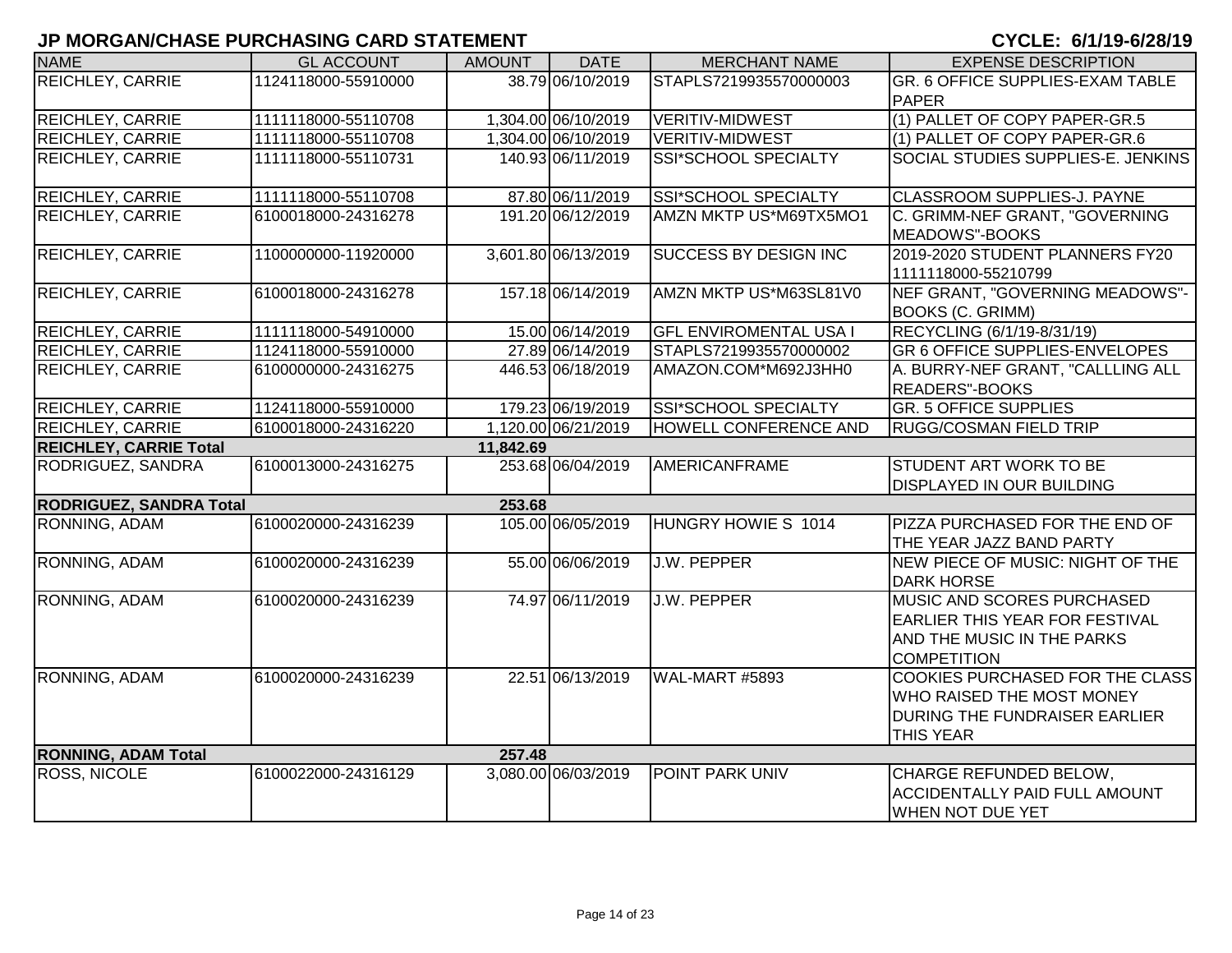| <b>NAME</b>                     | <b>GL ACCOUNT</b>   | <b>AMOUNT</b> | <b>DATE</b>          | <b>MERCHANT NAME</b>       | <b>EXPENSE DESCRIPTION</b>                             |
|---------------------------------|---------------------|---------------|----------------------|----------------------------|--------------------------------------------------------|
| <b>ROSS, NICOLE</b>             | 6100022000-24316129 |               | 225.00 06/05/2019    | <b>POINT PARK UNIV</b>     | INITIAL REGISTRATION FEE TO                            |
|                                 |                     |               |                      |                            | PARTICIPATE IN THE NATIONAL HIGH                       |
|                                 |                     |               |                      |                            | <b>SCHOOL DANCE FESTIVAL FEBRUARY</b>                  |
|                                 |                     |               |                      |                            | 2020                                                   |
| <b>ROSS, NICOLE</b>             | 6100022000-24316129 |               | -3,080.00 06/05/2019 | POINT PARK UNIV            | <b>REFUNDED FULL AMOUNT FOR</b>                        |
|                                 |                     |               |                      |                            | NATIONAL HIGH SCHOOL DANCE                             |
|                                 |                     |               |                      |                            | <b>FESTIVAL SINCE ONLY INITIAL</b>                     |
|                                 |                     |               |                      |                            | <b>REGISTRATION OF \$225 IS DUE AT THIS</b>            |
|                                 |                     |               |                      |                            | <b>TIME</b>                                            |
| <b>ROSS, NICOLE Total</b>       |                     | 225.00        |                      |                            |                                                        |
| <b>RUTKOWSKI, MELANIE</b>       | 1612500686-55110000 |               | 95.85 06/03/2019     | AMAZON.COM*M670O7CA2       | <b>BOOKS FOR EL PROGRAM</b>                            |
| <b>RUTKOWSKI, MELANIE</b>       | 1100000000-11925000 |               | 992.22 06/03/2019    | NATIONAL GEOGRAPHIC SO     | <b>SUBSCRIPTION FOR NATIONAL</b>                       |
|                                 |                     |               |                      |                            | <b>GEOGRAPHIC FOR EL ELEMENTARY</b>                    |
|                                 |                     |               |                      |                            | <b>CLASSROOMS-PREPAY TO TITLE III-</b>                 |
|                                 |                     |               | 300.00 06/05/2019    |                            | 1622200686-55110000                                    |
| RUTKOWSKI, MELANIE              | 1722100000-53210611 |               |                      | AMERICAN RED CROSS         | <b>REGISTRATION FOR CERTIFICATION</b>                  |
| RUTKOWSKI, MELANIE              | 1612500686-55110000 |               | 56.01 06/07/2019     | STAPLS7219888258000001     | IFOR WILLIAM KELPT<br>SUPPLIES FOR SIOP/UDL CURRICULUM |
|                                 |                     |               |                      |                            | PLANNING                                               |
| RUTKOWSKI, MELANIE              | 1612500686-55110000 |               | 81.90 06/11/2019     | <b>CASLON PUBLISHING</b>   | <b>BOOKS FOR EL CLASSROOMS</b>                         |
| <b>RUTKOWSKI, MELANIE</b>       | 1100000000-11920000 |               | 250.00 06/13/2019    | <b>PAYPAL *MEMSPA</b>      | STEP IN & STEP UP CONFERENCE FOR                       |
|                                 |                     |               |                      |                            | ADVA RINGLE PREPAID TO OOA                             |
|                                 |                     |               |                      |                            | 1722100000-53220611                                    |
| <b>RUTKOWSKI, MELANIE</b>       | 1100000000-11920000 |               | 540.00 06/17/2019    | PAYPAL *MAGC               | <b>REGISTRATION FOR MICHIGAN</b>                       |
|                                 |                     |               |                      |                            | ASSOCIATE FOR GIFTED CHILDREN                          |
|                                 |                     |               |                      |                            | CONFERENCE FOR K. ADER, M.                             |
|                                 |                     |               |                      |                            | TURCHI, L. LAPORTE, M. LEE, D.                         |
|                                 |                     |               |                      |                            | STOTLER FOR OOA 1722100000-                            |
|                                 |                     |               |                      |                            | 53220611                                               |
| RUTKOWSKI, MELANIE              | 1612500686-55110000 |               | 38.21 06/18/2019     | <b>CAST INC PUBLISHING</b> | <b>BOOKS FOR EL CLASSROOM</b>                          |
| <b>RUTKOWSKI, MELANIE</b>       | 1100000000-11920000 |               | 35.00 06/21/2019     | <b>MCTM</b>                | MICHIGAN COUNCIL OF TEACHERS OF                        |
|                                 |                     |               |                      |                            | MATHEMATICS MEMBERSHIP FOR L.                          |
|                                 |                     |               |                      |                            | LAPORTE OOA 1722100000-57410611                        |
| <b>RUTKOWSKI, MELANIE Total</b> |                     | 2,389.19      |                      |                            |                                                        |
| <b>SAMMUT, CHRISTINA</b>        | 6100041000-24316350 |               | 58.73 06/17/2019     | <b>OTC BRANDS, INC.</b>    | <b>TEACHING SUPPLIES</b>                               |
| <b>SAMMUT, CHRISTINA Total</b>  |                     | 58.73         |                      |                            |                                                        |
| SATTERFIELD, EMILY              | 1311800000-55110551 |               | -11.32 06/10/2019    | MICHAELS STORES 3744       | <b>RETURNED ITEMS</b>                                  |
| SATTERFIELD, EMILY              | 1311800000-55110551 |               | -19.76 06/10/2019    | MICHAELS STORES 3744       | <b>RETURNED ITEMS</b>                                  |
| SATTERFIELD, EMILY              | 1311800000-57410551 |               | 1.99 06/17/2019      | <b>AMAZON PRIME</b>        | PRIME MEMBERSHIP FEE                                   |
| <b>SATTERFIELD, EMILY</b>       | 1311800000-57410551 |               | 12.99 06/24/2019     | <b>AMAZON PRIME</b>        | <b>PRIME MEMBERSHIP FEE</b>                            |
| <b>SATTERFIELD, EMILY Total</b> |                     | $-16.10$      |                      |                            |                                                        |
| SCHULZ, STEPHANIE               | 1311800000-55110551 |               | 40.00 06/25/2019     | <b>DOLLAR TREE</b>         | MATERIALS FOR PRINCESS CAMP                            |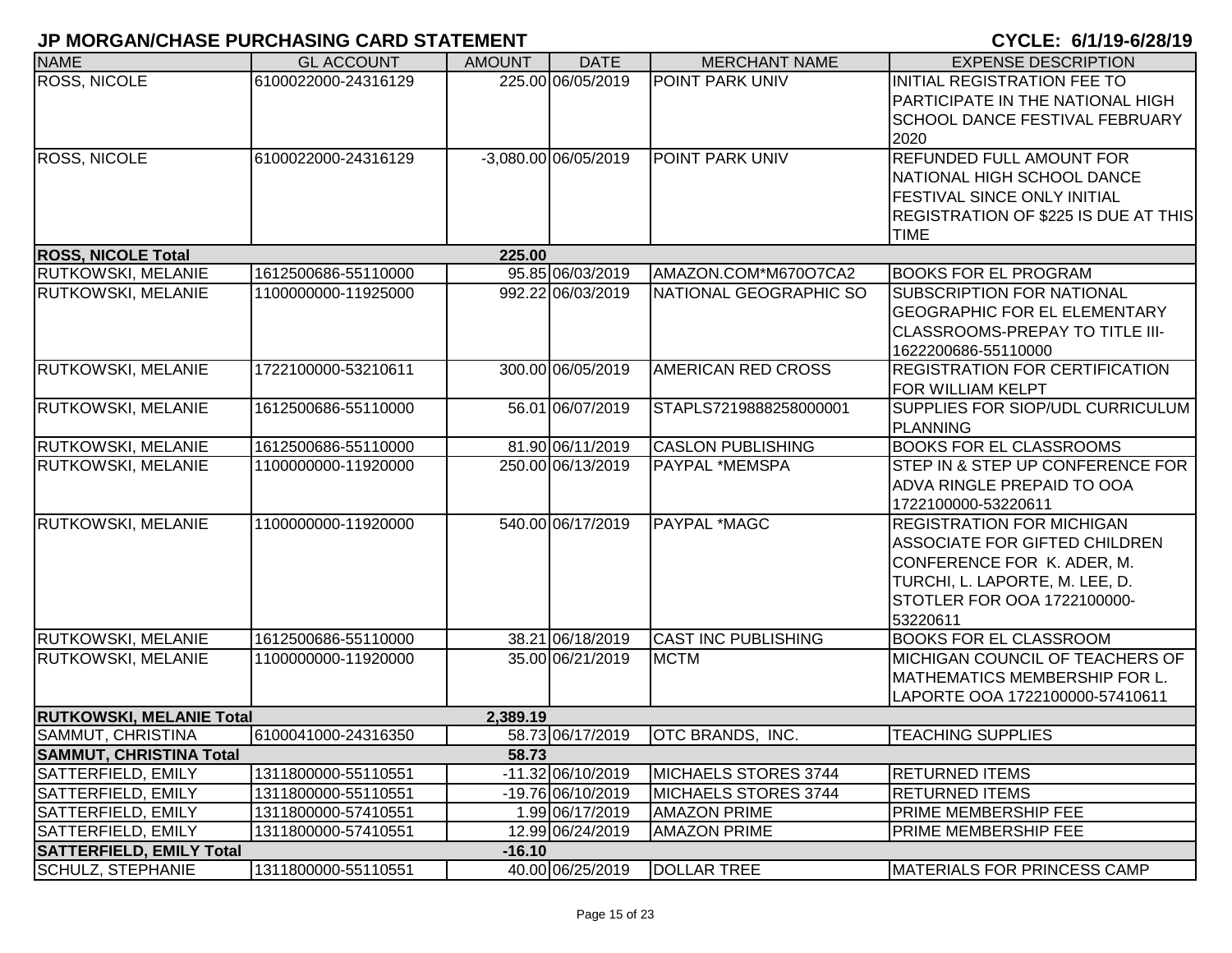| <b>NAME</b>                     | <b>GL ACCOUNT</b>   | <b>AMOUNT</b> | <b>DATE</b>                  | <b>MERCHANT NAME</b>          | <b>EXPENSE DESCRIPTION</b>                                                                                              |  |  |  |  |
|---------------------------------|---------------------|---------------|------------------------------|-------------------------------|-------------------------------------------------------------------------------------------------------------------------|--|--|--|--|
| <b>SCHULZ, STEPHANIE Total</b>  |                     | 40.00         |                              |                               |                                                                                                                         |  |  |  |  |
| <b>SCHURIG, CLAIRE</b>          | 6100022000-24316122 |               | 24.74 06/05/2019             | <b>J.W. PEPPER</b>            | <b>COPIES OF MUSIC</b>                                                                                                  |  |  |  |  |
| <b>SCHURIG, CLAIRE</b>          | 6100022000-24316122 |               | 144.75 06/05/2019            | J.W. PEPPER                   | <b>COPIES OF MUSIC</b>                                                                                                  |  |  |  |  |
| <b>SCHURIG, CLAIRE</b>          | 6100022000-24316122 |               | 61.34 06/10/2019             | J.W. PEPPER                   | <b>COPIES OF MUSIC</b>                                                                                                  |  |  |  |  |
| <b>SCHURIG, CLAIRE</b>          | 6100022000-24316122 |               | 22.50 06/18/2019             | J.W. PEPPER                   | <b>COPIES OF MUSIC</b>                                                                                                  |  |  |  |  |
| <b>SCHURIG, CLAIRE</b>          | 6100022000-24316122 |               | 2.65 06/24/2019              | J.W. PEPPER                   | <b>COPIES OF MUSIC</b>                                                                                                  |  |  |  |  |
| <b>SCHURIG, CLAIRE Total</b>    | 255.98              |               |                              |                               |                                                                                                                         |  |  |  |  |
| <b>SCHYPINSKI, RACHEL</b>       | 6100022000-24316186 |               | $-3.24\overline{06/03/2019}$ | <b>LIFETIME CREATIONS</b>     | <b>CREDIT FOR PREVIOUS PURCHASE</b>                                                                                     |  |  |  |  |
| <b>SCHYPINSKI, RACHEL Total</b> |                     | $-3.24$       |                              |                               |                                                                                                                         |  |  |  |  |
| SHAFER, RACHELLE                | 6100012000-24316275 |               | 33.98 06/03/2019             | MEIJER INC #054 Q01           | <b>FLOWERS FOR POTS BY THE MAIN</b><br><b>ENTRANCE</b>                                                                  |  |  |  |  |
| <b>SHAFER, RACHELLE</b>         | 6100012000-24316501 |               | 254.38 06/11/2019            | AMZN MKTP US*M60JK1TE0        | PTO - KINDERGARTEN GIFT. ON ONE<br>RECEIPT TOTALING \$293.27                                                            |  |  |  |  |
| <b>SHAFER, RACHELLE</b>         | 6100012000-24316501 |               | 38.89 06/11/2019             | AMZN MKTP US*M67F52TE0        | PTO- RETIREMENT GIFT FOR CATHY<br>CLOKE. ON ONE RECEIPT TOTALING<br>\$293.27                                            |  |  |  |  |
| <b>SHAFER, RACHELLE</b>         | 6100012000-24316275 |               | 6.98 06/17/2019              | <b>BUSCH'S #1205</b>          | WATER FOR STAFF LUNCHEON-LAST<br>DAY OF SCHOOL                                                                          |  |  |  |  |
| <b>SHAFER, RACHELLE</b>         | 6100012000-24316275 |               | 461.56 06/17/2019            | ON THE BORDER                 | LUNCHEON FOR STAFF-LAST DAY OF<br><b>SCHOOL</b>                                                                         |  |  |  |  |
| <b>SHAFER, RACHELLE</b>         | 6100012000-24316271 |               | 54.95 06/18/2019             | MEIJER # 054                  | <b>GIFT CARD FOR MAINTENANCE</b>                                                                                        |  |  |  |  |
| <b>SHAFER, RACHELLE</b>         | 6100012000-24316275 |               | 100.00 06/27/2019            | <b>MSU PAYMENTS</b>           | STAFF TRAINING 8/27/2019                                                                                                |  |  |  |  |
| SHAFER, RACHELLE                | 1100000000-11920000 |               | 34.50 06/28/2019             | <b>REGAL CINEMAS MOBILE A</b> | <b>FRAUDULENT CHARGE, CREDIT</b><br><b>PENDING</b>                                                                      |  |  |  |  |
| <b>SHAFER, RACHELLE Total</b>   |                     | 985.24        |                              |                               |                                                                                                                         |  |  |  |  |
| SHEERAN, MARGARET               | 6100020000-24316257 |               | 260.00 06/03/2019            | <b>ALEX'S PIZZERIA</b>        | PIZZA FOR 8TH GRADE FAREWELL<br><b>EVENT</b>                                                                            |  |  |  |  |
| SHEERAN, MARGARET               | 6100020000-24316257 |               | 135.00 06/03/2019            | <b>ALEX'S PIZZERIA</b>        | <b>MORE PIZZA FOR 8TH GRADE</b><br><b>FAREWELL EVENT</b>                                                                |  |  |  |  |
| SHEERAN, MARGARET               | 6100020000-24316257 |               | 8.16 06/03/2019              | KROGER #632                   | 8TH GRADE FAREWELL SUPPLIES                                                                                             |  |  |  |  |
| SHEERAN, MARGARET               | 6100020000-24316257 |               | 549.00 06/05/2019            | NICKANDERSON                  | DJ AND PHOTO BOOTH FOR 8TH GRAD<br><b>FAREWELL EVNT</b>                                                                 |  |  |  |  |
| <b>SHEERAN, MARGARET Total</b>  |                     | 952.16        |                              |                               |                                                                                                                         |  |  |  |  |
| SHIELDS, SEBRINA                | 1212226194-55110000 |               | 39.00 06/03/2019             | <b>DOLLARTREE</b>             | PURCHASED MATERIALS FOR READING<br><b>PROJECT FOR NATC TO ALIGN WITH</b><br>UNIQUE LEARNING SYSTEM<br><b>CURRICULUM</b> |  |  |  |  |
| SHIELDS, SEBRINA                | 1212226194-54910000 |               | 26.00 06/06/2019             | <b>EMAGINE NOVI</b>           | COMMUNITY-BASED INSTRUCTION<br>TRIP TO ALIGN WITH TRANSITION<br><b>GOALS</b>                                            |  |  |  |  |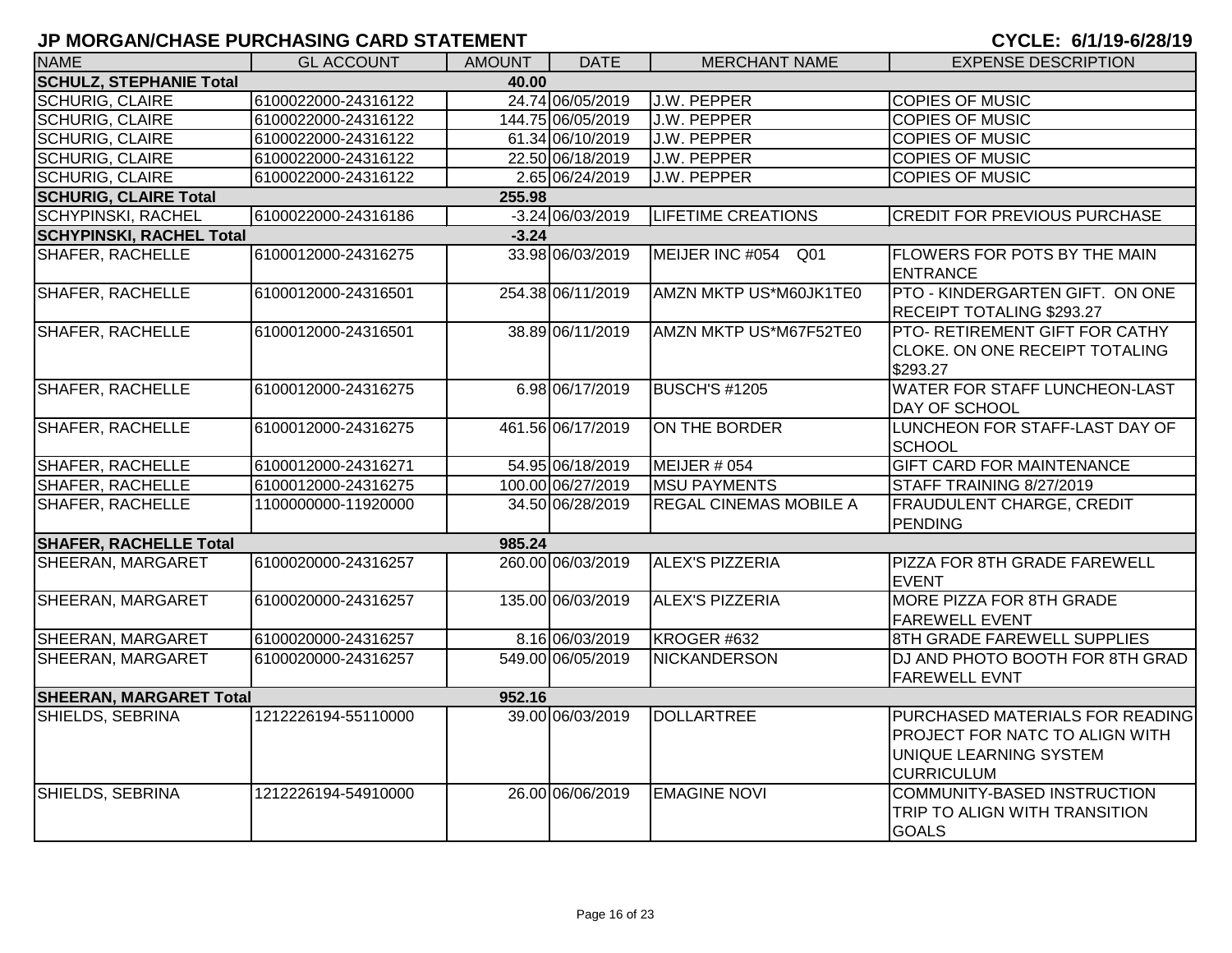| <b>NAME</b>                        | <b>GL ACCOUNT</b>   | <b>AMOUNT</b> | <b>DATE</b>         | <b>MERCHANT NAME</b>         | <b>EXPENSE DESCRIPTION</b>              |
|------------------------------------|---------------------|---------------|---------------------|------------------------------|-----------------------------------------|
| SHIELDS, SEBRINA                   | 1212226194-54910000 |               | 75.00 06/11/2019    | <b>PARADISE PARK</b>         | COMMUNITY-BASED INSTRUCTION -           |
|                                    |                     |               |                     |                              | ALIGNED WITH UNIQUE LEARNING            |
|                                    |                     |               |                     |                              | <b>SYSTEM CURRICULUM</b>                |
| SHIELDS, SEBRINA                   | 1212226194-55110000 |               | 29.10 06/12/2019    | <b>DOLLARTREE</b>            | CBI - TAUGHT STUDENTS ABOUT             |
|                                    |                     |               |                     |                              | PURCHASES AND TAX. PURCHASED            |
|                                    |                     |               |                     |                              | <b>ITEMS TO SUPPORT MICRO-BUSINESS</b>  |
|                                    |                     |               |                     |                              | <b>PREPARATION</b>                      |
| <b>SHIELDS, SEBRINA Total</b>      |                     | 169.10        |                     |                              |                                         |
| SIPPLE, GEORGE                     | 1128200000-55990000 |               | 61.91 06/04/2019    | PROCAM                       | <b>CAMERA FILTERS</b>                   |
| <b>SIPPLE, GEORGE Total</b>        |                     | 61.91         |                     |                              |                                         |
| <b>SOVEL, SHEILA</b>               | 6100041000-24316350 |               | 10.99 06/17/2019    | AMZN MKTP US*M64TS4D81       | SUMMER CAMP TEACHING SUPPLIES           |
| SOVEL, SHEILA                      | 6100041000-24316350 |               | 19.95 06/17/2019    | AMZN MKTP US*M660F3H32       | SUMMER CAMP TEACHING SUPPLIES           |
| SOVEL, SHEILA                      | 6100041000-24316350 |               | 7.92 06/18/2019     | MICHAELS STORES 2071         | SUMMER CAMP TEACHING SUPPLIES           |
| SOVEL, SHEILA                      | 6100041000-24316350 |               | 5.29 06/21/2019     | AMAZON.COM*M62EU02Z2         | SUMMER CAMP TEACHING SUPPLIES           |
| SOVEL, SHEILA                      | 6100041000-24316350 |               | 14.98 06/21/2019    | AMZN MKTP US*M64OI16Q0       | SUMMER CAMP TEACHING SUPPLIES           |
| SOVEL, SHEILA                      | 6100041000-24316350 |               | 8.95 06/21/2019     | AMZN MKTP US*M680S5WD1       | SUMMER CAMP TEACHING SUPPLIES           |
| <b>SOVEL, SHEILA</b>               | 6100041000-24316350 |               | 42.44 06/21/2019    | MICHAELS STORES 3744         | SUMMER CAMP TEACHING SUPPLIES           |
| SOVEL, SHEILA                      | 6100041000-24316350 |               | 12.17 06/21/2019    | OTC BRANDS, INC.             | SUMMER CAMP TEACHING SUPPLIES-          |
|                                    |                     |               |                     |                              | <b>ORIENTAL TRADING COMPANY</b>         |
| SOVEL, SHEILA                      | 6100041000-24316350 |               | 17.98 06/26/2019    | <b>STAPLES</b><br>00115659   | SUMMER CAMP TEACHING SUPPLIES           |
| <b>SOVEL, SHEILA Total</b>         |                     | 140.67        |                     |                              |                                         |
| THEOPHELIS, ANASTASIA              | 1221600000-55110021 |               | 310.00 06/04/2019   | <b>AWL*PEARSON EDUCATION</b> | <b>PROTOCOLS FOR SSW</b>                |
| <b>THEOPHELIS, ANASTASIA Total</b> |                     | 310.00        |                     |                              |                                         |
| <b>TIMMER, SANDRA</b>              | 6100025000-24316301 |               | 41.54 06/10/2019    | POTBELLY #165                | LUNCH FOR STUDENT MOVERS                |
| TIMMER, SANDRA                     | 6100025000-24316301 |               | 19.98 06/11/2019    | KROGER #366                  | <b>DESSERTS FOR STUDENT</b>             |
|                                    |                     |               |                     |                              | <b>GRADUATION REHERSAL</b>              |
| TIMMER, SANDRA                     | 1622100361-53220000 |               | 656.95 06/17/2019   | <b>HYATT HOTELS</b>          | T. RAZOR'S HOTEL FOR CASAS              |
|                                    |                     |               |                     |                              | <b>CONFERENCE</b>                       |
| <b>TIMMER, SANDRA Total</b>        |                     | 718.47        |                     |                              |                                         |
| <b>TURNER, NANCY</b>               | 1126160000-55710000 |               | 840.94 06/03/2019   | CORRIGAN OIL #2 - BRI        | MTCE - ETHANOL GAS 384.4 GAL            |
|                                    |                     |               |                     |                              | <b>GROSS</b>                            |
| TURNER, NANCY                      | 1126120000-54120000 |               | 264.95 06/04/2019   | <b>DE-CAL INC</b>            | <b>MS BOILER TWO CHECKED</b>            |
|                                    |                     |               |                     |                              | <b>COMBUSTION AND BURNER</b>            |
| <b>TURNER, NANCY</b>               | 1126111000-54966000 |               | 1,108.70 06/04/2019 | <b>DE-CAL INC</b>            | VO ALL 3 BOILERS - CSD1 INSPECTION      |
| <b>TURNER, NANCY</b>               | 4126111951-54110000 |               | 779.12 06/04/2019   | <b>DE-CAL INC</b>            | VO LOCHINVAR DOMESTIC BOILER -          |
|                                    |                     |               |                     |                              | <b>REPLACED FLOW SWITCH SINKING</b>     |
|                                    |                     |               |                     |                              | FUND PAGE 13                            |
| <b>TURNER, NANCY</b>               | 4126111951-54110000 |               | 2,517.86 06/04/2019 | <b>DE-CAL INC</b>            | VO BOILER 2 CLEANED LENS,               |
|                                    |                     |               |                     |                              | <b>REPLACED FUEL VALVE SINKING FUND</b> |
|                                    |                     |               |                     |                              | PAGE 12                                 |
| TURNER, NANCY                      | 1126113000-54120000 |               | 433.70 06/04/2019   | <b>DE-CAL INC</b>            | NW BOILER TWO - CLEANED BOILER          |
|                                    |                     |               |                     |                              | <b>WHEEL AND AIR SHUTTER</b>            |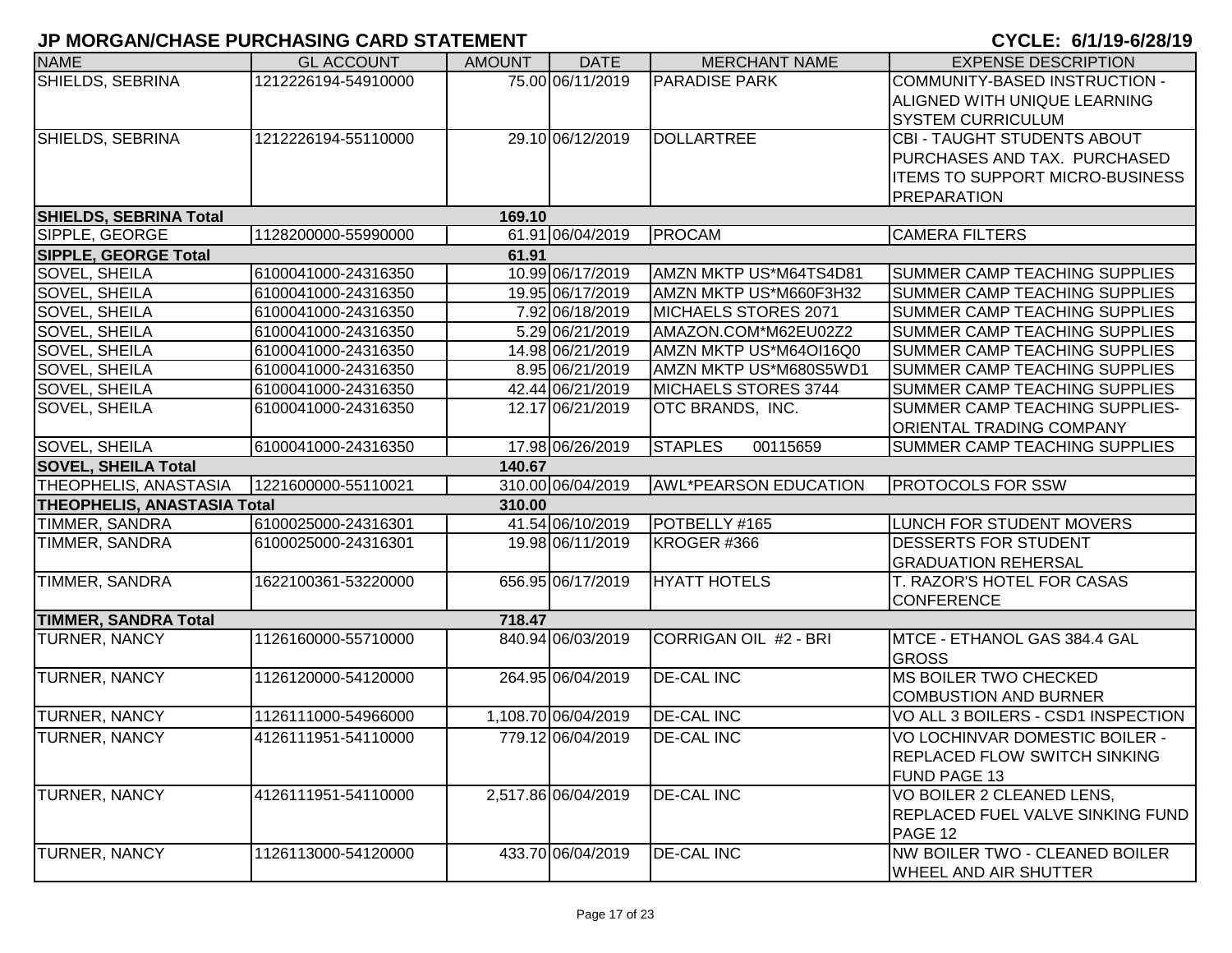| <b>NAME</b>          | <b>GL ACCOUNT</b>   | <b>AMOUNT</b> | <b>DATE</b>         | <b>MERCHANT NAME</b>          | <b>EXPENSE DESCRIPTION</b>           |
|----------------------|---------------------|---------------|---------------------|-------------------------------|--------------------------------------|
| <b>TURNER, NANCY</b> | 1126118000-54120000 |               | 456.95 06/04/2019   | <b>DE-CAL INC</b>             | NM6 BOILER TWO CHECK AND ADJUST      |
|                      |                     |               |                     |                               | <b>COMBUSTION</b>                    |
| TURNER, NANCY        | 1126115000-54110000 |               | 375.00 06/04/2019   | INT*IN *SERVICEPRO PLU        | <b>DF SNAKED BOYS REST ROOM</b>      |
| <b>TURNER, NANCY</b> | 1126122000-54110000 |               | 2,280.00 06/04/2019 | INT*IN *SERVICEPRO PLU        | <b>HS - SNAKING AND CAMERA</b>       |
|                      |                     |               |                     |                               | <b>INSPECTION OF PIPE DRAINS</b>     |
| TURNER, NANCY        | 1126122000-54110000 |               | 375.97 06/04/2019   | KONE, INC.                    | HS PASSENGER ELEVATOR 29721 -        |
|                      |                     |               |                     |                               | <b>SERVICE FOR TESTING TO DETECT</b> |
|                      |                     |               |                     |                               | <b>SHUT DOWN PROBLEM</b>             |
| <b>TURNER, NANCY</b> | 1126120000-54110000 |               | 1,350.00 06/04/2019 | SQ *SQ *PAULY S CHOP S        | MS SOFTBALL FIELD DISTRICT TURF      |
|                      |                     |               |                     |                               | <b>MTCE AERATION</b>                 |
| <b>TURNER, NANCY</b> | 1126100000-54910829 |               | 4,163.27 06/05/2019 | ARCH ENVIRONMENTAL GRO        | <b>DISTRICT STORM WATER</b>          |
|                      |                     |               |                     |                               | MANAGEMENT                           |
| <b>TURNER, NANCY</b> | 1126101000-54110000 |               | 172.00 06/05/2019   | DETROIT ELEVATOR COMPA        | <b>ESB ELEVATOR ROUTINE</b>          |
|                      |                     |               |                     |                               | <b>MAINTENANCE</b>                   |
| <b>TURNER, NANCY</b> | 1126122000-55990000 |               | 136.48 06/05/2019   | <b>LEONARDS SYSRUPS</b>       | <b>HS BULK CO2 POOL</b>              |
| <b>TURNER, NANCY</b> | 1126161000-53840000 |               | 2,524.36 06/05/2019 | <b>WASTE MGMT WM EZPAY</b>    | <b>DISTRICT WASTE REMOVAL</b>        |
| TURNER, NANCY        | 2326161000-53840000 |               | 841.46 06/05/2019   | <b>WASTE MGMT WM EZPAY</b>    | <b>DISTRICT WASTE REMOVAL</b>        |
| <b>TURNER, NANCY</b> | 1126160000-55730000 |               | 182.00 06/06/2019   | <b>NAPA PARTS M-2</b>         | MTCE TRUCK F250 - REAR BREAK         |
|                      |                     |               |                     |                               | <b>REPAIR</b>                        |
| TURNER, NANCY        | 1126170000-54910000 |               | 529.75 06/07/2019   | <b>ARCH ENVIRONMENTAL GRO</b> | <b>TRANS UST COMPLIANCE</b>          |
| <b>TURNER, NANCY</b> | 1126122000-54910000 |               | 395.00 06/07/2019   | <b>CAPITAL ALLIANCE CORP</b>  | <b>MOVED PODS FROM ELEMENTARY TO</b> |
|                      |                     |               |                     |                               | <b>HIGH SCHOOL</b>                   |
| TURNER, NANCY        | 1126122000-54120000 |               | 1,643.47 06/07/2019 | INT*IN *AQUATIC SOURCE        | HS - POOL - INSTALLATION OF NEW      |
|                      |                     |               |                     |                               | <b>STENNER PUMP</b>                  |
| TURNER, NANCY        | 1126122000-54120000 |               | 2,516.56 06/07/2019 | INT*IN *AQUATIC SOURCE        | HS POOL ANNUAL MAINTENANCE ON        |
|                      |                     |               |                     |                               | UV UNIT                              |
| <b>TURNER, NANCY</b> | 1126115000-54110000 |               | 415.00 06/07/2019   | INT*IN *SERVICEPRO PLU        | <b>DF SNAKED TEACHER RESTROOMS</b>   |
|                      |                     |               |                     |                               | WO 22404                             |
| <b>TURNER, NANCY</b> | 1126115000-54110000 |               | 28.00 06/07/2019    | <b>PREMIER PEST MANAG</b>     | DF PEST MANAGEMENT                   |
| <b>TURNER, NANCY</b> | 1126152000-54110000 |               | 37.00 06/07/2019    | <b>PREMIER PEST MANAG</b>     | <b>ECEC PEST MANAGEMENT</b>          |
| <b>TURNER, NANCY</b> | 1126101000-54110000 |               | 43.00 06/07/2019    | <b>PREMIER PEST MANAG</b>     | <b>ESB PEST MANAGEMENT</b>           |
| <b>TURNER, NANCY</b> | 1126122000-54110000 |               | 33.00 06/07/2019    | <b>PREMIER PEST MANAG</b>     | <b>HS PEST MANAGEMENT</b>            |
| <b>TURNER, NANCY</b> | 1126103000-54110000 |               | 28.00 06/07/2019    | <b>PREMIER PEST MANAG</b>     | <b>ITC PEST MANAGEMENT</b>           |
| <b>TURNER, NANCY</b> | 1126120000-54110000 |               | 37.00 06/07/2019    | <b>PREMIER PEST MANAG</b>     | <b>MS PEST MANAGEMENT</b>            |
| <b>TURNER, NANCY</b> | 1126105000-54110000 |               | 31.00 06/07/2019    | <b>PREMIER PEST MANAG</b>     | <b>NATC PEST MANAGEMENT</b>          |
| <b>TURNER, NANCY</b> | 1126118000-54110000 |               | 56.00 06/07/2019    | <b>PREMIER PEST MANAG</b>     | NM5 PEST MANAGEMENT                  |
| <b>TURNER, NANCY</b> | 1126113000-54110000 |               | 28.00 06/07/2019    | PREMIER PEST MANAG            | <b>NW PEST MANAGEMENT</b>            |
| <b>TURNER, NANCY</b> | 1126112000-54110000 |               | 28.00 06/07/2019    | PREMIER PEST MANAG            | OH PEST MANAGEMENT                   |
| <b>TURNER, NANCY</b> | 1126114000-54110000 |               | 28.00 06/07/2019    | <b>PREMIER PEST MANAG</b>     | PV PEST MANAGEMENT                   |
| <b>TURNER, NANCY</b> | 1126111000-54110000 |               | 35.00 06/07/2019    | <b>PREMIER PEST MANAG</b>     | <b>VO PEST MANAGEMENT</b>            |
| <b>TURNER, NANCY</b> | 1126122000-54110000 |               | 93.00 06/11/2019    | INT*IN *SECURE DOORS L        | HS REPAIR ATRIUM FIRE DOOR           |
| <b>TURNER, NANCY</b> | 1126120000-54110000 |               | 189.50 06/11/2019   | INT*IN *SECURE DOORS L        | <b>MS RESET FIRE DOOR</b>            |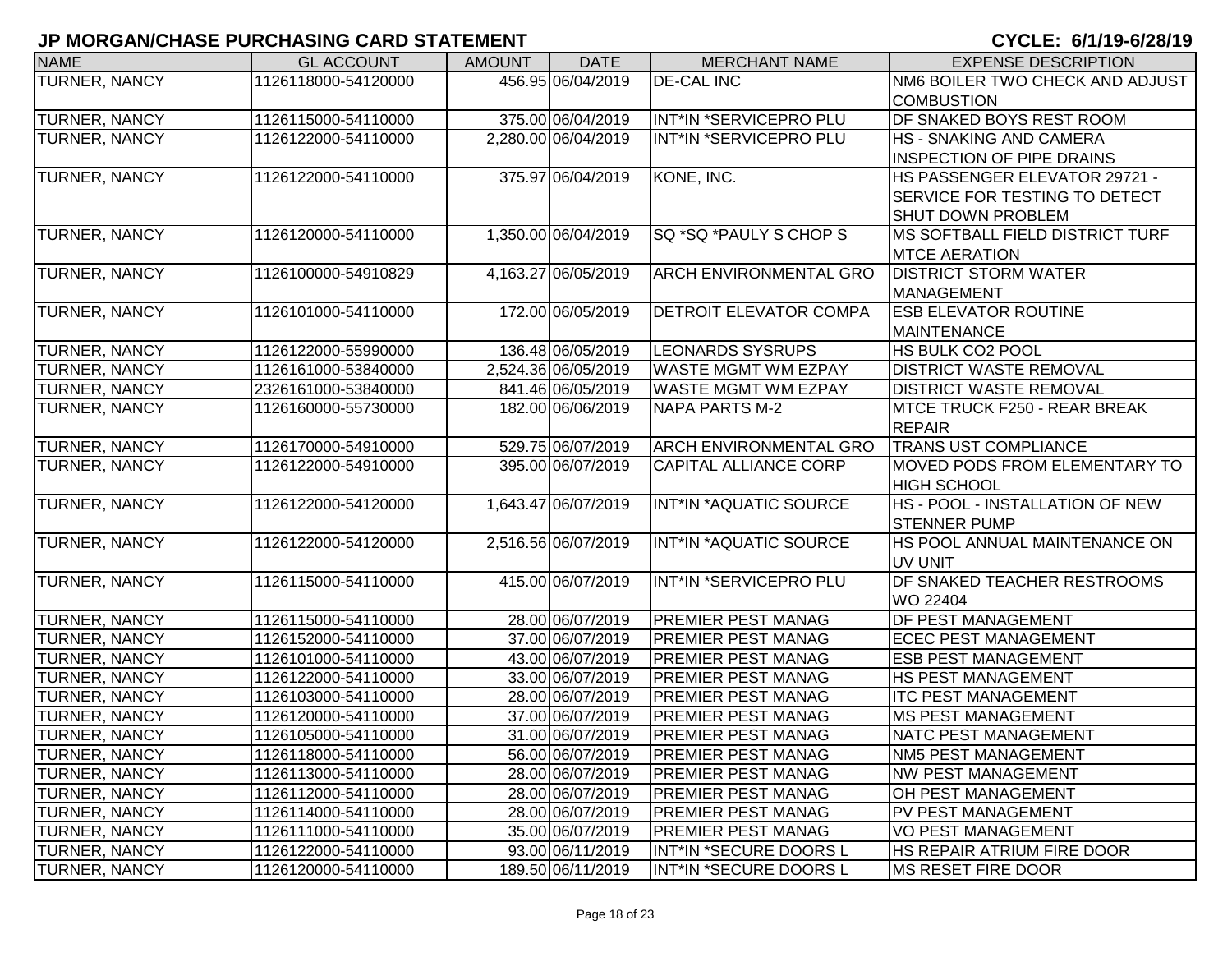| <b>NAME</b>          | <b>GL ACCOUNT</b>   | <b>AMOUNT</b> | <b>DATE</b>         | <b>MERCHANT NAME</b>              | <b>EXPENSE DESCRIPTION</b>                      |
|----------------------|---------------------|---------------|---------------------|-----------------------------------|-------------------------------------------------|
| <b>TURNER, NANCY</b> | 1126160000-54910000 |               | 3,060.00 06/12/2019 | <b>ARCH ENVIRONMENTAL GRO</b>     | <b>DISTRICT WIDE - LEAD &amp; COPPER</b>        |
|                      |                     |               |                     |                                   | <b>DRINKING WATER TEST AND</b>                  |
|                      |                     |               |                     |                                   | <b>CONSULTING</b>                               |
| <b>TURNER, NANCY</b> | 1126122000-55992000 |               | 62.47 06/12/2019    | <b>CUMMINS INC - S1</b>           | <b>HS REPLACEMENT BATTERY FOR</b>               |
|                      |                     |               |                     |                                   | GENERATOR 0773546                               |
| TURNER, NANCY        | 1100000000-11920000 |               | 6,615.83 06/12/2019 | <b>DUDE SOLUTIONS INC</b>         | <b>MTCE - SCHOOL DUDE MAINTENANCE</b>           |
|                      |                     |               |                     |                                   | AGREEMENT FOR 2019-2020 SCHOOL                  |
|                      |                     |               |                     |                                   | <b>YEAR</b>                                     |
|                      |                     |               |                     |                                   | EXPENSE JULY 1ST 2019 (1126160000-              |
|                      |                     |               |                     |                                   | 53450000)                                       |
| <b>TURNER, NANCY</b> | 1126118000-54110000 |               | 220.00 06/12/2019   | INT*IN *SERVICEPRO PLU            | NM - DRAIN CLEANING - SNAKED BOYS               |
|                      |                     |               |                     |                                   | <b>RESTROOM</b>                                 |
| TURNER, NANCY        | 1126118000-54120000 |               | 1,336.00 06/12/2019 | <b>URBAN'S PARTITION &amp; RE</b> | NM6 - REPAIRED OPERABLE WALL                    |
|                      |                     |               |                     |                                   | <b>ROOM 620</b>                                 |
| TURNER, NANCY        | 1126118000-55992000 |               | 110.00 06/13/2019   | 1800 4 BLINDS MICHIGA             | NM6 - FACIA VALANCE FOR WINDOWS                 |
|                      |                     |               |                     |                                   | IN ROOM 608                                     |
| <b>TURNER, NANCY</b> | 1126160000-53450000 |               | 110.00 06/13/2019   | <b>ARC - MI MADISON HGTS</b>      | <b>MTCE - SKYSITE MONTHLY FEE</b>               |
| <b>TURNER, NANCY</b> | 1126105000-54120000 |               | 670.50 06/13/2019   | SONITROL GREAT LAKES M            | NATC - ALARM SYSTEM INSTALLED                   |
|                      |                     |               |                     |                                   | <b>ANTENNA ACCESSORY KIT</b>                    |
| TURNER, NANCY        | 1126160000-55710000 |               | 936.97 06/14/2019   | CORRIGAN OIL #2 - BRI             | MTCE - ETHANOL 450.7 GROSS                      |
| <b>TURNER, NANCY</b> | 1126600000-54910000 |               | 50.00 06/14/2019    | <b>PROTECTION 1</b>               | <b>ECEC - ALARM SYSTEM</b>                      |
| <b>TURNER, NANCY</b> | 1126160000-55997000 |               | 60.62 06/17/2019    | CINTAS 60A SAP                    | <b>MTCE - UNIFORMS</b>                          |
| <b>TURNER, NANCY</b> | 1126160000-55997000 |               | 267.99 06/17/2019   | CINTAS 60A SAP                    | <b>MTCE - UNIFORMS</b>                          |
| <b>TURNER, NANCY</b> | 1126160000-53840000 |               | 378.00 06/17/2019   | <b>RIZZO SERVICES</b>             | MTCE - BOSCO RUBBISH REMOVAL                    |
| <b>TURNER, NANCY</b> | 1126160000-53840000 |               | 650.00 06/17/2019   | <b>RIZZO SERVICES</b>             | MTCE - HIGH SCHOOL RUBBISH                      |
|                      |                     |               |                     |                                   | <b>REMOVAL</b>                                  |
| TURNER, NANCY        | 1126160000-53840000 |               | 325.00 06/17/2019   | <b>RIZZO SERVICES</b>             | MTCE - NM6TH RUBBISH REMOVAL                    |
| <b>TURNER, NANCY</b> | 1126160000-53840000 |               | 1,001.90 06/17/2019 | <b>RIZZO SERVICES</b>             | <b>BOSCO RUBBISH REMOVAL</b>                    |
| <b>TURNER, NANCY</b> | 4126122951-54110000 |               | 2,108.74 06/20/2019 | <b>DE-CAL INC</b>                 | <b>HS - SOUTH BOILER ROOM</b>                   |
|                      |                     |               |                     |                                   | <b>REFRACTORY REPAIRS AND</b>                   |
|                      |                     |               |                     |                                   | <b>REINSTALLED FRONT BURNER</b>                 |
|                      |                     |               |                     |                                   | SINKING FUND PG 13                              |
| <b>TURNER, NANCY</b> | 1126170000-54110000 |               | 432.50 06/21/2019   | <b>ARCH ENVIRONMENTAL GRO</b>     | UST CONSULTING SERVICES                         |
| <b>TURNER, NANCY</b> | 4126111951-54110000 |               | 226.00 06/21/2019   | <b>COMMERICAL GLASS, LLC</b>      | <b>VO - INSTALL REPAIR WINDOW</b>               |
|                      |                     |               |                     |                                   | <b>LOCATION HALL DOOR 9 - SINKING</b>           |
|                      |                     |               |                     |                                   | <b>FUND PG 34</b>                               |
| <b>TURNER, NANCY</b> | 1126160000-55710000 |               | 458.80 06/21/2019   | CORRIGAN OIL #2 - BRI             | MTCE - ETHANOL 220.80 GROSS                     |
| <b>TURNER, NANCY</b> | 1126122000-54120000 |               | 1,498.71 06/21/2019 | <b>DE-CAL INC</b>                 | <b>HS - HVAC - BACKFLOW TESTING AND</b>         |
|                      |                     |               |                     |                                   | <b>RUBBER REPAIR KITS</b>                       |
| TURNER, NANCY        | 1126120000-54120000 |               | 143.00 06/24/2019   | INT*IN *SECURE DOORS L            | MS KITCHEN FIRE SHUTTER REPAIR                  |
| TURNER, NANCY        | 1126170000-54120000 |               | 143.00 06/24/2019   | INT*IN *SECURE DOORS L            | TRANSPORTATION - BAY DOOR #1<br><b>REPAIRED</b> |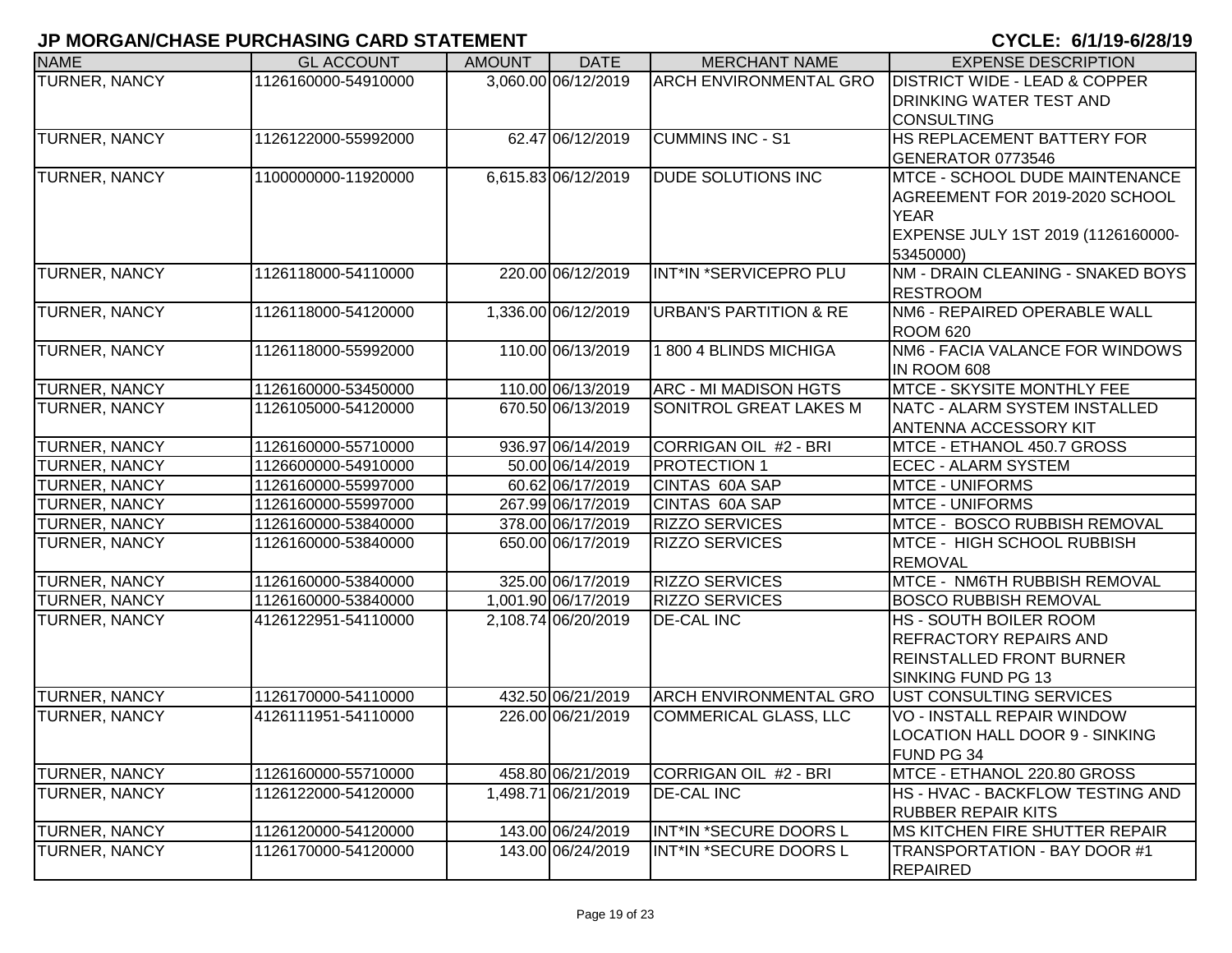| <b>NAME</b>                             | <b>GL ACCOUNT</b>   | <b>AMOUNT</b> | <b>DATE</b>         | <b>MERCHANT NAME</b>         | <b>EXPENSE DESCRIPTION</b>                                                      |  |  |  |
|-----------------------------------------|---------------------|---------------|---------------------|------------------------------|---------------------------------------------------------------------------------|--|--|--|
| <b>TURNER, NANCY Total</b><br>45,863.07 |                     |               |                     |                              |                                                                                 |  |  |  |
| <b>VALENTINE, CYNTHIA</b>               | 1127170000-55990000 |               | 14.79 06/03/2019    | GFS STORE #0116              | <b>MISC</b>                                                                     |  |  |  |
| <b>VALENTINE, CYNTHIA</b>               | 1127170000-53220000 |               | 10.00 06/06/2019    | OAKLAND SCHOOLS-RC INT       | <b>CLASS</b>                                                                    |  |  |  |
| <b>VALENTINE, CYNTHIA</b>               | 1127170000-53220000 |               | 15.00 06/06/2019    | OAKLAND SCHOOLS-RC INT       | <b>CONT ED</b>                                                                  |  |  |  |
| <b>VALENTINE, CYNTHIA</b>               | 1127170000-53220000 |               | 180.00 06/06/2019   | OAKLAND SCHOOLS-RC INT       | BEGINNING BUS DRIVER CHAVEZ AND                                                 |  |  |  |
|                                         |                     |               |                     |                              | <b>THOMPSON</b>                                                                 |  |  |  |
| <b>VALENTINE, CYNTHIA</b>               | 1127170000-57910000 |               | 16.77 06/07/2019    | THE LODGE BAR & GRILL        | <b>TRANS SUP MTG - LUNCH</b>                                                    |  |  |  |
| <b>VALENTINE, CYNTHIA</b>               | 1127170000-53220000 |               | 250.00 06/18/2019   | <b>INTEGRITY TESTING AND</b> | <b>CLASS</b>                                                                    |  |  |  |
| <b>VALENTINE, CYNTHIA</b>               | 1127170000-53220000 |               | 225.00 06/21/2019   | OAKLAND SCHOOLS-RC INT       | TRAIN THE TRAINER CLASS COOLMAN -<br>MINER - VALENTINE                          |  |  |  |
| <b>VALENTINE, CYNTHIA</b>               | 1127170000-53220000 |               | 45.00 06/24/2019    | OAKLAND SCHOOLS-RC INT       | <b>CONT ED</b>                                                                  |  |  |  |
| <b>VALENTINE, CYNTHIA Total</b>         |                     | 756.56        |                     |                              |                                                                                 |  |  |  |
| <b>VUICHARD, TATIANA</b>                | 1331100000-54910000 |               | 572.13 06/12/2019   | MHE*MCGRAW-HILL ECOMM        | <b>SKILLS LINK SUMMER MATH PROGRAM</b>                                          |  |  |  |
| <b>VUICHARD, TATIANA</b>                | 1111133000-53220000 |               | 99.00 06/12/2019    | <b>SOWASH VENTURES, LLC</b>  | YVONNE WELTE, SHARED TIME<br>TEACHER CONFERENCE ST. WILLIAMS                    |  |  |  |
| <b>VUICHARD, TATIANA</b>                | 1611851343-55110000 |               | 720.80 06/17/2019   | STAPLS7220373305000001       | PRESCHOOL CARE TEACHING<br><b>SUPPLIES</b>                                      |  |  |  |
| <b>VUICHARD, TATIANA</b>                | 6100025000-24316301 |               | 130.08 06/19/2019   | JETS PIZZA - 46              | HS SUMMER SCHOOL WELCOME BACK<br><b>MTG LUNCHEON</b>                            |  |  |  |
| <b>VUICHARD, TATIANA</b>                | 1611851343-55110000 |               | 1,304.00 06/19/2019 | <b>VERITIV-MIDWEST</b>       | COPY PAPER FOR ECEC                                                             |  |  |  |
| <b>VUICHARD, TATIANA</b>                | 1331100000-55910000 |               | 1,304.00 06/19/2019 | <b>VERITIV-MIDWEST</b>       | COMMUNITY ED/PRESCHOOL OFFICE<br><b>COPY PAPER</b>                              |  |  |  |
| <b>VUICHARD, TATIANA</b>                | 1100000000-11920000 |               | 36.20 06/21/2019    | THE RIEGLE PRESS             | 2019-2020 CALENDAR BOOKS FOR<br><b>OFFICE STAFF FY201331100000-</b><br>55910000 |  |  |  |
| <b>VUICHARD, TATIANA</b>                | 1611851343-55110000 |               | 319.00 06/26/2019   | AMZN MKTP US*MH2LP5Z71       | CAMERA FOR PRESCHOOL /<br><b>ENRICHMENT CLASSES</b>                             |  |  |  |
| <b>VUICHARD, TATIANA</b>                | 2331100000-53840000 |               | 80.00 06/28/2019    | <b>SAFEWAY SHREDDING</b>     | <b>OFFICE SHREDDING SERVICE</b>                                                 |  |  |  |
| <b>VUICHARD, TATIANA</b>                | 1611851343-55110000 |               | 131.85 06/28/2019   | STAPLS7221028019000001       | TIME FOR TWO'S CAMP SUPPLIES                                                    |  |  |  |
| <b>VUICHARD, TATIANA Total</b>          |                     | 4,697.06      |                     |                              |                                                                                 |  |  |  |
| <b>WARECK, MICHELE</b>                  | 6100022000-24316108 |               | 462.00 06/03/2019   | ARC*SERVICES/TRAINING        | <b>PAYMENT FOR CPR CARDS THROUGH</b><br>AMERICAN RED CROSS                      |  |  |  |
| <b>WARECK, MICHELE</b>                  | 6100022000-24316175 |               | 19.94 06/03/2019    | HOBBY LOBBY #733             | <b>RIBBON FOR GRADUATION</b><br><b>DECORATIONS</b>                              |  |  |  |
| <b>WARECK, MICHELE</b>                  | 6100022000-24316175 |               | 17.95 06/03/2019    | HOBBY-LOBBY #645             | <b>RIBBON FOR GRADUATION</b><br><b>DECORATIONS</b>                              |  |  |  |
| <b>WARECK, MICHELE</b>                  | 1111322000-55110713 |               | 806.00 06/03/2019   | <b>INNOCORP, LTD</b>         | <b>GOGGLES FOR HEALTH CLASS</b>                                                 |  |  |  |
| <b>WARECK, MICHELE</b>                  | 1111322725-55110000 |               | 867.32 06/03/2019   | <b>LUCKS MUSIC LIBRARY</b>   | <b>ORCHESTRA CLASS MUSIC</b>                                                    |  |  |  |
| <b>WARECK, MICHELE</b>                  | 1111322000-55110727 |               | 165.00 06/03/2019   | <b>TEAM SPORTS</b>           | <b>BASKETBALLS FOR GYM CLASS</b>                                                |  |  |  |
| <b>WARECK, MICHELE</b>                  | 6100022000-24316175 |               | 88.92 06/03/2019    | WAL-MART #5893               | PLASTIC STORAGE BOXES FOR<br><b>REGISTRATION SUPPLIES</b>                       |  |  |  |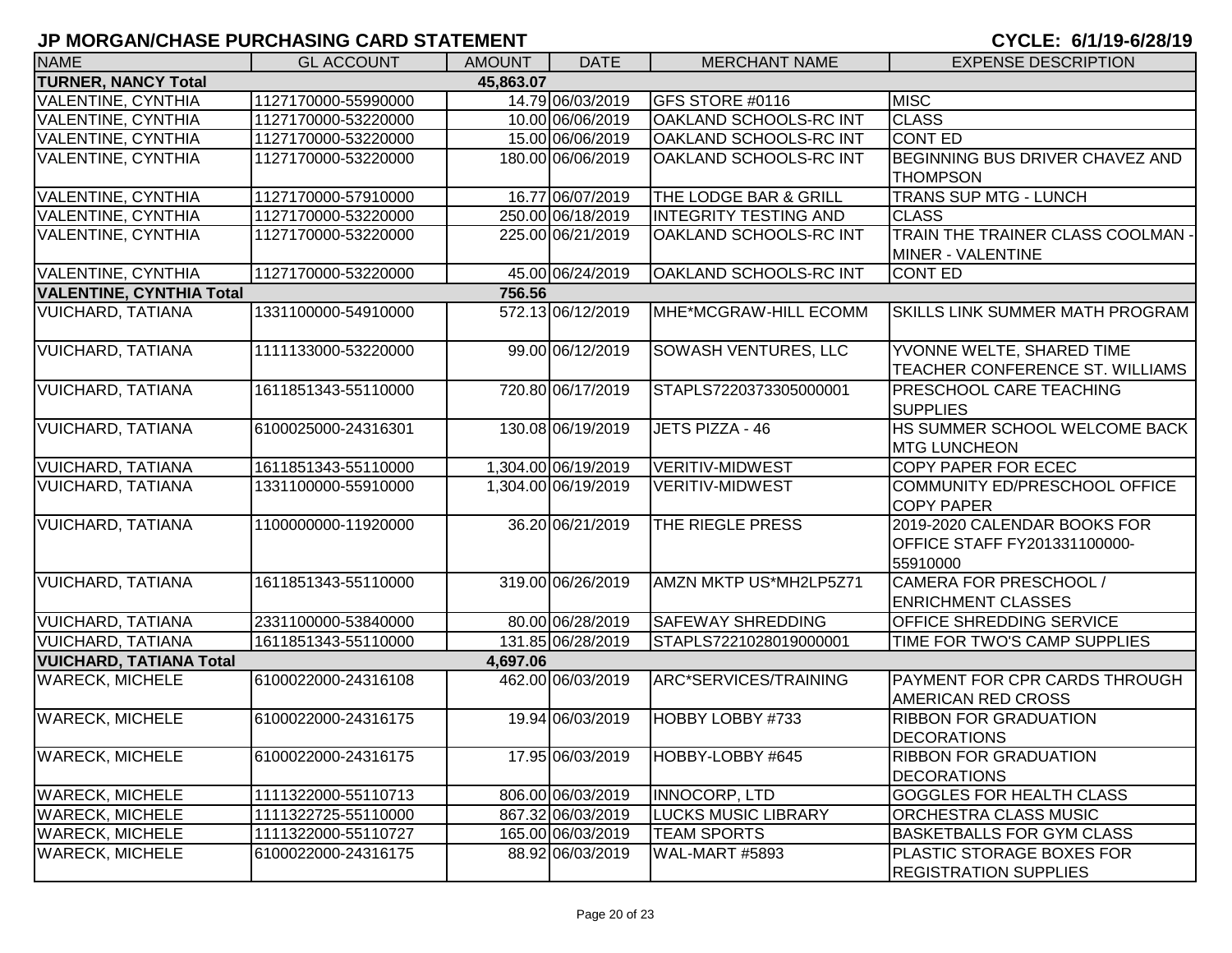| <b>NAME</b>            | <b>GL ACCOUNT</b>   | <b>AMOUNT</b> | <b>DATE</b>         | <b>MERCHANT NAME</b>          | <b>EXPENSE DESCRIPTION</b>            |
|------------------------|---------------------|---------------|---------------------|-------------------------------|---------------------------------------|
| <b>WARECK, MICHELE</b> | 6100022000-24316224 |               | -47.94 06/07/2019   | JOANN STORES #2277            | CREDIT FOR RIBBON FOR                 |
|                        |                     |               |                     |                               | <b>GRADUATION DECORATIONS</b>         |
| <b>WARECK, MICHELE</b> | 6100022000-24316106 |               | 4,515.48 06/07/2019 | <b>MARIA S ITALIAN BAKERY</b> | <b>CATERING CHARGES FOR IB</b>        |
|                        |                     |               |                     |                               | <b>WORKSHOP ATTENDEES</b>             |
| <b>WARECK, MICHELE</b> | 6100022000-24316186 |               | 299.00 06/07/2019   | SOFTWARE 4 SCHOOLS            | <b>STUDENT COUNCIL WRISTBANDS FOR</b> |
|                        |                     |               |                     |                               | <b>DANCES</b>                         |
| <b>WARECK, MICHELE</b> | 6100022000-24316186 |               | 208.21 06/07/2019   | SP * WRISTBANDS.COM           | <b>WRISTBANDS FOR STUDENT COUNCIL</b> |
| <b>WARECK, MICHELE</b> | 6100022000-24316175 |               | 91.09 06/07/2019    | <b>WAL-MART #2700</b>         | <b>REGISTRATION SUPPLIES</b>          |
| <b>WARECK, MICHELE</b> | 6100022000-24316106 |               | 7,500.00 06/10/2019 | PAYPAL *VEAHAVTA              | IASA TALENT SHOW PROCEEDS             |
|                        |                     |               |                     |                               | <b>DONATION</b>                       |
| <b>WARECK, MICHELE</b> | 6100022000-24316106 |               | 7.35 06/10/2019     | USPS PO 2597500329            | MAILING CHARGES OF AP CHECK           |
| <b>WARECK, MICHELE</b> | 6100022000-24316175 |               | 176.87 06/10/2019   | <b>WASTE MGMT WM EZPAY</b>    | <b>RECYCYLING CHARGES</b>             |
| <b>WARECK, MICHELE</b> | 6100022000-24316770 |               | 59.94 06/12/2019    | <b>FIVE BELOW 558</b>         | STAFF PAY-IT-FORWARD GIFTS            |
| <b>WARECK, MICHELE</b> | 6100022000-24316770 |               | 57.90 06/12/2019    | PARTY CITY 4124               | SUPPLIES AND DECORATIONS FOR          |
|                        |                     |               |                     |                               | <b>END OF YEAR STAFF MEETING AND</b>  |
|                        |                     |               |                     |                               | <b>RETIREMENT CELEBRATION</b>         |
| <b>WARECK, MICHELE</b> | 6100022000-24316770 |               | 44.52 06/12/2019    | SAMS CLUB #6657               | <b>SUPPLIES FOR END OF YEAR</b>       |
|                        |                     |               |                     |                               | <b>RETIREMENT CELEBRATION</b>         |
| <b>WARECK, MICHELE</b> | 6100022000-24316108 |               | 120.00 06/13/2019   | ARC*SERVICES/TRAINING         | CPR CARDS FROM AMERICAN RED           |
|                        |                     |               |                     |                               | <b>CROSS</b>                          |
| <b>WARECK, MICHELE</b> | 6100022000-24316108 |               | 5.00 06/13/2019     | ARC*SERVICES/TRAINING         | <b>HEALTH CPR CARDS FROM AMERICAN</b> |
|                        |                     |               |                     |                               | <b>RED CROSS</b>                      |
| <b>WARECK, MICHELE</b> | 6100022000-24316770 |               | 83.91 06/13/2019    | GFS STORE #0942               | SUPPLIES FOR END OF YEAR STAFF        |
|                        |                     |               |                     |                               | <b>MEETING AND RETIREMENT</b>         |
|                        |                     |               |                     |                               | <b>CELEBRATION</b>                    |
| <b>WARECK, MICHELE</b> | 6100022000-24316770 |               | 210.76 06/13/2019   | SAMS CLUB #6657               | <b>GIFT CARDS FOR RETIREES</b>        |
| <b>WARECK, MICHELE</b> | 6100022000-24316770 |               | 44.94 06/13/2019    | SAMSCLUB #6657                | <b>END OF YEAR STAFF CELEBRATION</b>  |
|                        |                     |               |                     |                               | <b>SUPPLIES</b>                       |
| <b>WARECK, MICHELE</b> | 6100022000-24316770 |               | 60.00 06/13/2019    | <b>TARGET</b><br>00014654     | STAFF PAY-IT-FORWARD GIFT CARDS       |
| <b>WARECK, MICHELE</b> | 1111322000-55110707 |               | 112.32 06/13/2019   | <b>WENSCO SIGN SUPPLY</b>     | PRINTER/COMPUTER SUPPLIES FOR         |
|                        |                     |               |                     |                               | <b>GRAPHICS CLASSES</b>               |
| <b>WARECK, MICHELE</b> | 1124122000-55910000 |               | 13.98 06/14/2019    | OFFICEMAX/DEPOT 6614          | <b>OFFICE SUPPLIES</b>                |
| <b>WARECK, MICHELE</b> | 1111322730-55110000 |               | 5,443.76 06/17/2019 | <b>FLINN SCIENTIFIC INC</b>   | <b>SCIENCE CLASSROOM SUPPLIES</b>     |
| <b>WARECK, MICHELE</b> | 1111322736-55110000 |               | 49.99 06/19/2019    | AMZN MKTP US*M63Y50IX1        | EQUIPMENT FOR JOURNALISM /            |
|                        |                     |               |                     |                               | <b>YEARBOOK CLASS</b>                 |
| <b>WARECK, MICHELE</b> | 1111322736-55110000 |               | 87.78 06/19/2019    | AMZN MKTP US*M65EO66C2        | <b>EQUIPMENT FOR</b>                  |
|                        |                     |               |                     |                               | JOURNALISM/YEARBOOK                   |
| <b>WARECK, MICHELE</b> | 6100022000-24316111 |               | 39.99 06/19/2019    | HARBOR FREIGHT TOOLS 6        | <b>FLATBED FOR BOOK DEPOSITORY TO</b> |
|                        |                     |               |                     |                               | MAKE IT EASIER TO MOVE BOOKS          |
| <b>WARECK, MICHELE</b> | 1111322000-54910708 |               | 155.00 06/20/2019   | SAFEWAY SHREDDING             | SHREDDING OF CONFIDENTIAL OFFICE      |
|                        |                     |               |                     |                               | <b>AND STUDENT FILES</b>              |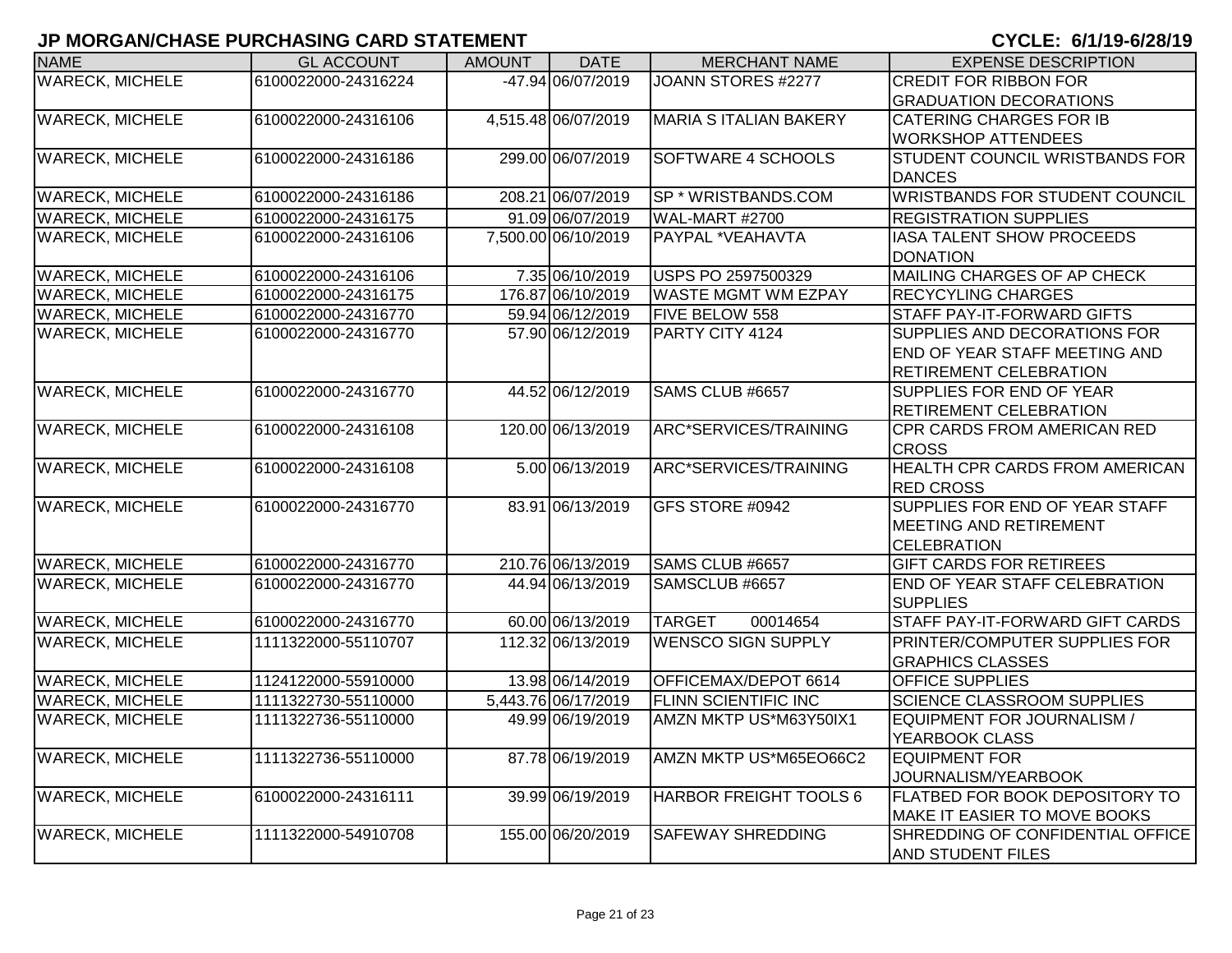| <b>NAME</b>                    | <b>GL ACCOUNT</b>   | <b>AMOUNT</b> | <b>DATE</b>         | <b>MERCHANT NAME</b>       | <b>EXPENSE DESCRIPTION</b>                                   |
|--------------------------------|---------------------|---------------|---------------------|----------------------------|--------------------------------------------------------------|
| <b>WARECK, MICHELE</b>         | 1111322000-55110708 |               | 34.54 06/21/2019    | AMAZON.COM*M64LB0W51       | REPLACEMENT OF CLASSROOM BOOK<br>CASE THAT WAS BROKEN DURING |
|                                |                     |               |                     |                            | <b>DRILL</b>                                                 |
| <b>WARECK, MICHELE</b>         | 6100022000-24316111 |               | 145.64 06/24/2019   | AMZN MKTP US*MH8LS1CM1     | STEP STOOLS FOR BOOK DEPOSITORY                              |
| <b>WARECK, MICHELE</b>         | 6100022000-24316770 |               | -58.94 06/24/2019   | GFS STORE #0942            | <b>CREDIT FOR RETURN OF SUPPLIES</b>                         |
|                                |                     |               |                     |                            | NOT NEEDED FOR STAFF MEETING                                 |
| <b>WARECK, MICHELE</b>         | 6100022000-24316770 |               | 97.45 06/25/2019    | TST* BUDDYS PIZZA - NO     | ADMINISTRATION END OF YEAR                                   |
|                                |                     |               |                     |                            | <b>LUNCHEON</b>                                              |
| <b>WARECK, MICHELE</b>         | 6100022000-24316175 |               | 97.27 06/26/2019    | <b>WASTE MGMT WM EZPAY</b> | <b>RECYCLE CHARGES</b>                                       |
| <b>WARECK, MICHELE</b>         | 6100022000-24316137 |               | 65.00 06/28/2019    | SAFEWAY SHREDDING          | <b>HIGH SCHOOL SHREDDING EXPENSES</b>                        |
| <b>WARECK, MICHELE Total</b>   |                     | 22,147.94     |                     |                            |                                                              |
| <b>WATSON, MICHAELA</b>        | 6100041000-24316355 |               | 54.37 06/03/2019    | WM SUPERCENTER #2693       | <b>CLASSROOM SUPPLIES</b>                                    |
| <b>WATSON, MICHAELA Total</b>  |                     | 54.37         |                     |                            |                                                              |
| <b>WESNER, KIMBERLY</b>        | 1122220000-55310000 |               | 682.21 06/10/2019   | FOLLETT SCHOOL SOLUTIO     | <b>BOOKS FOR THE MEDIA CENTER</b>                            |
| <b>WESNER, KIMBERLY</b>        | 1122220000-55990000 |               | 280.90 06/13/2019   | <b>THEVINYLSPECTRUM</b>    | <b>VINYL FOR CRICUT MACHINE FOR</b>                          |
|                                |                     |               |                     |                            | <b>COLLABORATION ROOM ACTIVITIES</b>                         |
|                                |                     |               |                     |                            | (STUDENT PROJECTS, ETC.)                                     |
| <b>WESNER, KIMBERLY</b>        | 1122220000-55990000 |               | 305.48 06/14/2019   | AMZN MKTP US*M631M3QX1     | <b>CRICUT MACHINE SUPPLIES</b>                               |
| <b>WESNER, KIMBERLY Total</b>  |                     | 1,268.59      |                     |                            |                                                              |
| <b>WHEELER, DEANNA</b>         | 1125200000-57410000 |               | 10.00 06/17/2019    | OAKLAND SCHOOLS-RC INT     | <b>SCECH FEE</b>                                             |
| <b>WHEELER, DEANNA</b>         | 1125200000-57410000 |               | 30.00 06/18/2019    | <b>MSBO</b>                | <b>CERTIFICATION RENEWAL</b>                                 |
| <b>WHEELER, DEANNA Total</b>   |                     | 40.00         |                     |                            |                                                              |
| <b>WILLIAMS, LAKEISA</b>       | 6100011000-24316501 |               | 636.00 06/03/2019   | <b>TWSHIRTS</b>            | <b>4TH GRADE SHIRTS</b>                                      |
| <b>WILLIAMS, LAKEISA</b>       | 1100000000-11925000 |               | 957.00 06/05/2019   | AMAZON.COM*M698Z3A31       | TITLE ONE FUNDS FOR PURCHASE OF<br><b>TEACHER BOOKS</b>      |
| <b>WILLIAMS, LAKEISA</b>       | 6100011000-24316275 |               | 546.70 06/05/2019   | AMAZON.COM*M698Z3A31       | TITLE ONE FUNDS FOR PURCHASE OF                              |
|                                |                     |               |                     |                            | <b>TEACHER BOOKS</b>                                         |
| <b>WILLIAMS, LAKEISA</b>       | 6100011000-24316275 |               | 38.43 06/07/2019    | STAPLS7219802195000001     | <b>OFFICE SUPPLIES</b>                                       |
| <b>WILLIAMS, LAKEISA</b>       | 6100011000-24316275 |               | 38.80 06/07/2019    | STAPLS7219874795000001     | <b>OFFICE SUPPLIES</b>                                       |
| <b>WILLIAMS, LAKEISA</b>       | 6100011000-24316275 |               | 175.00 06/07/2019   | <b>TARGET</b><br>00014654  | <b>GIFT CARDS</b>                                            |
| <b>WILLIAMS, LAKEISA</b>       | 6100011000-24316275 |               | 231.00 06/10/2019   | <b>ROLLERBLADE USA</b>     | <b>SPORTING GOODS</b>                                        |
| <b>WILLIAMS, LAKEISA</b>       | 6100011000-24316275 |               | 83.03 06/13/2019    | SQ *SQ *STUART'S OF NO     | <b>ICE CREAM</b>                                             |
| <b>WILLIAMS, LAKEISA</b>       | 6100011000-24316275 |               | 19.02 06/13/2019    | STAPLS7220179659000001     | <b>OFFICE SUPPLIES</b>                                       |
| <b>WILLIAMS, LAKEISA</b>       | 6100011000-24316275 |               | 2,308.98 06/17/2019 | <b>FITFUNPLAYS</b>         | <b>SPORTING GOODS</b>                                        |
| <b>WILLIAMS, LAKEISA</b>       | 1111111000-55110708 |               | 2,340.00 06/19/2019 | <b>PAPER EXPRESS INC</b>   | <b>PAPER ORDER</b>                                           |
| <b>WILLIAMS, LAKEISA Total</b> |                     | 7,373.96      |                     |                            |                                                              |
| <b>WILSON, KAREN</b>           | 6100041000-24316350 |               | 93.67 06/17/2019    | OTC BRANDS, INC.           | <b>SUMMER PRESCHOOL CAMPS</b>                                |
| <b>WILSON, KAREN</b>           | 6100041000-24316350 |               | 28.22 06/25/2019    | AMZN MKTP US*M62NJ0940     | <b>SUMMER PRESCHOOL CAMPS</b>                                |
| <b>WILSON, KAREN</b>           | 6100041000-24316350 |               | 8.29 06/25/2019     | AMZN MKTP US*MH98F6481     | <b>SUMMER PRESCHOOL CAMPS</b>                                |
| <b>WILSON, KAREN</b>           | 6100041000-24316350 |               | 25.44 06/26/2019    | <b>DOLLAR TREE</b>         | SUMMER PRESCHOOL CAMPS                                       |
| <b>WILSON, KAREN Total</b>     |                     | 155.62        |                     |                            |                                                              |